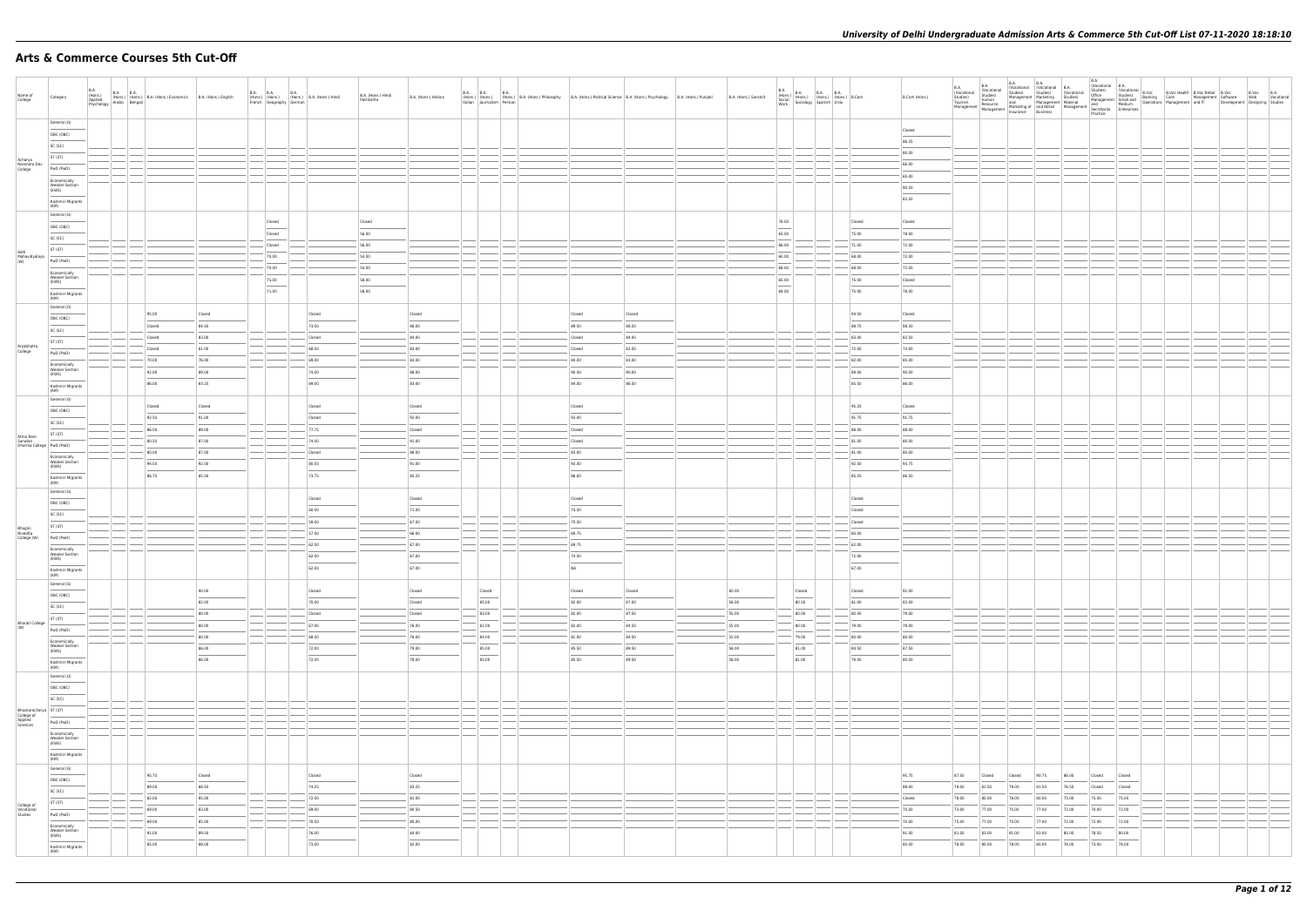| General (G)<br>Closed<br>Closed<br>Closed<br>Closed<br>Closed<br>96.75<br>Closed<br>Closed<br>96.50<br>Closed<br>OBC (OBC)<br>77.00<br>92.50<br>92.00<br>90.00<br>86.50<br>94.25<br>94.00<br>54.00<br>93.25<br>93.75<br>SC (SC)<br>Closed<br>88.50<br>74.00<br>92.00<br>84.50<br>92.75<br>92.25<br>52.00<br>88.50<br>88.00<br>ST (ST)<br>Daulat Ram<br>College (W)<br>84.00<br>89.00<br>68.00<br>Closed<br>84.50<br>90.00<br>91.25<br>52.00<br>83.00<br>81.00<br>PwD (PwD)<br>83.00<br>88.00<br>77.50<br>86.00<br>84.50<br>87.00<br>93.25<br>52.00<br>84.00<br>87.00<br>Economically<br><b>Weaker Section</b><br>94.75<br>92.50<br>80.00<br>92.00<br>89.00<br>94.00<br>96.00<br>55.00<br>94.00<br>95.00<br>(EWS)<br>92.00<br>90.00<br>80.00<br>92.00<br>86.00<br>93.25<br>96.75<br>55.00<br>90.00<br>91.00<br>Kashmiri Migrants<br>(KM)<br>General (G)<br>Closed<br>Closed<br>OBC (OBC)<br>88.00<br>89.50<br>SC (SC)<br>85.00<br>Closed<br>ST (ST)<br>Deen Dayal<br>Upadhyaya<br>College<br>Closed<br>Closed<br>PwD (PwD)<br>Closed<br>60.00<br>Economically<br><b>Weaker Section</b><br>Closed<br>92.00<br>(EWS)<br>84.50<br>86.00<br>Kashmiri Migrants<br>(KM)<br>General (G)<br>96.25<br>95.00<br>Closed<br>96.00<br>96.25<br>Closed<br>Closed<br>Closed<br>OBC (OBC)<br>94.00<br>90.50<br>82.00<br>90.50<br>93.75<br>Closed<br>Closed<br>Closed<br>SC (SC)<br>90.00<br>87.50<br>Closed<br>88.50<br>92.00<br>Closed<br>89.00<br>90.50<br>Delhi College of ST (ST)<br>Arts and<br>Commerce<br>90.00<br>87.50<br>79.00<br>88.00<br>90.25<br>90.00<br>86.00<br>87.50<br>PwD (PwD)<br>90.00<br>80.00<br>87.00<br>Closed<br>Closed<br>81.00<br>81.00<br>Closed<br>Economically<br><b>Weaker Section</b><br>94.00<br>91.00<br>80.00<br>92.50<br>93.00<br>Closed<br>93.50<br>94.50<br>(EWS)<br>86.00<br>90.00<br>89.00<br>80.00<br>87.50<br>79.00<br>Closed<br>85.00<br>Kashmiri Migrants<br>(KM)<br>General (G)<br>86.00<br>85.50<br>Closed<br>Closed<br>OBC (OBC)<br>$\overline{\phantom{a}}$<br>78.00<br>77.00<br>Closed<br>77.00<br>SC (SC)<br>Closed<br>Closed<br>69.00<br>Closed<br>Department of ST (ST)<br>Germanic and<br>Romance<br>Studies<br>65.00<br>62.00<br>61.00<br>63.00<br>PwD (PwD)<br>65.00<br>62.00<br>61.00<br>63.00<br>Economically<br><b>Weaker Section</b><br>76.50<br>77.00<br>72.50<br>73.50<br>(EWS)<br>$\sim$<br>74.00<br>77.00<br>77.00<br>74.00<br>Kashmiri Migrants<br>(KM)<br>General (G)<br>91.25<br>Closed<br>94.00<br>Closed<br>Closed<br>Closed<br>Closed<br>OBC (OBC)<br>86.50<br>73.00<br>83.50<br>85.50<br>54.00<br>87.50<br>Closed<br>SC (SC)<br>Closed<br>81.25<br>72.00<br>80.00<br>Closed<br>45.00<br>80.00<br>ST (ST)<br>Deshbandhu<br>70.00<br>65.00<br>Closed<br>Closed<br>45.00<br>69.00<br>Closed<br>College<br>PwD (PwD)<br>70.00<br>69.00<br>65.00<br>70.00<br>70.00<br>45.00<br>69.00<br>Economically<br><b>Weaker Section</b><br>91.00<br>85.00<br>75.00<br>85.00<br>87.00<br>55.00<br>91.00<br>(EWS)<br>65.00<br>70.00<br>70.00<br>80.00<br>75.00<br>Closed<br>45.00<br>Kashmiri Migrants<br>(KM)<br>General (G)<br>93.25<br>82.00<br>83.00<br>Closed<br>Closed<br>Closed<br>Closed<br>Closed<br>Closed<br>OBC (OBC)<br>$\overline{\phantom{a}}$<br>Closed<br>85.75<br>Closed<br>74.00<br>74.50<br>Closed<br>Closed<br>85.00<br>85.25<br>SC (SC)<br>80.00<br>80.50<br>Closed<br>Closed<br>69.50<br>Closed<br>72.50<br>79.50<br>79.50<br>ST (ST)<br>Dr. Bhim Rao<br>Ambedkar<br>College<br>74.75<br>72.00<br>60.00<br>53.50<br>Closed<br>64.50<br>64.50<br>65.50<br>Closed<br>PwD (PwD)<br>59.00<br>64.75<br>60.00<br>62.00<br>46.00<br>67.75<br>52.00<br>58.50<br>Closed<br>Economically<br><b>Weaker Section</b><br>90.25<br>82.50<br>85.75<br>92.50<br>86.50<br>81.00<br>80.00<br>88.00<br>88.50<br>(EWS)<br>$\overline{\phantom{a}}$<br>$\frac{1}{2}$<br>83.50<br>83.25<br>80.00<br>72.00<br>73.00<br>78.50<br>75.50<br>81.25<br>83.25<br>Kashmiri Migrants<br>(KM)<br>General (G)<br>95.50<br>Closed<br>Closed<br>47.00<br>66.00<br>63.00 Closed<br>Closed<br>Closed<br>Closed<br>Closed<br>Closed<br>OBC (OBC)<br>$\overline{\phantom{a}}$<br>90.00<br>88.25<br>91.00<br>90.00<br>Closed<br>83.00<br>91.00<br>45.00<br>63.50<br>60.00 89.75<br>Closed<br>SC (SC)<br>73.00<br>83.00<br>81.00<br>86.00<br>84.00<br>Closed<br>Closed<br>45.00<br>57.00<br>52.00 83.75<br>Closed<br>ST (ST)<br>Dyal Singh<br>College<br>80.00<br>62.00<br>78.00<br>45.00<br>50.00 74.50<br>75.00<br>Closed<br>Closed<br>54.00<br>Closed<br>Closed<br>PwD (PwD)<br>Closed<br>59.00<br>55.00<br>60.00<br>48.00<br>Closed<br>62.00<br>Closed<br>45.00<br>45.00<br>45.00 65.00<br>Economically<br><b>Weaker Section</b><br>91.00<br>89.00<br>90.00<br>75.00<br>88.00<br>85.00<br>92.00<br>45.00<br>63.00<br>60.00 91.00<br>93.00<br>(EWS)<br>85.50<br>84.00<br>70.00<br>82.75<br>81.00<br>84.50<br>45.00<br>56.00<br>53.00 83.00<br>86.00<br>83.00<br>Kashmiri Migrants<br>(KM)<br>General (G)<br>Closed<br>91.00<br>91.00<br>Closed<br>Closed<br>OBC (OBC)<br>$\overline{\phantom{a}}$<br>82.00<br>83.00<br>85.50<br>84.50<br>84.00<br>SC (SC)<br>80.00<br>82.00<br>84.25<br>80.00<br>81.00<br>ST (ST)<br>Dyal Singh<br>College<br>(Evening)<br>75.00<br>81.50<br>84.00<br>70.00<br>70.00<br>PwD (PwD)<br>75.50<br>78.00<br>75.00<br>50.00<br>50.00<br>Economically<br><b>Weaker Section</b><br>86.00<br>82.50<br>84.50<br>89.00<br>Closed<br>(EWS)<br>81.00<br>79.00<br>83.00<br>83.00<br>84.00<br>Kashmiri Migrants<br>(KM) | Name of<br>College | Category |  | $\begin{tabular}{ c c c c } \hline B.A. & B.A. & B.A. & B.A. & \\\hline (Hons.) & (Hons.) & (Hons.) & B.A. & (Hons.) & Economics & B.A. & (Hons.) & English & \\\textit{Aspited} & Arabic & Bengal & B.A. & (Hons.) & English & \\\hline \end{tabular}$ |  | French Geography German | B.A. B.A. B.A. B.A. (Hons.) B.A. (Hons.) Hindi | B.A. (Hons.) Hindi<br>Patrikarita | B.A. (Hons.) History | Italian Journalism Persian | B.A. B.A. B.A. B.A. (Hons.) B.A. (Hons.) Philosophy B.A. (Hons.) Political Science B.A. (Hons.) Psychology B.A. (Hons.) Punjabi |  | B.A. (Hons.) Sanskrit | $\begin{array}{ l l l } \hline \text{B.A.} & \text{B.A.} & \text{B.A.} & \text{B.A.} \\ \hline \text{Gocial} & \text{(Hons.)} & \text{(Hons.)} & \text{(Hons.)} & \text{B.Com} \\ \hline \text{Sociology} & \text{Spanish} & \text{Urdu} & \text{3.13.} \\ \hline \end{array}$ |  | B.Com (Hons.) | <b>B.A.</b><br>Vocational<br>Studies)<br>Tourism | <b>B.A.</b><br>(Vocational<br>Studies)<br>Human | <b>B.A.</b> | <b>B.A.</b> | <b>B.A.</b><br>Continued B.A.<br>Studies) Studies (Vocational Studies)<br>Management Marketing Studies)<br>and Management Material<br>Management Resource Manketing of and Retail Management and Medium<br>Insurance Business Management Secretarial Enterprises | (Vocational B.A. | Vocatorna I B.<br>1999 - Studies) (Vocational B.Voc C. B. Monte B. Vocational B. Vocational B. Vocational Care Management Software Web Vocational<br>Management Smalland Operations Management and IT Development Designing Studie |  |  |  |
|---------------------------------------------------------------------------------------------------------------------------------------------------------------------------------------------------------------------------------------------------------------------------------------------------------------------------------------------------------------------------------------------------------------------------------------------------------------------------------------------------------------------------------------------------------------------------------------------------------------------------------------------------------------------------------------------------------------------------------------------------------------------------------------------------------------------------------------------------------------------------------------------------------------------------------------------------------------------------------------------------------------------------------------------------------------------------------------------------------------------------------------------------------------------------------------------------------------------------------------------------------------------------------------------------------------------------------------------------------------------------------------------------------------------------------------------------------------------------------------------------------------------------------------------------------------------------------------------------------------------------------------------------------------------------------------------------------------------------------------------------------------------------------------------------------------------------------------------------------------------------------------------------------------------------------------------------------------------------------------------------------------------------------------------------------------------------------------------------------------------------------------------------------------------------------------------------------------------------------------------------------------------------------------------------------------------------------------------------------------------------------------------------------------------------------------------------------------------------------------------------------------------------------------------------------------------------------------------------------------------------------------------------------------------------------------------------------------------------------------------------------------------------------------------------------------------------------------------------------------------------------------------------------------------------------------------------------------------------------------------------------------------------------------------------------------------------------------------------------------------------------------------------------------------------------------------------------------------------------------------------------------------------------------------------------------------------------------------------------------------------------------------------------------------------------------------------------------------------------------------------------------------------------------------------------------------------------------------------------------------------------------------------------------------------------------------------------------------------------------------------------------------------------------------------------------------------------------------------------------------------------------------------------------------------------------------------------------------------------------------------------------------------------------------------------------------------------------------------------------------------------------------------------------------------------------------------------------------------------------------------------------------------------------------------------------------------------------------------------------------------------------------------------------------------------------------------------------------------------------------------------------------------------------------------------------------------------------------------------------------------------------------------------------------------------------------------------------------------------------------------------------------------------------------------------------------------------------------------------------------------------------------------------------------------------------------------------------------------------------------------------------------------------------------------------------------------------------------------------------------------------------------------------------------------------------------------------------------------------------------------------------------------------------------------------------------------------------------------------------------------------------------------------------------------------------------------------------|--------------------|----------|--|---------------------------------------------------------------------------------------------------------------------------------------------------------------------------------------------------------------------------------------------------------|--|-------------------------|------------------------------------------------|-----------------------------------|----------------------|----------------------------|---------------------------------------------------------------------------------------------------------------------------------|--|-----------------------|--------------------------------------------------------------------------------------------------------------------------------------------------------------------------------------------------------------------------------------------------------------------------------|--|---------------|--------------------------------------------------|-------------------------------------------------|-------------|-------------|------------------------------------------------------------------------------------------------------------------------------------------------------------------------------------------------------------------------------------------------------------------|------------------|------------------------------------------------------------------------------------------------------------------------------------------------------------------------------------------------------------------------------------|--|--|--|
|                                                                                                                                                                                                                                                                                                                                                                                                                                                                                                                                                                                                                                                                                                                                                                                                                                                                                                                                                                                                                                                                                                                                                                                                                                                                                                                                                                                                                                                                                                                                                                                                                                                                                                                                                                                                                                                                                                                                                                                                                                                                                                                                                                                                                                                                                                                                                                                                                                                                                                                                                                                                                                                                                                                                                                                                                                                                                                                                                                                                                                                                                                                                                                                                                                                                                                                                                                                                                                                                                                                                                                                                                                                                                                                                                                                                                                                                                                                                                                                                                                                                                                                                                                                                                                                                                                                                                                                                                                                                                                                                                                                                                                                                                                                                                                                                                                                                                                                                                                                                                                                                                                                                                                                                                                                                                                                                                                                                                                                               |                    |          |  |                                                                                                                                                                                                                                                         |  |                         |                                                |                                   |                      |                            |                                                                                                                                 |  |                       |                                                                                                                                                                                                                                                                                |  |               |                                                  |                                                 |             |             |                                                                                                                                                                                                                                                                  |                  |                                                                                                                                                                                                                                    |  |  |  |
|                                                                                                                                                                                                                                                                                                                                                                                                                                                                                                                                                                                                                                                                                                                                                                                                                                                                                                                                                                                                                                                                                                                                                                                                                                                                                                                                                                                                                                                                                                                                                                                                                                                                                                                                                                                                                                                                                                                                                                                                                                                                                                                                                                                                                                                                                                                                                                                                                                                                                                                                                                                                                                                                                                                                                                                                                                                                                                                                                                                                                                                                                                                                                                                                                                                                                                                                                                                                                                                                                                                                                                                                                                                                                                                                                                                                                                                                                                                                                                                                                                                                                                                                                                                                                                                                                                                                                                                                                                                                                                                                                                                                                                                                                                                                                                                                                                                                                                                                                                                                                                                                                                                                                                                                                                                                                                                                                                                                                                                               |                    |          |  |                                                                                                                                                                                                                                                         |  |                         |                                                |                                   |                      |                            |                                                                                                                                 |  |                       |                                                                                                                                                                                                                                                                                |  |               |                                                  |                                                 |             |             |                                                                                                                                                                                                                                                                  |                  |                                                                                                                                                                                                                                    |  |  |  |
|                                                                                                                                                                                                                                                                                                                                                                                                                                                                                                                                                                                                                                                                                                                                                                                                                                                                                                                                                                                                                                                                                                                                                                                                                                                                                                                                                                                                                                                                                                                                                                                                                                                                                                                                                                                                                                                                                                                                                                                                                                                                                                                                                                                                                                                                                                                                                                                                                                                                                                                                                                                                                                                                                                                                                                                                                                                                                                                                                                                                                                                                                                                                                                                                                                                                                                                                                                                                                                                                                                                                                                                                                                                                                                                                                                                                                                                                                                                                                                                                                                                                                                                                                                                                                                                                                                                                                                                                                                                                                                                                                                                                                                                                                                                                                                                                                                                                                                                                                                                                                                                                                                                                                                                                                                                                                                                                                                                                                                                               |                    |          |  |                                                                                                                                                                                                                                                         |  |                         |                                                |                                   |                      |                            |                                                                                                                                 |  |                       |                                                                                                                                                                                                                                                                                |  |               |                                                  |                                                 |             |             |                                                                                                                                                                                                                                                                  |                  |                                                                                                                                                                                                                                    |  |  |  |
|                                                                                                                                                                                                                                                                                                                                                                                                                                                                                                                                                                                                                                                                                                                                                                                                                                                                                                                                                                                                                                                                                                                                                                                                                                                                                                                                                                                                                                                                                                                                                                                                                                                                                                                                                                                                                                                                                                                                                                                                                                                                                                                                                                                                                                                                                                                                                                                                                                                                                                                                                                                                                                                                                                                                                                                                                                                                                                                                                                                                                                                                                                                                                                                                                                                                                                                                                                                                                                                                                                                                                                                                                                                                                                                                                                                                                                                                                                                                                                                                                                                                                                                                                                                                                                                                                                                                                                                                                                                                                                                                                                                                                                                                                                                                                                                                                                                                                                                                                                                                                                                                                                                                                                                                                                                                                                                                                                                                                                                               |                    |          |  |                                                                                                                                                                                                                                                         |  |                         |                                                |                                   |                      |                            |                                                                                                                                 |  |                       |                                                                                                                                                                                                                                                                                |  |               |                                                  |                                                 |             |             |                                                                                                                                                                                                                                                                  |                  |                                                                                                                                                                                                                                    |  |  |  |
|                                                                                                                                                                                                                                                                                                                                                                                                                                                                                                                                                                                                                                                                                                                                                                                                                                                                                                                                                                                                                                                                                                                                                                                                                                                                                                                                                                                                                                                                                                                                                                                                                                                                                                                                                                                                                                                                                                                                                                                                                                                                                                                                                                                                                                                                                                                                                                                                                                                                                                                                                                                                                                                                                                                                                                                                                                                                                                                                                                                                                                                                                                                                                                                                                                                                                                                                                                                                                                                                                                                                                                                                                                                                                                                                                                                                                                                                                                                                                                                                                                                                                                                                                                                                                                                                                                                                                                                                                                                                                                                                                                                                                                                                                                                                                                                                                                                                                                                                                                                                                                                                                                                                                                                                                                                                                                                                                                                                                                                               |                    |          |  |                                                                                                                                                                                                                                                         |  |                         |                                                |                                   |                      |                            |                                                                                                                                 |  |                       |                                                                                                                                                                                                                                                                                |  |               |                                                  |                                                 |             |             |                                                                                                                                                                                                                                                                  |                  |                                                                                                                                                                                                                                    |  |  |  |
|                                                                                                                                                                                                                                                                                                                                                                                                                                                                                                                                                                                                                                                                                                                                                                                                                                                                                                                                                                                                                                                                                                                                                                                                                                                                                                                                                                                                                                                                                                                                                                                                                                                                                                                                                                                                                                                                                                                                                                                                                                                                                                                                                                                                                                                                                                                                                                                                                                                                                                                                                                                                                                                                                                                                                                                                                                                                                                                                                                                                                                                                                                                                                                                                                                                                                                                                                                                                                                                                                                                                                                                                                                                                                                                                                                                                                                                                                                                                                                                                                                                                                                                                                                                                                                                                                                                                                                                                                                                                                                                                                                                                                                                                                                                                                                                                                                                                                                                                                                                                                                                                                                                                                                                                                                                                                                                                                                                                                                                               |                    |          |  |                                                                                                                                                                                                                                                         |  |                         |                                                |                                   |                      |                            |                                                                                                                                 |  |                       |                                                                                                                                                                                                                                                                                |  |               |                                                  |                                                 |             |             |                                                                                                                                                                                                                                                                  |                  |                                                                                                                                                                                                                                    |  |  |  |
|                                                                                                                                                                                                                                                                                                                                                                                                                                                                                                                                                                                                                                                                                                                                                                                                                                                                                                                                                                                                                                                                                                                                                                                                                                                                                                                                                                                                                                                                                                                                                                                                                                                                                                                                                                                                                                                                                                                                                                                                                                                                                                                                                                                                                                                                                                                                                                                                                                                                                                                                                                                                                                                                                                                                                                                                                                                                                                                                                                                                                                                                                                                                                                                                                                                                                                                                                                                                                                                                                                                                                                                                                                                                                                                                                                                                                                                                                                                                                                                                                                                                                                                                                                                                                                                                                                                                                                                                                                                                                                                                                                                                                                                                                                                                                                                                                                                                                                                                                                                                                                                                                                                                                                                                                                                                                                                                                                                                                                                               |                    |          |  |                                                                                                                                                                                                                                                         |  |                         |                                                |                                   |                      |                            |                                                                                                                                 |  |                       |                                                                                                                                                                                                                                                                                |  |               |                                                  |                                                 |             |             |                                                                                                                                                                                                                                                                  |                  |                                                                                                                                                                                                                                    |  |  |  |
|                                                                                                                                                                                                                                                                                                                                                                                                                                                                                                                                                                                                                                                                                                                                                                                                                                                                                                                                                                                                                                                                                                                                                                                                                                                                                                                                                                                                                                                                                                                                                                                                                                                                                                                                                                                                                                                                                                                                                                                                                                                                                                                                                                                                                                                                                                                                                                                                                                                                                                                                                                                                                                                                                                                                                                                                                                                                                                                                                                                                                                                                                                                                                                                                                                                                                                                                                                                                                                                                                                                                                                                                                                                                                                                                                                                                                                                                                                                                                                                                                                                                                                                                                                                                                                                                                                                                                                                                                                                                                                                                                                                                                                                                                                                                                                                                                                                                                                                                                                                                                                                                                                                                                                                                                                                                                                                                                                                                                                                               |                    |          |  |                                                                                                                                                                                                                                                         |  |                         |                                                |                                   |                      |                            |                                                                                                                                 |  |                       |                                                                                                                                                                                                                                                                                |  |               |                                                  |                                                 |             |             |                                                                                                                                                                                                                                                                  |                  |                                                                                                                                                                                                                                    |  |  |  |
|                                                                                                                                                                                                                                                                                                                                                                                                                                                                                                                                                                                                                                                                                                                                                                                                                                                                                                                                                                                                                                                                                                                                                                                                                                                                                                                                                                                                                                                                                                                                                                                                                                                                                                                                                                                                                                                                                                                                                                                                                                                                                                                                                                                                                                                                                                                                                                                                                                                                                                                                                                                                                                                                                                                                                                                                                                                                                                                                                                                                                                                                                                                                                                                                                                                                                                                                                                                                                                                                                                                                                                                                                                                                                                                                                                                                                                                                                                                                                                                                                                                                                                                                                                                                                                                                                                                                                                                                                                                                                                                                                                                                                                                                                                                                                                                                                                                                                                                                                                                                                                                                                                                                                                                                                                                                                                                                                                                                                                                               |                    |          |  |                                                                                                                                                                                                                                                         |  |                         |                                                |                                   |                      |                            |                                                                                                                                 |  |                       |                                                                                                                                                                                                                                                                                |  |               |                                                  |                                                 |             |             |                                                                                                                                                                                                                                                                  |                  |                                                                                                                                                                                                                                    |  |  |  |
|                                                                                                                                                                                                                                                                                                                                                                                                                                                                                                                                                                                                                                                                                                                                                                                                                                                                                                                                                                                                                                                                                                                                                                                                                                                                                                                                                                                                                                                                                                                                                                                                                                                                                                                                                                                                                                                                                                                                                                                                                                                                                                                                                                                                                                                                                                                                                                                                                                                                                                                                                                                                                                                                                                                                                                                                                                                                                                                                                                                                                                                                                                                                                                                                                                                                                                                                                                                                                                                                                                                                                                                                                                                                                                                                                                                                                                                                                                                                                                                                                                                                                                                                                                                                                                                                                                                                                                                                                                                                                                                                                                                                                                                                                                                                                                                                                                                                                                                                                                                                                                                                                                                                                                                                                                                                                                                                                                                                                                                               |                    |          |  |                                                                                                                                                                                                                                                         |  |                         |                                                |                                   |                      |                            |                                                                                                                                 |  |                       |                                                                                                                                                                                                                                                                                |  |               |                                                  |                                                 |             |             |                                                                                                                                                                                                                                                                  |                  |                                                                                                                                                                                                                                    |  |  |  |
|                                                                                                                                                                                                                                                                                                                                                                                                                                                                                                                                                                                                                                                                                                                                                                                                                                                                                                                                                                                                                                                                                                                                                                                                                                                                                                                                                                                                                                                                                                                                                                                                                                                                                                                                                                                                                                                                                                                                                                                                                                                                                                                                                                                                                                                                                                                                                                                                                                                                                                                                                                                                                                                                                                                                                                                                                                                                                                                                                                                                                                                                                                                                                                                                                                                                                                                                                                                                                                                                                                                                                                                                                                                                                                                                                                                                                                                                                                                                                                                                                                                                                                                                                                                                                                                                                                                                                                                                                                                                                                                                                                                                                                                                                                                                                                                                                                                                                                                                                                                                                                                                                                                                                                                                                                                                                                                                                                                                                                                               |                    |          |  |                                                                                                                                                                                                                                                         |  |                         |                                                |                                   |                      |                            |                                                                                                                                 |  |                       |                                                                                                                                                                                                                                                                                |  |               |                                                  |                                                 |             |             |                                                                                                                                                                                                                                                                  |                  |                                                                                                                                                                                                                                    |  |  |  |
|                                                                                                                                                                                                                                                                                                                                                                                                                                                                                                                                                                                                                                                                                                                                                                                                                                                                                                                                                                                                                                                                                                                                                                                                                                                                                                                                                                                                                                                                                                                                                                                                                                                                                                                                                                                                                                                                                                                                                                                                                                                                                                                                                                                                                                                                                                                                                                                                                                                                                                                                                                                                                                                                                                                                                                                                                                                                                                                                                                                                                                                                                                                                                                                                                                                                                                                                                                                                                                                                                                                                                                                                                                                                                                                                                                                                                                                                                                                                                                                                                                                                                                                                                                                                                                                                                                                                                                                                                                                                                                                                                                                                                                                                                                                                                                                                                                                                                                                                                                                                                                                                                                                                                                                                                                                                                                                                                                                                                                                               |                    |          |  |                                                                                                                                                                                                                                                         |  |                         |                                                |                                   |                      |                            |                                                                                                                                 |  |                       |                                                                                                                                                                                                                                                                                |  |               |                                                  |                                                 |             |             |                                                                                                                                                                                                                                                                  |                  |                                                                                                                                                                                                                                    |  |  |  |
|                                                                                                                                                                                                                                                                                                                                                                                                                                                                                                                                                                                                                                                                                                                                                                                                                                                                                                                                                                                                                                                                                                                                                                                                                                                                                                                                                                                                                                                                                                                                                                                                                                                                                                                                                                                                                                                                                                                                                                                                                                                                                                                                                                                                                                                                                                                                                                                                                                                                                                                                                                                                                                                                                                                                                                                                                                                                                                                                                                                                                                                                                                                                                                                                                                                                                                                                                                                                                                                                                                                                                                                                                                                                                                                                                                                                                                                                                                                                                                                                                                                                                                                                                                                                                                                                                                                                                                                                                                                                                                                                                                                                                                                                                                                                                                                                                                                                                                                                                                                                                                                                                                                                                                                                                                                                                                                                                                                                                                                               |                    |          |  |                                                                                                                                                                                                                                                         |  |                         |                                                |                                   |                      |                            |                                                                                                                                 |  |                       |                                                                                                                                                                                                                                                                                |  |               |                                                  |                                                 |             |             |                                                                                                                                                                                                                                                                  |                  |                                                                                                                                                                                                                                    |  |  |  |
|                                                                                                                                                                                                                                                                                                                                                                                                                                                                                                                                                                                                                                                                                                                                                                                                                                                                                                                                                                                                                                                                                                                                                                                                                                                                                                                                                                                                                                                                                                                                                                                                                                                                                                                                                                                                                                                                                                                                                                                                                                                                                                                                                                                                                                                                                                                                                                                                                                                                                                                                                                                                                                                                                                                                                                                                                                                                                                                                                                                                                                                                                                                                                                                                                                                                                                                                                                                                                                                                                                                                                                                                                                                                                                                                                                                                                                                                                                                                                                                                                                                                                                                                                                                                                                                                                                                                                                                                                                                                                                                                                                                                                                                                                                                                                                                                                                                                                                                                                                                                                                                                                                                                                                                                                                                                                                                                                                                                                                                               |                    |          |  |                                                                                                                                                                                                                                                         |  |                         |                                                |                                   |                      |                            |                                                                                                                                 |  |                       |                                                                                                                                                                                                                                                                                |  |               |                                                  |                                                 |             |             |                                                                                                                                                                                                                                                                  |                  |                                                                                                                                                                                                                                    |  |  |  |
|                                                                                                                                                                                                                                                                                                                                                                                                                                                                                                                                                                                                                                                                                                                                                                                                                                                                                                                                                                                                                                                                                                                                                                                                                                                                                                                                                                                                                                                                                                                                                                                                                                                                                                                                                                                                                                                                                                                                                                                                                                                                                                                                                                                                                                                                                                                                                                                                                                                                                                                                                                                                                                                                                                                                                                                                                                                                                                                                                                                                                                                                                                                                                                                                                                                                                                                                                                                                                                                                                                                                                                                                                                                                                                                                                                                                                                                                                                                                                                                                                                                                                                                                                                                                                                                                                                                                                                                                                                                                                                                                                                                                                                                                                                                                                                                                                                                                                                                                                                                                                                                                                                                                                                                                                                                                                                                                                                                                                                                               |                    |          |  |                                                                                                                                                                                                                                                         |  |                         |                                                |                                   |                      |                            |                                                                                                                                 |  |                       |                                                                                                                                                                                                                                                                                |  |               |                                                  |                                                 |             |             |                                                                                                                                                                                                                                                                  |                  |                                                                                                                                                                                                                                    |  |  |  |
|                                                                                                                                                                                                                                                                                                                                                                                                                                                                                                                                                                                                                                                                                                                                                                                                                                                                                                                                                                                                                                                                                                                                                                                                                                                                                                                                                                                                                                                                                                                                                                                                                                                                                                                                                                                                                                                                                                                                                                                                                                                                                                                                                                                                                                                                                                                                                                                                                                                                                                                                                                                                                                                                                                                                                                                                                                                                                                                                                                                                                                                                                                                                                                                                                                                                                                                                                                                                                                                                                                                                                                                                                                                                                                                                                                                                                                                                                                                                                                                                                                                                                                                                                                                                                                                                                                                                                                                                                                                                                                                                                                                                                                                                                                                                                                                                                                                                                                                                                                                                                                                                                                                                                                                                                                                                                                                                                                                                                                                               |                    |          |  |                                                                                                                                                                                                                                                         |  |                         |                                                |                                   |                      |                            |                                                                                                                                 |  |                       |                                                                                                                                                                                                                                                                                |  |               |                                                  |                                                 |             |             |                                                                                                                                                                                                                                                                  |                  |                                                                                                                                                                                                                                    |  |  |  |
|                                                                                                                                                                                                                                                                                                                                                                                                                                                                                                                                                                                                                                                                                                                                                                                                                                                                                                                                                                                                                                                                                                                                                                                                                                                                                                                                                                                                                                                                                                                                                                                                                                                                                                                                                                                                                                                                                                                                                                                                                                                                                                                                                                                                                                                                                                                                                                                                                                                                                                                                                                                                                                                                                                                                                                                                                                                                                                                                                                                                                                                                                                                                                                                                                                                                                                                                                                                                                                                                                                                                                                                                                                                                                                                                                                                                                                                                                                                                                                                                                                                                                                                                                                                                                                                                                                                                                                                                                                                                                                                                                                                                                                                                                                                                                                                                                                                                                                                                                                                                                                                                                                                                                                                                                                                                                                                                                                                                                                                               |                    |          |  |                                                                                                                                                                                                                                                         |  |                         |                                                |                                   |                      |                            |                                                                                                                                 |  |                       |                                                                                                                                                                                                                                                                                |  |               |                                                  |                                                 |             |             |                                                                                                                                                                                                                                                                  |                  |                                                                                                                                                                                                                                    |  |  |  |
|                                                                                                                                                                                                                                                                                                                                                                                                                                                                                                                                                                                                                                                                                                                                                                                                                                                                                                                                                                                                                                                                                                                                                                                                                                                                                                                                                                                                                                                                                                                                                                                                                                                                                                                                                                                                                                                                                                                                                                                                                                                                                                                                                                                                                                                                                                                                                                                                                                                                                                                                                                                                                                                                                                                                                                                                                                                                                                                                                                                                                                                                                                                                                                                                                                                                                                                                                                                                                                                                                                                                                                                                                                                                                                                                                                                                                                                                                                                                                                                                                                                                                                                                                                                                                                                                                                                                                                                                                                                                                                                                                                                                                                                                                                                                                                                                                                                                                                                                                                                                                                                                                                                                                                                                                                                                                                                                                                                                                                                               |                    |          |  |                                                                                                                                                                                                                                                         |  |                         |                                                |                                   |                      |                            |                                                                                                                                 |  |                       |                                                                                                                                                                                                                                                                                |  |               |                                                  |                                                 |             |             |                                                                                                                                                                                                                                                                  |                  |                                                                                                                                                                                                                                    |  |  |  |
|                                                                                                                                                                                                                                                                                                                                                                                                                                                                                                                                                                                                                                                                                                                                                                                                                                                                                                                                                                                                                                                                                                                                                                                                                                                                                                                                                                                                                                                                                                                                                                                                                                                                                                                                                                                                                                                                                                                                                                                                                                                                                                                                                                                                                                                                                                                                                                                                                                                                                                                                                                                                                                                                                                                                                                                                                                                                                                                                                                                                                                                                                                                                                                                                                                                                                                                                                                                                                                                                                                                                                                                                                                                                                                                                                                                                                                                                                                                                                                                                                                                                                                                                                                                                                                                                                                                                                                                                                                                                                                                                                                                                                                                                                                                                                                                                                                                                                                                                                                                                                                                                                                                                                                                                                                                                                                                                                                                                                                                               |                    |          |  |                                                                                                                                                                                                                                                         |  |                         |                                                |                                   |                      |                            |                                                                                                                                 |  |                       |                                                                                                                                                                                                                                                                                |  |               |                                                  |                                                 |             |             |                                                                                                                                                                                                                                                                  |                  |                                                                                                                                                                                                                                    |  |  |  |
|                                                                                                                                                                                                                                                                                                                                                                                                                                                                                                                                                                                                                                                                                                                                                                                                                                                                                                                                                                                                                                                                                                                                                                                                                                                                                                                                                                                                                                                                                                                                                                                                                                                                                                                                                                                                                                                                                                                                                                                                                                                                                                                                                                                                                                                                                                                                                                                                                                                                                                                                                                                                                                                                                                                                                                                                                                                                                                                                                                                                                                                                                                                                                                                                                                                                                                                                                                                                                                                                                                                                                                                                                                                                                                                                                                                                                                                                                                                                                                                                                                                                                                                                                                                                                                                                                                                                                                                                                                                                                                                                                                                                                                                                                                                                                                                                                                                                                                                                                                                                                                                                                                                                                                                                                                                                                                                                                                                                                                                               |                    |          |  |                                                                                                                                                                                                                                                         |  |                         |                                                |                                   |                      |                            |                                                                                                                                 |  |                       |                                                                                                                                                                                                                                                                                |  |               |                                                  |                                                 |             |             |                                                                                                                                                                                                                                                                  |                  |                                                                                                                                                                                                                                    |  |  |  |
|                                                                                                                                                                                                                                                                                                                                                                                                                                                                                                                                                                                                                                                                                                                                                                                                                                                                                                                                                                                                                                                                                                                                                                                                                                                                                                                                                                                                                                                                                                                                                                                                                                                                                                                                                                                                                                                                                                                                                                                                                                                                                                                                                                                                                                                                                                                                                                                                                                                                                                                                                                                                                                                                                                                                                                                                                                                                                                                                                                                                                                                                                                                                                                                                                                                                                                                                                                                                                                                                                                                                                                                                                                                                                                                                                                                                                                                                                                                                                                                                                                                                                                                                                                                                                                                                                                                                                                                                                                                                                                                                                                                                                                                                                                                                                                                                                                                                                                                                                                                                                                                                                                                                                                                                                                                                                                                                                                                                                                                               |                    |          |  |                                                                                                                                                                                                                                                         |  |                         |                                                |                                   |                      |                            |                                                                                                                                 |  |                       |                                                                                                                                                                                                                                                                                |  |               |                                                  |                                                 |             |             |                                                                                                                                                                                                                                                                  |                  |                                                                                                                                                                                                                                    |  |  |  |
|                                                                                                                                                                                                                                                                                                                                                                                                                                                                                                                                                                                                                                                                                                                                                                                                                                                                                                                                                                                                                                                                                                                                                                                                                                                                                                                                                                                                                                                                                                                                                                                                                                                                                                                                                                                                                                                                                                                                                                                                                                                                                                                                                                                                                                                                                                                                                                                                                                                                                                                                                                                                                                                                                                                                                                                                                                                                                                                                                                                                                                                                                                                                                                                                                                                                                                                                                                                                                                                                                                                                                                                                                                                                                                                                                                                                                                                                                                                                                                                                                                                                                                                                                                                                                                                                                                                                                                                                                                                                                                                                                                                                                                                                                                                                                                                                                                                                                                                                                                                                                                                                                                                                                                                                                                                                                                                                                                                                                                                               |                    |          |  |                                                                                                                                                                                                                                                         |  |                         |                                                |                                   |                      |                            |                                                                                                                                 |  |                       |                                                                                                                                                                                                                                                                                |  |               |                                                  |                                                 |             |             |                                                                                                                                                                                                                                                                  |                  |                                                                                                                                                                                                                                    |  |  |  |
|                                                                                                                                                                                                                                                                                                                                                                                                                                                                                                                                                                                                                                                                                                                                                                                                                                                                                                                                                                                                                                                                                                                                                                                                                                                                                                                                                                                                                                                                                                                                                                                                                                                                                                                                                                                                                                                                                                                                                                                                                                                                                                                                                                                                                                                                                                                                                                                                                                                                                                                                                                                                                                                                                                                                                                                                                                                                                                                                                                                                                                                                                                                                                                                                                                                                                                                                                                                                                                                                                                                                                                                                                                                                                                                                                                                                                                                                                                                                                                                                                                                                                                                                                                                                                                                                                                                                                                                                                                                                                                                                                                                                                                                                                                                                                                                                                                                                                                                                                                                                                                                                                                                                                                                                                                                                                                                                                                                                                                                               |                    |          |  |                                                                                                                                                                                                                                                         |  |                         |                                                |                                   |                      |                            |                                                                                                                                 |  |                       |                                                                                                                                                                                                                                                                                |  |               |                                                  |                                                 |             |             |                                                                                                                                                                                                                                                                  |                  |                                                                                                                                                                                                                                    |  |  |  |
|                                                                                                                                                                                                                                                                                                                                                                                                                                                                                                                                                                                                                                                                                                                                                                                                                                                                                                                                                                                                                                                                                                                                                                                                                                                                                                                                                                                                                                                                                                                                                                                                                                                                                                                                                                                                                                                                                                                                                                                                                                                                                                                                                                                                                                                                                                                                                                                                                                                                                                                                                                                                                                                                                                                                                                                                                                                                                                                                                                                                                                                                                                                                                                                                                                                                                                                                                                                                                                                                                                                                                                                                                                                                                                                                                                                                                                                                                                                                                                                                                                                                                                                                                                                                                                                                                                                                                                                                                                                                                                                                                                                                                                                                                                                                                                                                                                                                                                                                                                                                                                                                                                                                                                                                                                                                                                                                                                                                                                                               |                    |          |  |                                                                                                                                                                                                                                                         |  |                         |                                                |                                   |                      |                            |                                                                                                                                 |  |                       |                                                                                                                                                                                                                                                                                |  |               |                                                  |                                                 |             |             |                                                                                                                                                                                                                                                                  |                  |                                                                                                                                                                                                                                    |  |  |  |
|                                                                                                                                                                                                                                                                                                                                                                                                                                                                                                                                                                                                                                                                                                                                                                                                                                                                                                                                                                                                                                                                                                                                                                                                                                                                                                                                                                                                                                                                                                                                                                                                                                                                                                                                                                                                                                                                                                                                                                                                                                                                                                                                                                                                                                                                                                                                                                                                                                                                                                                                                                                                                                                                                                                                                                                                                                                                                                                                                                                                                                                                                                                                                                                                                                                                                                                                                                                                                                                                                                                                                                                                                                                                                                                                                                                                                                                                                                                                                                                                                                                                                                                                                                                                                                                                                                                                                                                                                                                                                                                                                                                                                                                                                                                                                                                                                                                                                                                                                                                                                                                                                                                                                                                                                                                                                                                                                                                                                                                               |                    |          |  |                                                                                                                                                                                                                                                         |  |                         |                                                |                                   |                      |                            |                                                                                                                                 |  |                       |                                                                                                                                                                                                                                                                                |  |               |                                                  |                                                 |             |             |                                                                                                                                                                                                                                                                  |                  |                                                                                                                                                                                                                                    |  |  |  |
|                                                                                                                                                                                                                                                                                                                                                                                                                                                                                                                                                                                                                                                                                                                                                                                                                                                                                                                                                                                                                                                                                                                                                                                                                                                                                                                                                                                                                                                                                                                                                                                                                                                                                                                                                                                                                                                                                                                                                                                                                                                                                                                                                                                                                                                                                                                                                                                                                                                                                                                                                                                                                                                                                                                                                                                                                                                                                                                                                                                                                                                                                                                                                                                                                                                                                                                                                                                                                                                                                                                                                                                                                                                                                                                                                                                                                                                                                                                                                                                                                                                                                                                                                                                                                                                                                                                                                                                                                                                                                                                                                                                                                                                                                                                                                                                                                                                                                                                                                                                                                                                                                                                                                                                                                                                                                                                                                                                                                                                               |                    |          |  |                                                                                                                                                                                                                                                         |  |                         |                                                |                                   |                      |                            |                                                                                                                                 |  |                       |                                                                                                                                                                                                                                                                                |  |               |                                                  |                                                 |             |             |                                                                                                                                                                                                                                                                  |                  |                                                                                                                                                                                                                                    |  |  |  |
|                                                                                                                                                                                                                                                                                                                                                                                                                                                                                                                                                                                                                                                                                                                                                                                                                                                                                                                                                                                                                                                                                                                                                                                                                                                                                                                                                                                                                                                                                                                                                                                                                                                                                                                                                                                                                                                                                                                                                                                                                                                                                                                                                                                                                                                                                                                                                                                                                                                                                                                                                                                                                                                                                                                                                                                                                                                                                                                                                                                                                                                                                                                                                                                                                                                                                                                                                                                                                                                                                                                                                                                                                                                                                                                                                                                                                                                                                                                                                                                                                                                                                                                                                                                                                                                                                                                                                                                                                                                                                                                                                                                                                                                                                                                                                                                                                                                                                                                                                                                                                                                                                                                                                                                                                                                                                                                                                                                                                                                               |                    |          |  |                                                                                                                                                                                                                                                         |  |                         |                                                |                                   |                      |                            |                                                                                                                                 |  |                       |                                                                                                                                                                                                                                                                                |  |               |                                                  |                                                 |             |             |                                                                                                                                                                                                                                                                  |                  |                                                                                                                                                                                                                                    |  |  |  |
|                                                                                                                                                                                                                                                                                                                                                                                                                                                                                                                                                                                                                                                                                                                                                                                                                                                                                                                                                                                                                                                                                                                                                                                                                                                                                                                                                                                                                                                                                                                                                                                                                                                                                                                                                                                                                                                                                                                                                                                                                                                                                                                                                                                                                                                                                                                                                                                                                                                                                                                                                                                                                                                                                                                                                                                                                                                                                                                                                                                                                                                                                                                                                                                                                                                                                                                                                                                                                                                                                                                                                                                                                                                                                                                                                                                                                                                                                                                                                                                                                                                                                                                                                                                                                                                                                                                                                                                                                                                                                                                                                                                                                                                                                                                                                                                                                                                                                                                                                                                                                                                                                                                                                                                                                                                                                                                                                                                                                                                               |                    |          |  |                                                                                                                                                                                                                                                         |  |                         |                                                |                                   |                      |                            |                                                                                                                                 |  |                       |                                                                                                                                                                                                                                                                                |  |               |                                                  |                                                 |             |             |                                                                                                                                                                                                                                                                  |                  |                                                                                                                                                                                                                                    |  |  |  |
|                                                                                                                                                                                                                                                                                                                                                                                                                                                                                                                                                                                                                                                                                                                                                                                                                                                                                                                                                                                                                                                                                                                                                                                                                                                                                                                                                                                                                                                                                                                                                                                                                                                                                                                                                                                                                                                                                                                                                                                                                                                                                                                                                                                                                                                                                                                                                                                                                                                                                                                                                                                                                                                                                                                                                                                                                                                                                                                                                                                                                                                                                                                                                                                                                                                                                                                                                                                                                                                                                                                                                                                                                                                                                                                                                                                                                                                                                                                                                                                                                                                                                                                                                                                                                                                                                                                                                                                                                                                                                                                                                                                                                                                                                                                                                                                                                                                                                                                                                                                                                                                                                                                                                                                                                                                                                                                                                                                                                                                               |                    |          |  |                                                                                                                                                                                                                                                         |  |                         |                                                |                                   |                      |                            |                                                                                                                                 |  |                       |                                                                                                                                                                                                                                                                                |  |               |                                                  |                                                 |             |             |                                                                                                                                                                                                                                                                  |                  |                                                                                                                                                                                                                                    |  |  |  |
|                                                                                                                                                                                                                                                                                                                                                                                                                                                                                                                                                                                                                                                                                                                                                                                                                                                                                                                                                                                                                                                                                                                                                                                                                                                                                                                                                                                                                                                                                                                                                                                                                                                                                                                                                                                                                                                                                                                                                                                                                                                                                                                                                                                                                                                                                                                                                                                                                                                                                                                                                                                                                                                                                                                                                                                                                                                                                                                                                                                                                                                                                                                                                                                                                                                                                                                                                                                                                                                                                                                                                                                                                                                                                                                                                                                                                                                                                                                                                                                                                                                                                                                                                                                                                                                                                                                                                                                                                                                                                                                                                                                                                                                                                                                                                                                                                                                                                                                                                                                                                                                                                                                                                                                                                                                                                                                                                                                                                                                               |                    |          |  |                                                                                                                                                                                                                                                         |  |                         |                                                |                                   |                      |                            |                                                                                                                                 |  |                       |                                                                                                                                                                                                                                                                                |  |               |                                                  |                                                 |             |             |                                                                                                                                                                                                                                                                  |                  |                                                                                                                                                                                                                                    |  |  |  |
|                                                                                                                                                                                                                                                                                                                                                                                                                                                                                                                                                                                                                                                                                                                                                                                                                                                                                                                                                                                                                                                                                                                                                                                                                                                                                                                                                                                                                                                                                                                                                                                                                                                                                                                                                                                                                                                                                                                                                                                                                                                                                                                                                                                                                                                                                                                                                                                                                                                                                                                                                                                                                                                                                                                                                                                                                                                                                                                                                                                                                                                                                                                                                                                                                                                                                                                                                                                                                                                                                                                                                                                                                                                                                                                                                                                                                                                                                                                                                                                                                                                                                                                                                                                                                                                                                                                                                                                                                                                                                                                                                                                                                                                                                                                                                                                                                                                                                                                                                                                                                                                                                                                                                                                                                                                                                                                                                                                                                                                               |                    |          |  |                                                                                                                                                                                                                                                         |  |                         |                                                |                                   |                      |                            |                                                                                                                                 |  |                       |                                                                                                                                                                                                                                                                                |  |               |                                                  |                                                 |             |             |                                                                                                                                                                                                                                                                  |                  |                                                                                                                                                                                                                                    |  |  |  |
|                                                                                                                                                                                                                                                                                                                                                                                                                                                                                                                                                                                                                                                                                                                                                                                                                                                                                                                                                                                                                                                                                                                                                                                                                                                                                                                                                                                                                                                                                                                                                                                                                                                                                                                                                                                                                                                                                                                                                                                                                                                                                                                                                                                                                                                                                                                                                                                                                                                                                                                                                                                                                                                                                                                                                                                                                                                                                                                                                                                                                                                                                                                                                                                                                                                                                                                                                                                                                                                                                                                                                                                                                                                                                                                                                                                                                                                                                                                                                                                                                                                                                                                                                                                                                                                                                                                                                                                                                                                                                                                                                                                                                                                                                                                                                                                                                                                                                                                                                                                                                                                                                                                                                                                                                                                                                                                                                                                                                                                               |                    |          |  |                                                                                                                                                                                                                                                         |  |                         |                                                |                                   |                      |                            |                                                                                                                                 |  |                       |                                                                                                                                                                                                                                                                                |  |               |                                                  |                                                 |             |             |                                                                                                                                                                                                                                                                  |                  |                                                                                                                                                                                                                                    |  |  |  |
|                                                                                                                                                                                                                                                                                                                                                                                                                                                                                                                                                                                                                                                                                                                                                                                                                                                                                                                                                                                                                                                                                                                                                                                                                                                                                                                                                                                                                                                                                                                                                                                                                                                                                                                                                                                                                                                                                                                                                                                                                                                                                                                                                                                                                                                                                                                                                                                                                                                                                                                                                                                                                                                                                                                                                                                                                                                                                                                                                                                                                                                                                                                                                                                                                                                                                                                                                                                                                                                                                                                                                                                                                                                                                                                                                                                                                                                                                                                                                                                                                                                                                                                                                                                                                                                                                                                                                                                                                                                                                                                                                                                                                                                                                                                                                                                                                                                                                                                                                                                                                                                                                                                                                                                                                                                                                                                                                                                                                                                               |                    |          |  |                                                                                                                                                                                                                                                         |  |                         |                                                |                                   |                      |                            |                                                                                                                                 |  |                       |                                                                                                                                                                                                                                                                                |  |               |                                                  |                                                 |             |             |                                                                                                                                                                                                                                                                  |                  |                                                                                                                                                                                                                                    |  |  |  |
|                                                                                                                                                                                                                                                                                                                                                                                                                                                                                                                                                                                                                                                                                                                                                                                                                                                                                                                                                                                                                                                                                                                                                                                                                                                                                                                                                                                                                                                                                                                                                                                                                                                                                                                                                                                                                                                                                                                                                                                                                                                                                                                                                                                                                                                                                                                                                                                                                                                                                                                                                                                                                                                                                                                                                                                                                                                                                                                                                                                                                                                                                                                                                                                                                                                                                                                                                                                                                                                                                                                                                                                                                                                                                                                                                                                                                                                                                                                                                                                                                                                                                                                                                                                                                                                                                                                                                                                                                                                                                                                                                                                                                                                                                                                                                                                                                                                                                                                                                                                                                                                                                                                                                                                                                                                                                                                                                                                                                                                               |                    |          |  |                                                                                                                                                                                                                                                         |  |                         |                                                |                                   |                      |                            |                                                                                                                                 |  |                       |                                                                                                                                                                                                                                                                                |  |               |                                                  |                                                 |             |             |                                                                                                                                                                                                                                                                  |                  |                                                                                                                                                                                                                                    |  |  |  |
|                                                                                                                                                                                                                                                                                                                                                                                                                                                                                                                                                                                                                                                                                                                                                                                                                                                                                                                                                                                                                                                                                                                                                                                                                                                                                                                                                                                                                                                                                                                                                                                                                                                                                                                                                                                                                                                                                                                                                                                                                                                                                                                                                                                                                                                                                                                                                                                                                                                                                                                                                                                                                                                                                                                                                                                                                                                                                                                                                                                                                                                                                                                                                                                                                                                                                                                                                                                                                                                                                                                                                                                                                                                                                                                                                                                                                                                                                                                                                                                                                                                                                                                                                                                                                                                                                                                                                                                                                                                                                                                                                                                                                                                                                                                                                                                                                                                                                                                                                                                                                                                                                                                                                                                                                                                                                                                                                                                                                                                               |                    |          |  |                                                                                                                                                                                                                                                         |  |                         |                                                |                                   |                      |                            |                                                                                                                                 |  |                       |                                                                                                                                                                                                                                                                                |  |               |                                                  |                                                 |             |             |                                                                                                                                                                                                                                                                  |                  |                                                                                                                                                                                                                                    |  |  |  |
|                                                                                                                                                                                                                                                                                                                                                                                                                                                                                                                                                                                                                                                                                                                                                                                                                                                                                                                                                                                                                                                                                                                                                                                                                                                                                                                                                                                                                                                                                                                                                                                                                                                                                                                                                                                                                                                                                                                                                                                                                                                                                                                                                                                                                                                                                                                                                                                                                                                                                                                                                                                                                                                                                                                                                                                                                                                                                                                                                                                                                                                                                                                                                                                                                                                                                                                                                                                                                                                                                                                                                                                                                                                                                                                                                                                                                                                                                                                                                                                                                                                                                                                                                                                                                                                                                                                                                                                                                                                                                                                                                                                                                                                                                                                                                                                                                                                                                                                                                                                                                                                                                                                                                                                                                                                                                                                                                                                                                                                               |                    |          |  |                                                                                                                                                                                                                                                         |  |                         |                                                |                                   |                      |                            |                                                                                                                                 |  |                       |                                                                                                                                                                                                                                                                                |  |               |                                                  |                                                 |             |             |                                                                                                                                                                                                                                                                  |                  |                                                                                                                                                                                                                                    |  |  |  |
|                                                                                                                                                                                                                                                                                                                                                                                                                                                                                                                                                                                                                                                                                                                                                                                                                                                                                                                                                                                                                                                                                                                                                                                                                                                                                                                                                                                                                                                                                                                                                                                                                                                                                                                                                                                                                                                                                                                                                                                                                                                                                                                                                                                                                                                                                                                                                                                                                                                                                                                                                                                                                                                                                                                                                                                                                                                                                                                                                                                                                                                                                                                                                                                                                                                                                                                                                                                                                                                                                                                                                                                                                                                                                                                                                                                                                                                                                                                                                                                                                                                                                                                                                                                                                                                                                                                                                                                                                                                                                                                                                                                                                                                                                                                                                                                                                                                                                                                                                                                                                                                                                                                                                                                                                                                                                                                                                                                                                                                               |                    |          |  |                                                                                                                                                                                                                                                         |  |                         |                                                |                                   |                      |                            |                                                                                                                                 |  |                       |                                                                                                                                                                                                                                                                                |  |               |                                                  |                                                 |             |             |                                                                                                                                                                                                                                                                  |                  |                                                                                                                                                                                                                                    |  |  |  |
|                                                                                                                                                                                                                                                                                                                                                                                                                                                                                                                                                                                                                                                                                                                                                                                                                                                                                                                                                                                                                                                                                                                                                                                                                                                                                                                                                                                                                                                                                                                                                                                                                                                                                                                                                                                                                                                                                                                                                                                                                                                                                                                                                                                                                                                                                                                                                                                                                                                                                                                                                                                                                                                                                                                                                                                                                                                                                                                                                                                                                                                                                                                                                                                                                                                                                                                                                                                                                                                                                                                                                                                                                                                                                                                                                                                                                                                                                                                                                                                                                                                                                                                                                                                                                                                                                                                                                                                                                                                                                                                                                                                                                                                                                                                                                                                                                                                                                                                                                                                                                                                                                                                                                                                                                                                                                                                                                                                                                                                               |                    |          |  |                                                                                                                                                                                                                                                         |  |                         |                                                |                                   |                      |                            |                                                                                                                                 |  |                       |                                                                                                                                                                                                                                                                                |  |               |                                                  |                                                 |             |             |                                                                                                                                                                                                                                                                  |                  |                                                                                                                                                                                                                                    |  |  |  |
|                                                                                                                                                                                                                                                                                                                                                                                                                                                                                                                                                                                                                                                                                                                                                                                                                                                                                                                                                                                                                                                                                                                                                                                                                                                                                                                                                                                                                                                                                                                                                                                                                                                                                                                                                                                                                                                                                                                                                                                                                                                                                                                                                                                                                                                                                                                                                                                                                                                                                                                                                                                                                                                                                                                                                                                                                                                                                                                                                                                                                                                                                                                                                                                                                                                                                                                                                                                                                                                                                                                                                                                                                                                                                                                                                                                                                                                                                                                                                                                                                                                                                                                                                                                                                                                                                                                                                                                                                                                                                                                                                                                                                                                                                                                                                                                                                                                                                                                                                                                                                                                                                                                                                                                                                                                                                                                                                                                                                                                               |                    |          |  |                                                                                                                                                                                                                                                         |  |                         |                                                |                                   |                      |                            |                                                                                                                                 |  |                       |                                                                                                                                                                                                                                                                                |  |               |                                                  |                                                 |             |             |                                                                                                                                                                                                                                                                  |                  |                                                                                                                                                                                                                                    |  |  |  |
|                                                                                                                                                                                                                                                                                                                                                                                                                                                                                                                                                                                                                                                                                                                                                                                                                                                                                                                                                                                                                                                                                                                                                                                                                                                                                                                                                                                                                                                                                                                                                                                                                                                                                                                                                                                                                                                                                                                                                                                                                                                                                                                                                                                                                                                                                                                                                                                                                                                                                                                                                                                                                                                                                                                                                                                                                                                                                                                                                                                                                                                                                                                                                                                                                                                                                                                                                                                                                                                                                                                                                                                                                                                                                                                                                                                                                                                                                                                                                                                                                                                                                                                                                                                                                                                                                                                                                                                                                                                                                                                                                                                                                                                                                                                                                                                                                                                                                                                                                                                                                                                                                                                                                                                                                                                                                                                                                                                                                                                               |                    |          |  |                                                                                                                                                                                                                                                         |  |                         |                                                |                                   |                      |                            |                                                                                                                                 |  |                       |                                                                                                                                                                                                                                                                                |  |               |                                                  |                                                 |             |             |                                                                                                                                                                                                                                                                  |                  |                                                                                                                                                                                                                                    |  |  |  |
|                                                                                                                                                                                                                                                                                                                                                                                                                                                                                                                                                                                                                                                                                                                                                                                                                                                                                                                                                                                                                                                                                                                                                                                                                                                                                                                                                                                                                                                                                                                                                                                                                                                                                                                                                                                                                                                                                                                                                                                                                                                                                                                                                                                                                                                                                                                                                                                                                                                                                                                                                                                                                                                                                                                                                                                                                                                                                                                                                                                                                                                                                                                                                                                                                                                                                                                                                                                                                                                                                                                                                                                                                                                                                                                                                                                                                                                                                                                                                                                                                                                                                                                                                                                                                                                                                                                                                                                                                                                                                                                                                                                                                                                                                                                                                                                                                                                                                                                                                                                                                                                                                                                                                                                                                                                                                                                                                                                                                                                               |                    |          |  |                                                                                                                                                                                                                                                         |  |                         |                                                |                                   |                      |                            |                                                                                                                                 |  |                       |                                                                                                                                                                                                                                                                                |  |               |                                                  |                                                 |             |             |                                                                                                                                                                                                                                                                  |                  |                                                                                                                                                                                                                                    |  |  |  |
|                                                                                                                                                                                                                                                                                                                                                                                                                                                                                                                                                                                                                                                                                                                                                                                                                                                                                                                                                                                                                                                                                                                                                                                                                                                                                                                                                                                                                                                                                                                                                                                                                                                                                                                                                                                                                                                                                                                                                                                                                                                                                                                                                                                                                                                                                                                                                                                                                                                                                                                                                                                                                                                                                                                                                                                                                                                                                                                                                                                                                                                                                                                                                                                                                                                                                                                                                                                                                                                                                                                                                                                                                                                                                                                                                                                                                                                                                                                                                                                                                                                                                                                                                                                                                                                                                                                                                                                                                                                                                                                                                                                                                                                                                                                                                                                                                                                                                                                                                                                                                                                                                                                                                                                                                                                                                                                                                                                                                                                               |                    |          |  |                                                                                                                                                                                                                                                         |  |                         |                                                |                                   |                      |                            |                                                                                                                                 |  |                       |                                                                                                                                                                                                                                                                                |  |               |                                                  |                                                 |             |             |                                                                                                                                                                                                                                                                  |                  |                                                                                                                                                                                                                                    |  |  |  |
|                                                                                                                                                                                                                                                                                                                                                                                                                                                                                                                                                                                                                                                                                                                                                                                                                                                                                                                                                                                                                                                                                                                                                                                                                                                                                                                                                                                                                                                                                                                                                                                                                                                                                                                                                                                                                                                                                                                                                                                                                                                                                                                                                                                                                                                                                                                                                                                                                                                                                                                                                                                                                                                                                                                                                                                                                                                                                                                                                                                                                                                                                                                                                                                                                                                                                                                                                                                                                                                                                                                                                                                                                                                                                                                                                                                                                                                                                                                                                                                                                                                                                                                                                                                                                                                                                                                                                                                                                                                                                                                                                                                                                                                                                                                                                                                                                                                                                                                                                                                                                                                                                                                                                                                                                                                                                                                                                                                                                                                               |                    |          |  |                                                                                                                                                                                                                                                         |  |                         |                                                |                                   |                      |                            |                                                                                                                                 |  |                       |                                                                                                                                                                                                                                                                                |  |               |                                                  |                                                 |             |             |                                                                                                                                                                                                                                                                  |                  |                                                                                                                                                                                                                                    |  |  |  |
|                                                                                                                                                                                                                                                                                                                                                                                                                                                                                                                                                                                                                                                                                                                                                                                                                                                                                                                                                                                                                                                                                                                                                                                                                                                                                                                                                                                                                                                                                                                                                                                                                                                                                                                                                                                                                                                                                                                                                                                                                                                                                                                                                                                                                                                                                                                                                                                                                                                                                                                                                                                                                                                                                                                                                                                                                                                                                                                                                                                                                                                                                                                                                                                                                                                                                                                                                                                                                                                                                                                                                                                                                                                                                                                                                                                                                                                                                                                                                                                                                                                                                                                                                                                                                                                                                                                                                                                                                                                                                                                                                                                                                                                                                                                                                                                                                                                                                                                                                                                                                                                                                                                                                                                                                                                                                                                                                                                                                                                               |                    |          |  |                                                                                                                                                                                                                                                         |  |                         |                                                |                                   |                      |                            |                                                                                                                                 |  |                       |                                                                                                                                                                                                                                                                                |  |               |                                                  |                                                 |             |             |                                                                                                                                                                                                                                                                  |                  |                                                                                                                                                                                                                                    |  |  |  |
|                                                                                                                                                                                                                                                                                                                                                                                                                                                                                                                                                                                                                                                                                                                                                                                                                                                                                                                                                                                                                                                                                                                                                                                                                                                                                                                                                                                                                                                                                                                                                                                                                                                                                                                                                                                                                                                                                                                                                                                                                                                                                                                                                                                                                                                                                                                                                                                                                                                                                                                                                                                                                                                                                                                                                                                                                                                                                                                                                                                                                                                                                                                                                                                                                                                                                                                                                                                                                                                                                                                                                                                                                                                                                                                                                                                                                                                                                                                                                                                                                                                                                                                                                                                                                                                                                                                                                                                                                                                                                                                                                                                                                                                                                                                                                                                                                                                                                                                                                                                                                                                                                                                                                                                                                                                                                                                                                                                                                                                               |                    |          |  |                                                                                                                                                                                                                                                         |  |                         |                                                |                                   |                      |                            |                                                                                                                                 |  |                       |                                                                                                                                                                                                                                                                                |  |               |                                                  |                                                 |             |             |                                                                                                                                                                                                                                                                  |                  |                                                                                                                                                                                                                                    |  |  |  |
|                                                                                                                                                                                                                                                                                                                                                                                                                                                                                                                                                                                                                                                                                                                                                                                                                                                                                                                                                                                                                                                                                                                                                                                                                                                                                                                                                                                                                                                                                                                                                                                                                                                                                                                                                                                                                                                                                                                                                                                                                                                                                                                                                                                                                                                                                                                                                                                                                                                                                                                                                                                                                                                                                                                                                                                                                                                                                                                                                                                                                                                                                                                                                                                                                                                                                                                                                                                                                                                                                                                                                                                                                                                                                                                                                                                                                                                                                                                                                                                                                                                                                                                                                                                                                                                                                                                                                                                                                                                                                                                                                                                                                                                                                                                                                                                                                                                                                                                                                                                                                                                                                                                                                                                                                                                                                                                                                                                                                                                               |                    |          |  |                                                                                                                                                                                                                                                         |  |                         |                                                |                                   |                      |                            |                                                                                                                                 |  |                       |                                                                                                                                                                                                                                                                                |  |               |                                                  |                                                 |             |             |                                                                                                                                                                                                                                                                  |                  |                                                                                                                                                                                                                                    |  |  |  |
|                                                                                                                                                                                                                                                                                                                                                                                                                                                                                                                                                                                                                                                                                                                                                                                                                                                                                                                                                                                                                                                                                                                                                                                                                                                                                                                                                                                                                                                                                                                                                                                                                                                                                                                                                                                                                                                                                                                                                                                                                                                                                                                                                                                                                                                                                                                                                                                                                                                                                                                                                                                                                                                                                                                                                                                                                                                                                                                                                                                                                                                                                                                                                                                                                                                                                                                                                                                                                                                                                                                                                                                                                                                                                                                                                                                                                                                                                                                                                                                                                                                                                                                                                                                                                                                                                                                                                                                                                                                                                                                                                                                                                                                                                                                                                                                                                                                                                                                                                                                                                                                                                                                                                                                                                                                                                                                                                                                                                                                               |                    |          |  |                                                                                                                                                                                                                                                         |  |                         |                                                |                                   |                      |                            |                                                                                                                                 |  |                       |                                                                                                                                                                                                                                                                                |  |               |                                                  |                                                 |             |             |                                                                                                                                                                                                                                                                  |                  |                                                                                                                                                                                                                                    |  |  |  |
|                                                                                                                                                                                                                                                                                                                                                                                                                                                                                                                                                                                                                                                                                                                                                                                                                                                                                                                                                                                                                                                                                                                                                                                                                                                                                                                                                                                                                                                                                                                                                                                                                                                                                                                                                                                                                                                                                                                                                                                                                                                                                                                                                                                                                                                                                                                                                                                                                                                                                                                                                                                                                                                                                                                                                                                                                                                                                                                                                                                                                                                                                                                                                                                                                                                                                                                                                                                                                                                                                                                                                                                                                                                                                                                                                                                                                                                                                                                                                                                                                                                                                                                                                                                                                                                                                                                                                                                                                                                                                                                                                                                                                                                                                                                                                                                                                                                                                                                                                                                                                                                                                                                                                                                                                                                                                                                                                                                                                                                               |                    |          |  |                                                                                                                                                                                                                                                         |  |                         |                                                |                                   |                      |                            |                                                                                                                                 |  |                       |                                                                                                                                                                                                                                                                                |  |               |                                                  |                                                 |             |             |                                                                                                                                                                                                                                                                  |                  |                                                                                                                                                                                                                                    |  |  |  |
|                                                                                                                                                                                                                                                                                                                                                                                                                                                                                                                                                                                                                                                                                                                                                                                                                                                                                                                                                                                                                                                                                                                                                                                                                                                                                                                                                                                                                                                                                                                                                                                                                                                                                                                                                                                                                                                                                                                                                                                                                                                                                                                                                                                                                                                                                                                                                                                                                                                                                                                                                                                                                                                                                                                                                                                                                                                                                                                                                                                                                                                                                                                                                                                                                                                                                                                                                                                                                                                                                                                                                                                                                                                                                                                                                                                                                                                                                                                                                                                                                                                                                                                                                                                                                                                                                                                                                                                                                                                                                                                                                                                                                                                                                                                                                                                                                                                                                                                                                                                                                                                                                                                                                                                                                                                                                                                                                                                                                                                               |                    |          |  |                                                                                                                                                                                                                                                         |  |                         |                                                |                                   |                      |                            |                                                                                                                                 |  |                       |                                                                                                                                                                                                                                                                                |  |               |                                                  |                                                 |             |             |                                                                                                                                                                                                                                                                  |                  |                                                                                                                                                                                                                                    |  |  |  |
|                                                                                                                                                                                                                                                                                                                                                                                                                                                                                                                                                                                                                                                                                                                                                                                                                                                                                                                                                                                                                                                                                                                                                                                                                                                                                                                                                                                                                                                                                                                                                                                                                                                                                                                                                                                                                                                                                                                                                                                                                                                                                                                                                                                                                                                                                                                                                                                                                                                                                                                                                                                                                                                                                                                                                                                                                                                                                                                                                                                                                                                                                                                                                                                                                                                                                                                                                                                                                                                                                                                                                                                                                                                                                                                                                                                                                                                                                                                                                                                                                                                                                                                                                                                                                                                                                                                                                                                                                                                                                                                                                                                                                                                                                                                                                                                                                                                                                                                                                                                                                                                                                                                                                                                                                                                                                                                                                                                                                                                               |                    |          |  |                                                                                                                                                                                                                                                         |  |                         |                                                |                                   |                      |                            |                                                                                                                                 |  |                       |                                                                                                                                                                                                                                                                                |  |               |                                                  |                                                 |             |             |                                                                                                                                                                                                                                                                  |                  |                                                                                                                                                                                                                                    |  |  |  |
|                                                                                                                                                                                                                                                                                                                                                                                                                                                                                                                                                                                                                                                                                                                                                                                                                                                                                                                                                                                                                                                                                                                                                                                                                                                                                                                                                                                                                                                                                                                                                                                                                                                                                                                                                                                                                                                                                                                                                                                                                                                                                                                                                                                                                                                                                                                                                                                                                                                                                                                                                                                                                                                                                                                                                                                                                                                                                                                                                                                                                                                                                                                                                                                                                                                                                                                                                                                                                                                                                                                                                                                                                                                                                                                                                                                                                                                                                                                                                                                                                                                                                                                                                                                                                                                                                                                                                                                                                                                                                                                                                                                                                                                                                                                                                                                                                                                                                                                                                                                                                                                                                                                                                                                                                                                                                                                                                                                                                                                               |                    |          |  |                                                                                                                                                                                                                                                         |  |                         |                                                |                                   |                      |                            |                                                                                                                                 |  |                       |                                                                                                                                                                                                                                                                                |  |               |                                                  |                                                 |             |             |                                                                                                                                                                                                                                                                  |                  |                                                                                                                                                                                                                                    |  |  |  |
|                                                                                                                                                                                                                                                                                                                                                                                                                                                                                                                                                                                                                                                                                                                                                                                                                                                                                                                                                                                                                                                                                                                                                                                                                                                                                                                                                                                                                                                                                                                                                                                                                                                                                                                                                                                                                                                                                                                                                                                                                                                                                                                                                                                                                                                                                                                                                                                                                                                                                                                                                                                                                                                                                                                                                                                                                                                                                                                                                                                                                                                                                                                                                                                                                                                                                                                                                                                                                                                                                                                                                                                                                                                                                                                                                                                                                                                                                                                                                                                                                                                                                                                                                                                                                                                                                                                                                                                                                                                                                                                                                                                                                                                                                                                                                                                                                                                                                                                                                                                                                                                                                                                                                                                                                                                                                                                                                                                                                                                               |                    |          |  |                                                                                                                                                                                                                                                         |  |                         |                                                |                                   |                      |                            |                                                                                                                                 |  |                       |                                                                                                                                                                                                                                                                                |  |               |                                                  |                                                 |             |             |                                                                                                                                                                                                                                                                  |                  |                                                                                                                                                                                                                                    |  |  |  |
|                                                                                                                                                                                                                                                                                                                                                                                                                                                                                                                                                                                                                                                                                                                                                                                                                                                                                                                                                                                                                                                                                                                                                                                                                                                                                                                                                                                                                                                                                                                                                                                                                                                                                                                                                                                                                                                                                                                                                                                                                                                                                                                                                                                                                                                                                                                                                                                                                                                                                                                                                                                                                                                                                                                                                                                                                                                                                                                                                                                                                                                                                                                                                                                                                                                                                                                                                                                                                                                                                                                                                                                                                                                                                                                                                                                                                                                                                                                                                                                                                                                                                                                                                                                                                                                                                                                                                                                                                                                                                                                                                                                                                                                                                                                                                                                                                                                                                                                                                                                                                                                                                                                                                                                                                                                                                                                                                                                                                                                               |                    |          |  |                                                                                                                                                                                                                                                         |  |                         |                                                |                                   |                      |                            |                                                                                                                                 |  |                       |                                                                                                                                                                                                                                                                                |  |               |                                                  |                                                 |             |             |                                                                                                                                                                                                                                                                  |                  |                                                                                                                                                                                                                                    |  |  |  |
|                                                                                                                                                                                                                                                                                                                                                                                                                                                                                                                                                                                                                                                                                                                                                                                                                                                                                                                                                                                                                                                                                                                                                                                                                                                                                                                                                                                                                                                                                                                                                                                                                                                                                                                                                                                                                                                                                                                                                                                                                                                                                                                                                                                                                                                                                                                                                                                                                                                                                                                                                                                                                                                                                                                                                                                                                                                                                                                                                                                                                                                                                                                                                                                                                                                                                                                                                                                                                                                                                                                                                                                                                                                                                                                                                                                                                                                                                                                                                                                                                                                                                                                                                                                                                                                                                                                                                                                                                                                                                                                                                                                                                                                                                                                                                                                                                                                                                                                                                                                                                                                                                                                                                                                                                                                                                                                                                                                                                                                               |                    |          |  |                                                                                                                                                                                                                                                         |  |                         |                                                |                                   |                      |                            |                                                                                                                                 |  |                       |                                                                                                                                                                                                                                                                                |  |               |                                                  |                                                 |             |             |                                                                                                                                                                                                                                                                  |                  |                                                                                                                                                                                                                                    |  |  |  |
|                                                                                                                                                                                                                                                                                                                                                                                                                                                                                                                                                                                                                                                                                                                                                                                                                                                                                                                                                                                                                                                                                                                                                                                                                                                                                                                                                                                                                                                                                                                                                                                                                                                                                                                                                                                                                                                                                                                                                                                                                                                                                                                                                                                                                                                                                                                                                                                                                                                                                                                                                                                                                                                                                                                                                                                                                                                                                                                                                                                                                                                                                                                                                                                                                                                                                                                                                                                                                                                                                                                                                                                                                                                                                                                                                                                                                                                                                                                                                                                                                                                                                                                                                                                                                                                                                                                                                                                                                                                                                                                                                                                                                                                                                                                                                                                                                                                                                                                                                                                                                                                                                                                                                                                                                                                                                                                                                                                                                                                               |                    |          |  |                                                                                                                                                                                                                                                         |  |                         |                                                |                                   |                      |                            |                                                                                                                                 |  |                       |                                                                                                                                                                                                                                                                                |  |               |                                                  |                                                 |             |             |                                                                                                                                                                                                                                                                  |                  |                                                                                                                                                                                                                                    |  |  |  |
|                                                                                                                                                                                                                                                                                                                                                                                                                                                                                                                                                                                                                                                                                                                                                                                                                                                                                                                                                                                                                                                                                                                                                                                                                                                                                                                                                                                                                                                                                                                                                                                                                                                                                                                                                                                                                                                                                                                                                                                                                                                                                                                                                                                                                                                                                                                                                                                                                                                                                                                                                                                                                                                                                                                                                                                                                                                                                                                                                                                                                                                                                                                                                                                                                                                                                                                                                                                                                                                                                                                                                                                                                                                                                                                                                                                                                                                                                                                                                                                                                                                                                                                                                                                                                                                                                                                                                                                                                                                                                                                                                                                                                                                                                                                                                                                                                                                                                                                                                                                                                                                                                                                                                                                                                                                                                                                                                                                                                                                               |                    |          |  |                                                                                                                                                                                                                                                         |  |                         |                                                |                                   |                      |                            |                                                                                                                                 |  |                       |                                                                                                                                                                                                                                                                                |  |               |                                                  |                                                 |             |             |                                                                                                                                                                                                                                                                  |                  |                                                                                                                                                                                                                                    |  |  |  |
|                                                                                                                                                                                                                                                                                                                                                                                                                                                                                                                                                                                                                                                                                                                                                                                                                                                                                                                                                                                                                                                                                                                                                                                                                                                                                                                                                                                                                                                                                                                                                                                                                                                                                                                                                                                                                                                                                                                                                                                                                                                                                                                                                                                                                                                                                                                                                                                                                                                                                                                                                                                                                                                                                                                                                                                                                                                                                                                                                                                                                                                                                                                                                                                                                                                                                                                                                                                                                                                                                                                                                                                                                                                                                                                                                                                                                                                                                                                                                                                                                                                                                                                                                                                                                                                                                                                                                                                                                                                                                                                                                                                                                                                                                                                                                                                                                                                                                                                                                                                                                                                                                                                                                                                                                                                                                                                                                                                                                                                               |                    |          |  |                                                                                                                                                                                                                                                         |  |                         |                                                |                                   |                      |                            |                                                                                                                                 |  |                       |                                                                                                                                                                                                                                                                                |  |               |                                                  |                                                 |             |             |                                                                                                                                                                                                                                                                  |                  |                                                                                                                                                                                                                                    |  |  |  |
|                                                                                                                                                                                                                                                                                                                                                                                                                                                                                                                                                                                                                                                                                                                                                                                                                                                                                                                                                                                                                                                                                                                                                                                                                                                                                                                                                                                                                                                                                                                                                                                                                                                                                                                                                                                                                                                                                                                                                                                                                                                                                                                                                                                                                                                                                                                                                                                                                                                                                                                                                                                                                                                                                                                                                                                                                                                                                                                                                                                                                                                                                                                                                                                                                                                                                                                                                                                                                                                                                                                                                                                                                                                                                                                                                                                                                                                                                                                                                                                                                                                                                                                                                                                                                                                                                                                                                                                                                                                                                                                                                                                                                                                                                                                                                                                                                                                                                                                                                                                                                                                                                                                                                                                                                                                                                                                                                                                                                                                               |                    |          |  |                                                                                                                                                                                                                                                         |  |                         |                                                |                                   |                      |                            |                                                                                                                                 |  |                       |                                                                                                                                                                                                                                                                                |  |               |                                                  |                                                 |             |             |                                                                                                                                                                                                                                                                  |                  |                                                                                                                                                                                                                                    |  |  |  |
|                                                                                                                                                                                                                                                                                                                                                                                                                                                                                                                                                                                                                                                                                                                                                                                                                                                                                                                                                                                                                                                                                                                                                                                                                                                                                                                                                                                                                                                                                                                                                                                                                                                                                                                                                                                                                                                                                                                                                                                                                                                                                                                                                                                                                                                                                                                                                                                                                                                                                                                                                                                                                                                                                                                                                                                                                                                                                                                                                                                                                                                                                                                                                                                                                                                                                                                                                                                                                                                                                                                                                                                                                                                                                                                                                                                                                                                                                                                                                                                                                                                                                                                                                                                                                                                                                                                                                                                                                                                                                                                                                                                                                                                                                                                                                                                                                                                                                                                                                                                                                                                                                                                                                                                                                                                                                                                                                                                                                                                               |                    |          |  |                                                                                                                                                                                                                                                         |  |                         |                                                |                                   |                      |                            |                                                                                                                                 |  |                       |                                                                                                                                                                                                                                                                                |  |               |                                                  |                                                 |             |             |                                                                                                                                                                                                                                                                  |                  |                                                                                                                                                                                                                                    |  |  |  |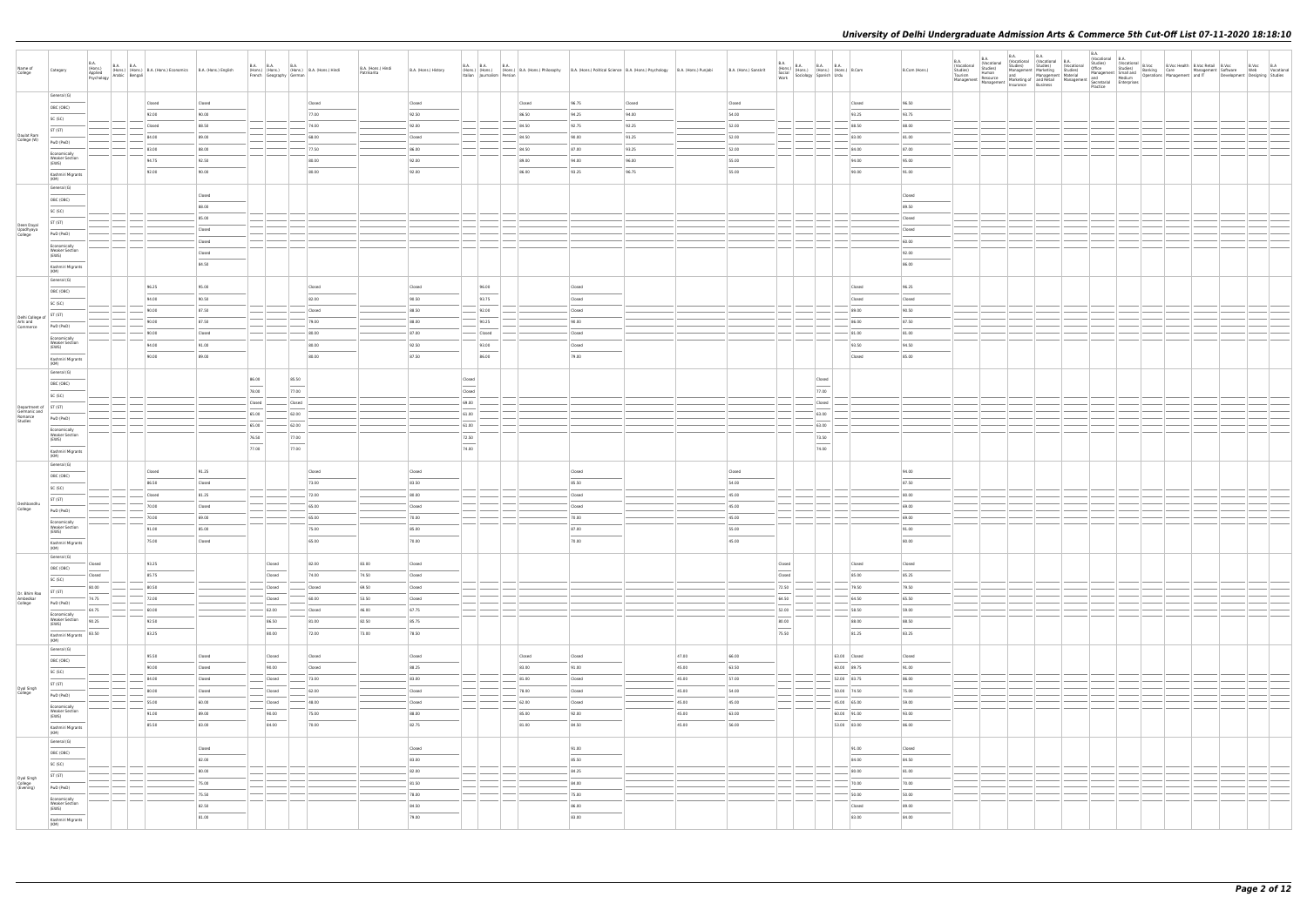| Name of<br>College                              | Category                                       | <b>B.A.</b> | B.A. (Hons.) B.A. B.A. (Hons.) B.A. (Hons.) Economics B.A. (Hons.) English Applied (Hons.) Bengali B.A. (Hons.) English Association and Arabic Bengali |                  | B.A. B.A. B.A. B.A. (Hons.) Hindi<br>French Geography German |                  | B.A. (Hons.) Hindi<br>Patrikarita | B.A. (Hons.) History |    | Italian Journalism Persian |                  |                  | B.A. B.A. B.A. B.A. B.A. (Hons.) B.A. (Hons.) Philosophy B.A. (Hons.) Political Science B.A. (Hons.) Psychology B.A. (Hons.) Punjabi | B.A. (Hons.) Sanskrit |                  | $\begin{tabular}{ l l l l } \hline B.A. & B.A. & B.A. & B.A. & B.A. & 0.7. \\ \hline (Hons.) & (Hons.) & (Hons.) & (Hons.) & B. Comm & Work & 5ociology & Spanish & Urdu \\ \hline \end{tabular}$ |                 | B.Com (Hons.)   | <b>B.A.</b><br>(Vocational<br>Studies)<br>Tourism | <b>B.A.</b><br><b>B.A.</b><br>(Vocational<br>Studies)<br>Human | <b>B.A.</b> | Continued Montana (Vocational B.A.<br>Studies) Studies (Vocational Management Marketing Studies)<br>and Management Material<br>Management Resource and Marketing of and Retail Management and Medium<br>Insurance Business<br>Insurance Business<br>Partice Business | <b>B.A.</b><br>(Vocational B.A. |  | Vocatorna<br>Minister Shudies) B.Voc Health B.Voc Retail B.Voc B.Voc B.Voc B.Voc<br>Minister Smulland Banking Care Minangement Software Web Vocational<br>Management Smalland Operations Management and IT<br>November Designing Studi |                |  |
|-------------------------------------------------|------------------------------------------------|-------------|--------------------------------------------------------------------------------------------------------------------------------------------------------|------------------|--------------------------------------------------------------|------------------|-----------------------------------|----------------------|----|----------------------------|------------------|------------------|--------------------------------------------------------------------------------------------------------------------------------------|-----------------------|------------------|---------------------------------------------------------------------------------------------------------------------------------------------------------------------------------------------------|-----------------|-----------------|---------------------------------------------------|----------------------------------------------------------------|-------------|----------------------------------------------------------------------------------------------------------------------------------------------------------------------------------------------------------------------------------------------------------------------|---------------------------------|--|----------------------------------------------------------------------------------------------------------------------------------------------------------------------------------------------------------------------------------------|----------------|--|
|                                                 | General (G)                                    | Closed      | 96.75                                                                                                                                                  | 96.25            |                                                              | Closed           |                                   | Closed               |    |                            | Closed           | 96.25            |                                                                                                                                      | Closed                |                  |                                                                                                                                                                                                   | Closed          | Closed          |                                                   |                                                                |             |                                                                                                                                                                                                                                                                      |                                 |  |                                                                                                                                                                                                                                        |                |  |
|                                                 | OBC (OBC)<br>SC (SC)                           | Closed      | 92.75                                                                                                                                                  | 92.25            |                                                              | 75.50            |                                   | Closed               |    |                            | Closed           | 94.25            |                                                                                                                                      | Closed                |                  |                                                                                                                                                                                                   | Closed          | Closed          |                                                   |                                                                |             |                                                                                                                                                                                                                                                                      |                                 |  |                                                                                                                                                                                                                                        |                |  |
|                                                 | ST (ST)                                        | 95.00       | 87.00                                                                                                                                                  | Closed           |                                                              | Closed           |                                   | Closed               |    |                            | Closed           | Closed           |                                                                                                                                      | Closed                |                  |                                                                                                                                                                                                   | Closed          | 87.50           |                                                   |                                                                |             |                                                                                                                                                                                                                                                                      |                                 |  |                                                                                                                                                                                                                                        |                |  |
| Gargi College                                   | PwD (PwD)                                      | 92.00       | 82.50                                                                                                                                                  | Closed           |                                                              | 69.00            |                                   | Closed               |    |                            | 82.00            | 91.50            |                                                                                                                                      | 45.00                 |                  |                                                                                                                                                                                                   | 78.50           | 80.00           |                                                   |                                                                |             |                                                                                                                                                                                                                                                                      |                                 |  |                                                                                                                                                                                                                                        |                |  |
|                                                 | Economically                                   | 91.00       | 86.00                                                                                                                                                  | Closed           |                                                              | 71.00            |                                   | 86.00                |    |                            | 83.00            | 88.00            |                                                                                                                                      | 45.00                 |                  |                                                                                                                                                                                                   | 81.00           | 83.00           |                                                   |                                                                |             |                                                                                                                                                                                                                                                                      |                                 |  |                                                                                                                                                                                                                                        |                |  |
|                                                 | <b>Weaker Section</b><br>(EWS)                 | 96.00       | 94.00                                                                                                                                                  | 92.00            |                                                              | 75.50            |                                   | 92.00                |    |                            | 86.75            | 93.00            |                                                                                                                                      | 48.00                 |                  |                                                                                                                                                                                                   | 92.00           | 94.00           |                                                   |                                                                |             |                                                                                                                                                                                                                                                                      |                                 |  |                                                                                                                                                                                                                                        |                |  |
|                                                 | Kashmiri Migrants<br>(KM)                      | Closed      | 90.00                                                                                                                                                  | 94.00            |                                                              | 68.00            |                                   | 86.00                |    |                            | 83.00            | 88.00            |                                                                                                                                      | 45.00                 |                  |                                                                                                                                                                                                   | 88.00           | 90.00           |                                                   |                                                                |             |                                                                                                                                                                                                                                                                      |                                 |  |                                                                                                                                                                                                                                        |                |  |
|                                                 | General (G)                                    |             |                                                                                                                                                        |                  |                                                              |                  |                                   |                      |    |                            |                  |                  |                                                                                                                                      |                       |                  |                                                                                                                                                                                                   |                 |                 |                                                   |                                                                |             |                                                                                                                                                                                                                                                                      |                                 |  |                                                                                                                                                                                                                                        |                |  |
|                                                 | OBC (OBC)                                      |             | Closed<br>94.50                                                                                                                                        | Closed<br>Closed |                                                              | Closed<br>Closed |                                   | Closed<br>95.25      |    |                            | Closed<br>Closed |                  |                                                                                                                                      | Closed<br>Closed      |                  |                                                                                                                                                                                                   |                 | Closed<br>95.00 |                                                   |                                                                |             |                                                                                                                                                                                                                                                                      |                                 |  |                                                                                                                                                                                                                                        |                |  |
|                                                 | SC (SC)                                        |             | Closed                                                                                                                                                 | Closed           |                                                              | Closed           |                                   | 93.00                |    |                            | Closed           |                  |                                                                                                                                      | Closed                |                  |                                                                                                                                                                                                   |                 | 91.50           |                                                   |                                                                |             |                                                                                                                                                                                                                                                                      |                                 |  |                                                                                                                                                                                                                                        |                |  |
| Hansraj College                                 | ST (ST)                                        |             | 88.00                                                                                                                                                  | Closed           |                                                              | 78.00            |                                   | Closed               |    |                            | Closed           |                  |                                                                                                                                      | 55.00                 |                  |                                                                                                                                                                                                   |                 | 80.00           |                                                   |                                                                |             |                                                                                                                                                                                                                                                                      |                                 |  |                                                                                                                                                                                                                                        |                |  |
|                                                 | PwD (PwD)                                      |             | 86.00                                                                                                                                                  | 92.00            |                                                              | 87.00            |                                   | 92.75                |    |                            | 86.00            |                  |                                                                                                                                      | 55.00                 |                  |                                                                                                                                                                                                   |                 | 82.00           |                                                   |                                                                |             |                                                                                                                                                                                                                                                                      |                                 |  |                                                                                                                                                                                                                                        |                |  |
|                                                 | Economically<br><b>Weaker Section</b><br>(EWS) |             | 94.75                                                                                                                                                  | 94.50            |                                                              | 82.00            |                                   | 93.75                |    |                            | 90.50            |                  |                                                                                                                                      | Closed                |                  |                                                                                                                                                                                                   |                 | 95.75           |                                                   |                                                                |             |                                                                                                                                                                                                                                                                      |                                 |  |                                                                                                                                                                                                                                        |                |  |
|                                                 | Kashmiri Migrants                              |             | 89.00                                                                                                                                                  | 90.00            |                                                              | 81.00            |                                   | 88.00                |    |                            | 85.50            |                  |                                                                                                                                      | 65.00                 |                  |                                                                                                                                                                                                   |                 | 88.00           |                                                   |                                                                |             |                                                                                                                                                                                                                                                                      |                                 |  |                                                                                                                                                                                                                                        |                |  |
|                                                 | (KM)<br>General (G)                            |             |                                                                                                                                                        |                  |                                                              |                  |                                   |                      |    |                            |                  |                  |                                                                                                                                      |                       |                  |                                                                                                                                                                                                   |                 |                 |                                                   |                                                                |             |                                                                                                                                                                                                                                                                      |                                 |  |                                                                                                                                                                                                                                        |                |  |
|                                                 | OBC (OBC)                                      |             | Closed                                                                                                                                                 | Closed           |                                                              | Closed           |                                   | Closed               |    |                            | Closed           | Closed           |                                                                                                                                      | Closed                |                  | 97.75                                                                                                                                                                                             |                 | Closed          |                                                   |                                                                |             |                                                                                                                                                                                                                                                                      |                                 |  |                                                                                                                                                                                                                                        |                |  |
|                                                 | SC (SC)                                        |             | 96.00                                                                                                                                                  | 96.25            |                                                              | Closed           |                                   | Closed               |    |                            | 93.75            | 98.25            |                                                                                                                                      | Closed                |                  | Closed                                                                                                                                                                                            |                 | 95.25           |                                                   |                                                                |             |                                                                                                                                                                                                                                                                      |                                 |  |                                                                                                                                                                                                                                        |                |  |
|                                                 | ST (ST)                                        |             | Closed                                                                                                                                                 | Closed           |                                                              | Closed           |                                   | Closed               |    |                            | Closed           | Closed           |                                                                                                                                      | 68.00                 |                  | 92.00                                                                                                                                                                                             |                 | 92.75           |                                                   |                                                                |             |                                                                                                                                                                                                                                                                      |                                 |  |                                                                                                                                                                                                                                        |                |  |
| Hindu College                                   | PwD (PwD)                                      |             | 92.00                                                                                                                                                  | Closed           |                                                              | Closed           |                                   | 95.50                |    |                            | Closed           | Closed           |                                                                                                                                      | Closed                |                  | Closed                                                                                                                                                                                            |                 | 84.00           |                                                   |                                                                |             |                                                                                                                                                                                                                                                                      |                                 |  |                                                                                                                                                                                                                                        |                |  |
|                                                 | Economically<br><b>Weaker Section</b>          |             | 93.25<br>96.00                                                                                                                                         | 94.00<br>95.00   |                                                              | 90.00<br>Closed  |                                   | 94.00<br>Closed      |    |                            | 85.50<br>Closed  | Closed<br>Closed |                                                                                                                                      | 65.00<br>71.00        |                  | 90.00<br>Closed                                                                                                                                                                                   |                 | 83.50<br>96.25  |                                                   |                                                                |             |                                                                                                                                                                                                                                                                      |                                 |  |                                                                                                                                                                                                                                        |                |  |
|                                                 | (EWS)                                          |             | 92.75                                                                                                                                                  | 95.00            |                                                              | 89.00            |                                   | 93.00                |    |                            | 88.50            | 94.00            |                                                                                                                                      | 68.50                 |                  | Closed                                                                                                                                                                                            |                 | 88.00           |                                                   |                                                                |             |                                                                                                                                                                                                                                                                      |                                 |  |                                                                                                                                                                                                                                        |                |  |
|                                                 | Kashmiri Migrants<br>(KM)                      |             |                                                                                                                                                        |                  |                                                              |                  |                                   |                      |    |                            |                  |                  |                                                                                                                                      |                       |                  |                                                                                                                                                                                                   |                 |                 |                                                   |                                                                |             |                                                                                                                                                                                                                                                                      |                                 |  |                                                                                                                                                                                                                                        |                |  |
|                                                 | General (G)                                    |             | Closed                                                                                                                                                 | 96.00            | Closed                                                       | Closed           |                                   | Closed               |    |                            | 91.75            | 96.50            | Closed                                                                                                                               | 56.00                 |                  | 94.50                                                                                                                                                                                             |                 | 96.00           |                                                   |                                                                |             |                                                                                                                                                                                                                                                                      |                                 |  |                                                                                                                                                                                                                                        |                |  |
|                                                 | OBC (OBC)<br>SC (SC)                           |             | 92.00                                                                                                                                                  | Closed           | Closed                                                       | 75.00            |                                   | Closed               |    |                            | 85.00            | 93.00            | 93.00                                                                                                                                | 50.00                 |                  | $\sim$<br>89.50                                                                                                                                                                                   |                 | 90.50           |                                                   |                                                                |             |                                                                                                                                                                                                                                                                      |                                 |  |                                                                                                                                                                                                                                        |                |  |
|                                                 | ST (ST)                                        |             | 86.00                                                                                                                                                  | 89.00            | Closed                                                       | 71.00            |                                   | Closed               |    |                            | 82.00            | 91.00            | Closed                                                                                                                               | 45.00                 |                  | 87.75                                                                                                                                                                                             |                 | 84.00           |                                                   |                                                                |             |                                                                                                                                                                                                                                                                      |                                 |  |                                                                                                                                                                                                                                        |                |  |
| Indraprastha<br>College for<br>Women (W)        | PwD (PwD)                                      |             | 84.00                                                                                                                                                  | Closed           | 94.00                                                        | 71.00            |                                   | Closed               |    |                            | 85.00            | 92.25            | Closed                                                                                                                               | 45.00                 |                  | Closed                                                                                                                                                                                            |                 | 70.00           |                                                   |                                                                |             |                                                                                                                                                                                                                                                                      |                                 |  |                                                                                                                                                                                                                                        |                |  |
|                                                 | Economically                                   |             | 85.50                                                                                                                                                  | 91.50            | 93.00                                                        | 81.00            |                                   | 91.00                |    |                            | 86.00            | 89.50            | Closed                                                                                                                               | 50.00                 |                  | 94.00                                                                                                                                                                                             |                 | 87.50           |                                                   |                                                                |             |                                                                                                                                                                                                                                                                      |                                 |  |                                                                                                                                                                                                                                        |                |  |
|                                                 | <b>Weaker Section</b><br>(EWS)                 |             | 94.25                                                                                                                                                  | 91.25            | 94.00                                                        | 78.00            |                                   | 94.75                |    |                            | 86.00            | 91.00            | 95.50                                                                                                                                | 50.00                 |                  | 90.50                                                                                                                                                                                             |                 | 94.00           |                                                   |                                                                |             |                                                                                                                                                                                                                                                                      |                                 |  |                                                                                                                                                                                                                                        |                |  |
|                                                 | Kashmiri Migrants<br>(KM)                      |             | 94.25                                                                                                                                                  | 91.25            | 94.00                                                        | 74.00            |                                   | 94.75                |    |                            | 86.00            | 92.50            | 95.50                                                                                                                                | 50.00                 |                  | 94.00                                                                                                                                                                                             |                 | 88.00           |                                                   |                                                                |             |                                                                                                                                                                                                                                                                      |                                 |  |                                                                                                                                                                                                                                        |                |  |
|                                                 | General (G)                                    |             |                                                                                                                                                        |                  |                                                              |                  |                                   |                      |    | Closed                     |                  |                  |                                                                                                                                      |                       |                  |                                                                                                                                                                                                   |                 |                 |                                                   |                                                                |             |                                                                                                                                                                                                                                                                      |                                 |  |                                                                                                                                                                                                                                        |                |  |
|                                                 | OBC (OBC)                                      |             |                                                                                                                                                        |                  |                                                              |                  |                                   |                      |    | Closed                     |                  |                  |                                                                                                                                      |                       |                  |                                                                                                                                                                                                   |                 |                 |                                                   |                                                                |             |                                                                                                                                                                                                                                                                      |                                 |  |                                                                                                                                                                                                                                        |                |  |
|                                                 | SC (SC)                                        |             |                                                                                                                                                        |                  |                                                              |                  |                                   |                      |    | 78.00                      |                  |                  |                                                                                                                                      |                       |                  |                                                                                                                                                                                                   |                 |                 |                                                   |                                                                |             |                                                                                                                                                                                                                                                                      |                                 |  |                                                                                                                                                                                                                                        |                |  |
| Institute of<br>Home<br>Economics (W) PwD (PwD) | ST (ST)                                        |             |                                                                                                                                                        |                  |                                                              |                  |                                   |                      |    | 69.00                      |                  |                  |                                                                                                                                      |                       |                  |                                                                                                                                                                                                   |                 |                 |                                                   |                                                                |             |                                                                                                                                                                                                                                                                      |                                 |  |                                                                                                                                                                                                                                        |                |  |
|                                                 | Economically                                   |             |                                                                                                                                                        |                  |                                                              |                  |                                   |                      |    | 65.00                      |                  |                  |                                                                                                                                      |                       |                  |                                                                                                                                                                                                   |                 |                 |                                                   |                                                                |             |                                                                                                                                                                                                                                                                      |                                 |  |                                                                                                                                                                                                                                        |                |  |
|                                                 | <b>Weaker Section</b><br>(EWS)                 |             |                                                                                                                                                        |                  |                                                              |                  |                                   |                      |    | 89.75                      |                  |                  |                                                                                                                                      |                       |                  |                                                                                                                                                                                                   |                 |                 |                                                   |                                                                |             |                                                                                                                                                                                                                                                                      |                                 |  |                                                                                                                                                                                                                                        |                |  |
|                                                 | Kashmiri Migrants<br>(KM)                      |             |                                                                                                                                                        |                  |                                                              |                  |                                   |                      |    | 69.00                      |                  |                  |                                                                                                                                      |                       |                  |                                                                                                                                                                                                   |                 |                 |                                                   |                                                                |             |                                                                                                                                                                                                                                                                      |                                 |  |                                                                                                                                                                                                                                        |                |  |
|                                                 | General (G)                                    |             |                                                                                                                                                        |                  |                                                              |                  |                                   |                      |    |                            |                  |                  |                                                                                                                                      |                       |                  |                                                                                                                                                                                                   |                 |                 |                                                   |                                                                |             |                                                                                                                                                                                                                                                                      |                                 |  |                                                                                                                                                                                                                                        |                |  |
|                                                 | OBC (OBC)                                      |             | 94.00                                                                                                                                                  | Closed           |                                                              | Closed           |                                   | Closed               |    |                            | Closed           | 92.50            |                                                                                                                                      | Closed                |                  | 88.50<br>$\sim$                                                                                                                                                                                   | 91.50           | Closed          |                                                   |                                                                |             |                                                                                                                                                                                                                                                                      |                                 |  |                                                                                                                                                                                                                                        |                |  |
|                                                 | SC (SC)                                        |             | 85.00<br>82.00                                                                                                                                         | 84.00<br>84.00   |                                                              | 70.00<br>70.00   |                                   | 80.00<br>83.00       |    |                            | 80.00<br>78.00   | 88.00<br>87.50   |                                                                                                                                      | 45.00<br>Closed       |                  | 81.00<br>80.00                                                                                                                                                                                    | 85.00<br>82.25  | 85.50<br>82.50  |                                                   |                                                                |             |                                                                                                                                                                                                                                                                      |                                 |  |                                                                                                                                                                                                                                        |                |  |
| Janki Devi<br>Memorial                          | ST (ST)                                        |             | 81.00                                                                                                                                                  | 83.00            |                                                              | 65.00            |                                   | 80.50                |    |                            | 78.00            | 84.50            |                                                                                                                                      | 45.00                 |                  | 80.00                                                                                                                                                                                             | 79.00           | 79.50           |                                                   |                                                                |             |                                                                                                                                                                                                                                                                      |                                 |  |                                                                                                                                                                                                                                        |                |  |
| College (W)                                     | PwD (PwD)                                      |             | 81.00                                                                                                                                                  | 83.00            | $\overline{\phantom{a}}$                                     | 74.00            |                                   | 78.00                |    |                            | 78.00            | 80.00            |                                                                                                                                      | 45.00                 |                  | 80.00                                                                                                                                                                                             | 79.00           | 79.50           |                                                   |                                                                |             |                                                                                                                                                                                                                                                                      |                                 |  |                                                                                                                                                                                                                                        |                |  |
|                                                 | Economically<br><b>Weaker Section</b><br>(EWS) |             | 90.00                                                                                                                                                  | 86.00            |                                                              | 73.00            |                                   | 81.00                |    |                            | 81.00            | 88.50            |                                                                                                                                      | 45.00                 |                  | 80.00                                                                                                                                                                                             | 91.00           | 91.50           |                                                   |                                                                |             |                                                                                                                                                                                                                                                                      |                                 |  |                                                                                                                                                                                                                                        |                |  |
|                                                 | Kashmiri Migrants                              |             | 81.00                                                                                                                                                  | 82.00            |                                                              | 70.00            |                                   | 80.00                |    |                            | 78.00            | 85.00            |                                                                                                                                      | 45.00                 |                  | 80.00                                                                                                                                                                                             | 79.00           | 79.50           |                                                   |                                                                |             |                                                                                                                                                                                                                                                                      |                                 |  |                                                                                                                                                                                                                                        |                |  |
|                                                 | (KM)<br>General (G)                            |             |                                                                                                                                                        |                  |                                                              |                  |                                   |                      |    |                            |                  |                  |                                                                                                                                      |                       |                  |                                                                                                                                                                                                   |                 |                 |                                                   |                                                                |             |                                                                                                                                                                                                                                                                      |                                 |  |                                                                                                                                                                                                                                        |                |  |
|                                                 | OBC (OBC)                                      |             | Closed                                                                                                                                                 | Closed           | Closed                                                       | 81.00            |                                   | 87.50                |    | Closed                     |                  | Closed           |                                                                                                                                      | 45.00                 |                  |                                                                                                                                                                                                   | 90.00           | Closed          |                                                   |                                                                |             |                                                                                                                                                                                                                                                                      |                                 |  |                                                                                                                                                                                                                                        | Closed         |  |
|                                                 | SC (SC)                                        |             | 87.00                                                                                                                                                  | Closed           | 84.00                                                        | 73.00            |                                   | 81.00                |    | 86.00                      |                  | Closed           |                                                                                                                                      | 45.00                 |                  |                                                                                                                                                                                                   | 86.50           | 89.50           |                                                   |                                                                |             |                                                                                                                                                                                                                                                                      |                                 |  |                                                                                                                                                                                                                                        | 69.50          |  |
| Kalindi College                                 | ST (ST)                                        |             | 80.00                                                                                                                                                  | Closed           | $-83.00$                                                     | $- 71.00$        |                                   | Closed               |    | 82.00                      |                  | Closed           |                                                                                                                                      | 45.00                 |                  |                                                                                                                                                                                                   | 82.50           | 85.00           |                                                   |                                                                |             |                                                                                                                                                                                                                                                                      |                                 |  |                                                                                                                                                                                                                                        | 68.50          |  |
|                                                 | PwD (PwD)                                      |             | 80.00                                                                                                                                                  | Closed           | 82.50                                                        | 69.00            |                                   | 75.00                |    | 78.00                      |                  | 79.00            |                                                                                                                                      | 45.00                 |                  |                                                                                                                                                                                                   | 82.50           | 85.00           |                                                   |                                                                |             |                                                                                                                                                                                                                                                                      |                                 |  |                                                                                                                                                                                                                                        | 65.50          |  |
|                                                 | Economically<br><b>Weaker Section</b>          |             | 80.00<br>87.00                                                                                                                                         | 79.00<br>89.00   | 83.50 <br>87.00                                              | 71.00<br>77.00   |                                   | 78.00<br>86.00       |    | 80.00<br>89.00             |                  | 73.00<br>82.00   |                                                                                                                                      | 45.00<br>45.00        | $\left  \right $ |                                                                                                                                                                                                   | Closed<br>88.00 | Closed<br>91.00 |                                                   |                                                                |             |                                                                                                                                                                                                                                                                      |                                 |  |                                                                                                                                                                                                                                        | 72.50          |  |
|                                                 | (EWS)                                          |             | 80.00                                                                                                                                                  | 88.00            | 83.50                                                        | 71.00            |                                   | 76.00                |    | 90.00                      |                  | 75.00            |                                                                                                                                      | 45.00                 |                  |                                                                                                                                                                                                   | 86.00           | 87.00           |                                                   |                                                                |             |                                                                                                                                                                                                                                                                      |                                 |  |                                                                                                                                                                                                                                        | 72.50<br>72.50 |  |
|                                                 | Kashmiri Migrants<br>(KM)                      |             |                                                                                                                                                        |                  |                                                              |                  |                                   |                      |    |                            |                  |                  |                                                                                                                                      |                       |                  |                                                                                                                                                                                                   |                 |                 |                                                   |                                                                |             |                                                                                                                                                                                                                                                                      |                                 |  |                                                                                                                                                                                                                                        |                |  |
|                                                 | General (G)                                    |             | Closed                                                                                                                                                 | Closed           | Closed                                                       | Closed           |                                   | Closed               |    | Closed                     | Closed           | Closed           | Closed                                                                                                                               | 61.00                 |                  | Closed                                                                                                                                                                                            | Closed          | Closed          |                                                   |                                                                |             |                                                                                                                                                                                                                                                                      |                                 |  |                                                                                                                                                                                                                                        |                |  |
|                                                 | OBC (OBC)<br>SC (SC)                           |             | 90.50                                                                                                                                                  | 90.50            | Closed                                                       | 75.00            |                                   | Closed               |    | Closed                     | 84.00            | Closed           | Closed                                                                                                                               | 60.00                 |                  | $\frac{1}{2}$<br>85.50                                                                                                                                                                            | Closed          | 90.50           |                                                   |                                                                |             |                                                                                                                                                                                                                                                                      |                                 |  |                                                                                                                                                                                                                                        |                |  |
|                                                 | ST (ST)                                        |             | 84.00                                                                                                                                                  | 88.75            | Closed                                                       | Closed           |                                   | Closed               |    | 85.00                      | 79.50            | Closed           | 87.00                                                                                                                                | 56.00                 |                  | 84.00                                                                                                                                                                                             | 84.00           | 87.75           |                                                   |                                                                |             |                                                                                                                                                                                                                                                                      |                                 |  |                                                                                                                                                                                                                                        |                |  |
| Kamala Nehru<br>College (W)                     | PwD (PwD)                                      |             | 82.00                                                                                                                                                  | 88.00            | Closed                                                       | 68.00            |                                   | Closed               |    | 83.50                      | 81.50            | Closed           | 90.00                                                                                                                                | 54.00                 |                  | Closed                                                                                                                                                                                            | 84.00           | 87.75           |                                                   |                                                                |             |                                                                                                                                                                                                                                                                      |                                 |  |                                                                                                                                                                                                                                        |                |  |
|                                                 | Economically                                   |             | Closed                                                                                                                                                 | Closed           | $-83.00$                                                     | 60.00            |                                   | 78.75                |    | $- 73.00$                  | 77.00            | Closed           | Closed                                                                                                                               | 51.00                 |                  | 79.00                                                                                                                                                                                             | 81.75           | 84.75           |                                                   |                                                                |             |                                                                                                                                                                                                                                                                      |                                 |  |                                                                                                                                                                                                                                        |                |  |
|                                                 | <b>Weaker Section</b><br>(EWS)                 |             | 92.00                                                                                                                                                  | 91.50            | 92.00                                                        | 76.00            |                                   | 90.75                |    | 93.00                      | 85.50            | 94.25            | 91.50                                                                                                                                | 60.00                 |                  | 88.00<br>$\frac{1}{2}$                                                                                                                                                                            | 91.75           | 94.25           |                                                   |                                                                |             |                                                                                                                                                                                                                                                                      |                                 |  |                                                                                                                                                                                                                                        |                |  |
|                                                 | Kashmiri Migrants                              |             | 89.00                                                                                                                                                  | <b>NA</b>        | 86.00                                                        | NA               |                                   | 86.25                | NA |                            | 84.00            | 92.00            | NA                                                                                                                                   | 56.00                 |                  | 85.00                                                                                                                                                                                             | Closed          | <b>NA</b>       |                                                   |                                                                |             |                                                                                                                                                                                                                                                                      |                                 |  |                                                                                                                                                                                                                                        |                |  |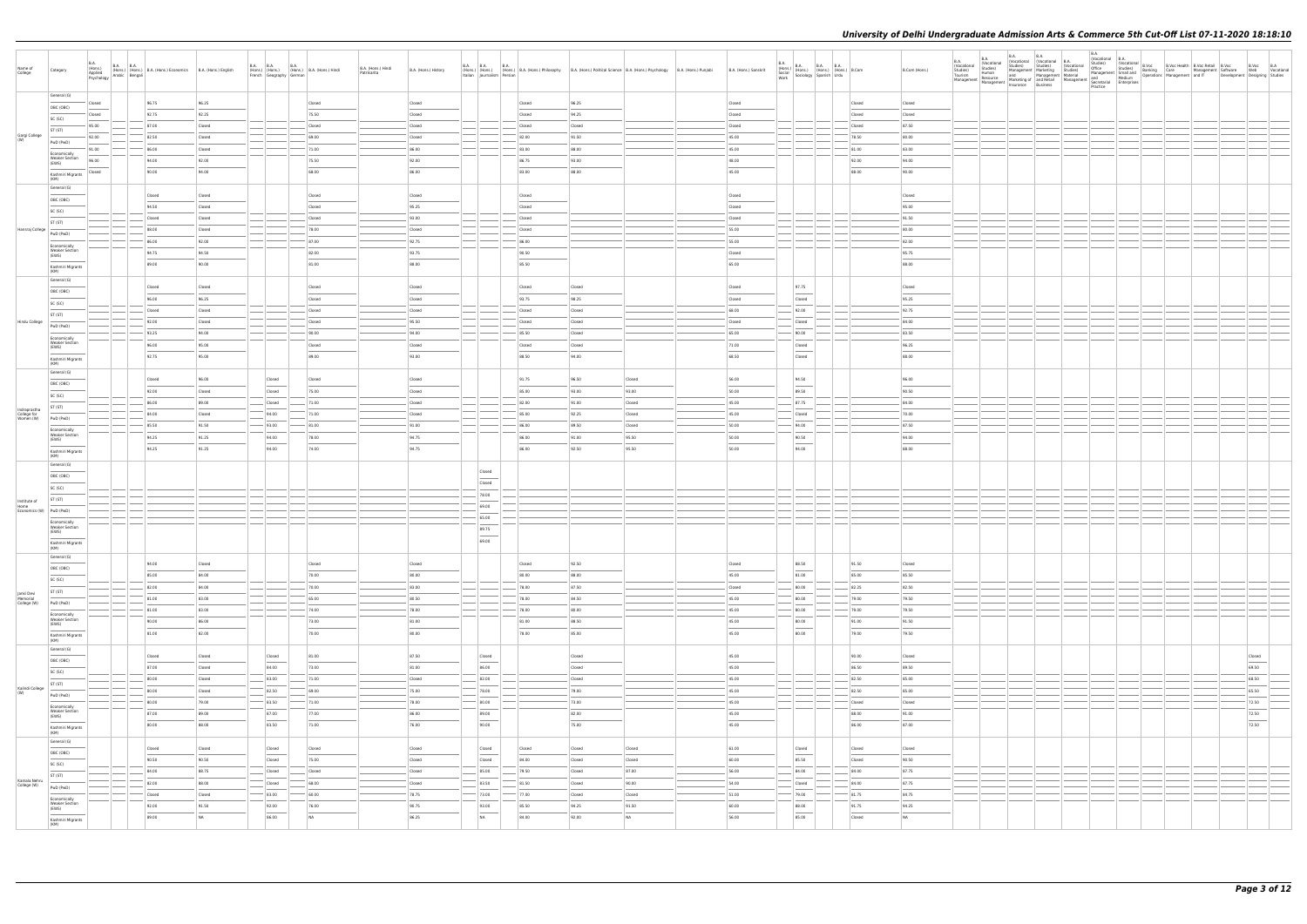| Name of<br>College                                 | Category                                                                                                                                                                                                                                                                                                                                                                                                                                                                                                | <b>B.A.</b><br>(Hons.)<br>Applied<br>Psychology | B.A. B.A. (Hons.) B.A. (Hons.) Economics B.A. (Hons.) English<br>Jav Arabic Bengali |                 | <b>B.A. B.A.</b><br>French Geography German | <b>B.A.</b><br>(Hons.) (Hons.) (Hons.) B.A. (Hons.) Hindi | B.A. (Hons.) Hindi<br>Patrikarita | B.A. (Hons.) History                                                                                                                                                                                                                                                                                                                                                                                                                                                                 | <b>B.A. B.A.</b> | <b>B.A.</b>     |                                      | (Hons.) (Hons.) B.A. (Hons.) Philosophy B.A. (Hons.) Political Science B.A. (Hons.) Psychology B.A. (Hons.) Punjabi<br>Italian Journalism Persian Changes                                                                                                                                                                                                                                                                                                                            |                 |                | B.A. (Hons.) Sanskrit | $\begin{tabular}{ l l l l } \hline B.A. & B.A. & B.A. & B.A. \\ \hline (Hons.) & (Hons.) & (Hons.) & (Hons.) & B. Com \\ & Society & Spanish & Urdu \\ \hline \end{tabular}$ |               |                 | B.Com (Hons.)   |  |  |  |  | Development Designing Studies | B.Voc B.A<br>Web Vocational |
|----------------------------------------------------|---------------------------------------------------------------------------------------------------------------------------------------------------------------------------------------------------------------------------------------------------------------------------------------------------------------------------------------------------------------------------------------------------------------------------------------------------------------------------------------------------------|-------------------------------------------------|-------------------------------------------------------------------------------------|-----------------|---------------------------------------------|-----------------------------------------------------------|-----------------------------------|--------------------------------------------------------------------------------------------------------------------------------------------------------------------------------------------------------------------------------------------------------------------------------------------------------------------------------------------------------------------------------------------------------------------------------------------------------------------------------------|------------------|-----------------|--------------------------------------|--------------------------------------------------------------------------------------------------------------------------------------------------------------------------------------------------------------------------------------------------------------------------------------------------------------------------------------------------------------------------------------------------------------------------------------------------------------------------------------|-----------------|----------------|-----------------------|------------------------------------------------------------------------------------------------------------------------------------------------------------------------------|---------------|-----------------|-----------------|--|--|--|--|-------------------------------|-----------------------------|
|                                                    | General (G)<br>OBC (OBC)                                                                                                                                                                                                                                                                                                                                                                                                                                                                                |                                                 |                                                                                     |                 |                                             |                                                           |                                   |                                                                                                                                                                                                                                                                                                                                                                                                                                                                                      |                  |                 |                                      |                                                                                                                                                                                                                                                                                                                                                                                                                                                                                      | Closed          |                |                       |                                                                                                                                                                              |               |                 | Closed          |  |  |  |  |                               |                             |
|                                                    | SC (SC)                                                                                                                                                                                                                                                                                                                                                                                                                                                                                                 |                                                 |                                                                                     |                 |                                             |                                                           |                                   |                                                                                                                                                                                                                                                                                                                                                                                                                                                                                      |                  |                 |                                      |                                                                                                                                                                                                                                                                                                                                                                                                                                                                                      | 88.00           |                |                       |                                                                                                                                                                              |               |                 | 87.00           |  |  |  |  |                               |                             |
|                                                    | ST (ST)                                                                                                                                                                                                                                                                                                                                                                                                                                                                                                 |                                                 |                                                                                     |                 |                                             |                                                           |                                   |                                                                                                                                                                                                                                                                                                                                                                                                                                                                                      |                  |                 |                                      |                                                                                                                                                                                                                                                                                                                                                                                                                                                                                      | Closed          |                |                       |                                                                                                                                                                              |               |                 | 80.00           |  |  |  |  |                               |                             |
| Keshav<br>Mahavidyalaya                            | PwD (PwD)                                                                                                                                                                                                                                                                                                                                                                                                                                                                                               |                                                 |                                                                                     |                 |                                             |                                                           |                                   |                                                                                                                                                                                                                                                                                                                                                                                                                                                                                      |                  |                 |                                      |                                                                                                                                                                                                                                                                                                                                                                                                                                                                                      | Closed          |                |                       |                                                                                                                                                                              |               |                 | 63.00           |  |  |  |  |                               |                             |
|                                                    | Economically                                                                                                                                                                                                                                                                                                                                                                                                                                                                                            |                                                 |                                                                                     |                 |                                             |                                                           |                                   |                                                                                                                                                                                                                                                                                                                                                                                                                                                                                      |                  |                 |                                      |                                                                                                                                                                                                                                                                                                                                                                                                                                                                                      | 88.00           |                |                       |                                                                                                                                                                              |               |                 | 50.00           |  |  |  |  |                               |                             |
|                                                    | <b>Weaker Section</b><br>(EWS)                                                                                                                                                                                                                                                                                                                                                                                                                                                                          |                                                 |                                                                                     |                 |                                             |                                                           |                                   |                                                                                                                                                                                                                                                                                                                                                                                                                                                                                      |                  |                 |                                      |                                                                                                                                                                                                                                                                                                                                                                                                                                                                                      | 88.00           |                |                       |                                                                                                                                                                              |               |                 | 92.50           |  |  |  |  |                               |                             |
|                                                    | $\sim$<br>Kashmiri Migrants                                                                                                                                                                                                                                                                                                                                                                                                                                                                             |                                                 |                                                                                     |                 |                                             |                                                           |                                   |                                                                                                                                                                                                                                                                                                                                                                                                                                                                                      |                  |                 |                                      |                                                                                                                                                                                                                                                                                                                                                                                                                                                                                      | Closed          |                |                       |                                                                                                                                                                              |               |                 | 85.25           |  |  |  |  |                               |                             |
|                                                    | (KM)<br>General (G)                                                                                                                                                                                                                                                                                                                                                                                                                                                                                     |                                                 |                                                                                     |                 |                                             |                                                           |                                   |                                                                                                                                                                                                                                                                                                                                                                                                                                                                                      |                  |                 |                                      |                                                                                                                                                                                                                                                                                                                                                                                                                                                                                      |                 |                |                       |                                                                                                                                                                              |               |                 |                 |  |  |  |  |                               |                             |
|                                                    | OBC (OBC)                                                                                                                                                                                                                                                                                                                                                                                                                                                                                               |                                                 | Closed                                                                              | 96.75           | Closed                                      | Closed                                                    |                                   | 97.25                                                                                                                                                                                                                                                                                                                                                                                                                                                                                |                  |                 |                                      | Closed                                                                                                                                                                                                                                                                                                                                                                                                                                                                               |                 |                | Closed                |                                                                                                                                                                              | Closed 97.00  |                 | 97.00           |  |  |  |  |                               |                             |
|                                                    | SC (SC)                                                                                                                                                                                                                                                                                                                                                                                                                                                                                                 |                                                 | 94.25                                                                               | Closed          | 95.75                                       | 83.50                                                     |                                   | Closed                                                                                                                                                                                                                                                                                                                                                                                                                                                                               |                  |                 |                                      | 96.75                                                                                                                                                                                                                                                                                                                                                                                                                                                                                |                 |                | 68.00                 |                                                                                                                                                                              | 72.00 95.50   |                 | 94.50           |  |  |  |  |                               |                             |
|                                                    | ST (ST)                                                                                                                                                                                                                                                                                                                                                                                                                                                                                                 |                                                 | 91.25                                                                               | Closed          | 95.25                                       | Closed                                                    |                                   | Closed                                                                                                                                                                                                                                                                                                                                                                                                                                                                               |                  |                 |                                      | 94.50                                                                                                                                                                                                                                                                                                                                                                                                                                                                                |                 |                | $-67.00$              |                                                                                                                                                                              | 65.00 93.25   |                 | 91.00           |  |  |  |  |                               |                             |
| Kirori Mal<br>College                              | PwD (PwD)                                                                                                                                                                                                                                                                                                                                                                                                                                                                                               |                                                 | 87.50                                                                               | Closed          | 94.75                                       | 79.50                                                     |                                   | Closed                                                                                                                                                                                                                                                                                                                                                                                                                                                                               |                  |                 |                                      | 94.50                                                                                                                                                                                                                                                                                                                                                                                                                                                                                |                 |                | 65.00                 |                                                                                                                                                                              | 65.00 90.50   |                 | 79.50           |  |  |  |  |                               |                             |
|                                                    | Economically                                                                                                                                                                                                                                                                                                                                                                                                                                                                                            |                                                 | 85.50                                                                               | 91.00           | 92.00                                       | 83.00                                                     |                                   | Closed                                                                                                                                                                                                                                                                                                                                                                                                                                                                               |                  |                 |                                      | 95.50                                                                                                                                                                                                                                                                                                                                                                                                                                                                                |                 |                | $- 64.00$             |                                                                                                                                                                              | Closed Closed |                 | 81.50           |  |  |  |  |                               |                             |
|                                                    | <b>Weaker Section</b><br>(EWS)                                                                                                                                                                                                                                                                                                                                                                                                                                                                          |                                                 | 94.50                                                                               | 93.00           | 95.50                                       | 84.00                                                     |                                   | 93.50                                                                                                                                                                                                                                                                                                                                                                                                                                                                                |                  |                 |                                      | 96.25                                                                                                                                                                                                                                                                                                                                                                                                                                                                                |                 |                | 66.50                 |                                                                                                                                                                              | 72.00 96.00   |                 | Closed          |  |  |  |  |                               |                             |
|                                                    | Kashmiri Migrants<br>(KM)                                                                                                                                                                                                                                                                                                                                                                                                                                                                               |                                                 | 88.75                                                                               | 90.00           | 90.00                                       | 80.00                                                     |                                   | 92.00                                                                                                                                                                                                                                                                                                                                                                                                                                                                                |                  |                 |                                      | 94.75                                                                                                                                                                                                                                                                                                                                                                                                                                                                                |                 |                | 62.00                 |                                                                                                                                                                              | 70.00 Closed  |                 | 87.00           |  |  |  |  |                               |                             |
|                                                    | General (G)                                                                                                                                                                                                                                                                                                                                                                                                                                                                                             |                                                 |                                                                                     |                 |                                             |                                                           |                                   |                                                                                                                                                                                                                                                                                                                                                                                                                                                                                      |                  |                 |                                      |                                                                                                                                                                                                                                                                                                                                                                                                                                                                                      |                 |                |                       |                                                                                                                                                                              |               |                 |                 |  |  |  |  |                               |                             |
|                                                    | OBC (OBC)                                                                                                                                                                                                                                                                                                                                                                                                                                                                                               |                                                 |                                                                                     |                 |                                             |                                                           |                                   |                                                                                                                                                                                                                                                                                                                                                                                                                                                                                      |                  |                 |                                      |                                                                                                                                                                                                                                                                                                                                                                                                                                                                                      |                 |                |                       |                                                                                                                                                                              |               |                 |                 |  |  |  |  |                               |                             |
|                                                    | SC (SC)                                                                                                                                                                                                                                                                                                                                                                                                                                                                                                 |                                                 |                                                                                     |                 |                                             |                                                           |                                   |                                                                                                                                                                                                                                                                                                                                                                                                                                                                                      |                  |                 |                                      |                                                                                                                                                                                                                                                                                                                                                                                                                                                                                      |                 |                |                       |                                                                                                                                                                              |               |                 |                 |  |  |  |  |                               |                             |
|                                                    | ST (ST)                                                                                                                                                                                                                                                                                                                                                                                                                                                                                                 |                                                 |                                                                                     |                 |                                             |                                                           |                                   |                                                                                                                                                                                                                                                                                                                                                                                                                                                                                      |                  |                 |                                      |                                                                                                                                                                                                                                                                                                                                                                                                                                                                                      |                 |                |                       |                                                                                                                                                                              |               |                 |                 |  |  |  |  |                               |                             |
| Lady Irwin<br>College (W)                          | PwD (PwD)                                                                                                                                                                                                                                                                                                                                                                                                                                                                                               |                                                 |                                                                                     |                 |                                             |                                                           |                                   |                                                                                                                                                                                                                                                                                                                                                                                                                                                                                      |                  |                 |                                      |                                                                                                                                                                                                                                                                                                                                                                                                                                                                                      |                 |                |                       |                                                                                                                                                                              |               |                 |                 |  |  |  |  |                               |                             |
|                                                    | Economically<br><b>Weaker Section</b>                                                                                                                                                                                                                                                                                                                                                                                                                                                                   |                                                 |                                                                                     |                 |                                             |                                                           |                                   |                                                                                                                                                                                                                                                                                                                                                                                                                                                                                      |                  |                 |                                      |                                                                                                                                                                                                                                                                                                                                                                                                                                                                                      |                 |                |                       |                                                                                                                                                                              |               |                 |                 |  |  |  |  |                               |                             |
|                                                    | (EWS)<br>$\frac{1}{2} \left( \frac{1}{2} \right) \left( \frac{1}{2} \right) \left( \frac{1}{2} \right) \left( \frac{1}{2} \right) \left( \frac{1}{2} \right) \left( \frac{1}{2} \right) \left( \frac{1}{2} \right) \left( \frac{1}{2} \right) \left( \frac{1}{2} \right) \left( \frac{1}{2} \right) \left( \frac{1}{2} \right) \left( \frac{1}{2} \right) \left( \frac{1}{2} \right) \left( \frac{1}{2} \right) \left( \frac{1}{2} \right) \left( \frac{1}{2} \right) \left( \frac$                     |                                                 |                                                                                     |                 |                                             |                                                           |                                   |                                                                                                                                                                                                                                                                                                                                                                                                                                                                                      |                  |                 |                                      |                                                                                                                                                                                                                                                                                                                                                                                                                                                                                      |                 |                |                       |                                                                                                                                                                              |               |                 |                 |  |  |  |  |                               |                             |
|                                                    | Kashmiri Migrants<br>(KM)                                                                                                                                                                                                                                                                                                                                                                                                                                                                               |                                                 |                                                                                     |                 |                                             |                                                           |                                   |                                                                                                                                                                                                                                                                                                                                                                                                                                                                                      |                  |                 |                                      |                                                                                                                                                                                                                                                                                                                                                                                                                                                                                      |                 |                |                       |                                                                                                                                                                              |               |                 |                 |  |  |  |  |                               |                             |
|                                                    | General (G)                                                                                                                                                                                                                                                                                                                                                                                                                                                                                             |                                                 |                                                                                     |                 |                                             |                                                           |                                   |                                                                                                                                                                                                                                                                                                                                                                                                                                                                                      |                  |                 |                                      |                                                                                                                                                                                                                                                                                                                                                                                                                                                                                      |                 |                |                       |                                                                                                                                                                              |               |                 |                 |  |  |  |  |                               |                             |
|                                                    | OBC (OBC)                                                                                                                                                                                                                                                                                                                                                                                                                                                                                               |                                                 | Closed                                                                              | 98.00           |                                             | Closed                                                    |                                   | Closed                                                                                                                                                                                                                                                                                                                                                                                                                                                                               |                  | 98.00           | Closed                               | 98.75                                                                                                                                                                                                                                                                                                                                                                                                                                                                                | 99.00           |                | Closed                | 97.75<br>$\frac{1}{2}$                                                                                                                                                       |               |                 | Closed          |  |  |  |  |                               |                             |
|                                                    | SC (SC)                                                                                                                                                                                                                                                                                                                                                                                                                                                                                                 |                                                 | 94.50                                                                               | 95.25           |                                             | 85.00                                                     |                                   | 94.50                                                                                                                                                                                                                                                                                                                                                                                                                                                                                |                  | 95.75           | 91.00                                | 96.75                                                                                                                                                                                                                                                                                                                                                                                                                                                                                | 97.25           |                | 68.00                 | 93.50                                                                                                                                                                        |               |                 | 95.50           |  |  |  |  |                               |                             |
|                                                    | ST (ST)                                                                                                                                                                                                                                                                                                                                                                                                                                                                                                 |                                                 | 91.25<br>88.50                                                                      | 93.25<br>94.00  |                                             | 83.50<br>82.50                                            |                                   | 92.75<br>94.50                                                                                                                                                                                                                                                                                                                                                                                                                                                                       |                  | 95.25<br>96.00  | 87.50                                | 95.25<br>96.25                                                                                                                                                                                                                                                                                                                                                                                                                                                                       | 96.25           |                | $- 63.00$<br>63.00    | 93.00<br>94.50                                                                                                                                                               |               |                 | 92.75<br>85.50  |  |  |  |  |                               |                             |
| Lady Shri Ram<br>College for<br>Women (W)          | PwD (PwD)                                                                                                                                                                                                                                                                                                                                                                                                                                                                                               |                                                 | 91.00                                                                               | 93.25           |                                             | 82.50                                                     |                                   | 93.25                                                                                                                                                                                                                                                                                                                                                                                                                                                                                |                  | 97.00           | Closed<br>92.00                      | 95.00                                                                                                                                                                                                                                                                                                                                                                                                                                                                                | 96.25<br>97.50  |                | 65.00                 | 94.00                                                                                                                                                                        |               |                 | 94.50           |  |  |  |  |                               |                             |
|                                                    | Economically<br><b>Weaker Section</b>                                                                                                                                                                                                                                                                                                                                                                                                                                                                   |                                                 | Closed                                                                              | 95.75           |                                             | 88.00                                                     |                                   | 93.25                                                                                                                                                                                                                                                                                                                                                                                                                                                                                |                  | 95.25           | 92.00                                | 96.50                                                                                                                                                                                                                                                                                                                                                                                                                                                                                | 97.25           |                | 65.00                 | 93.50                                                                                                                                                                        |               |                 | 96.50           |  |  |  |  |                               |                             |
|                                                    | (EWS)                                                                                                                                                                                                                                                                                                                                                                                                                                                                                                   |                                                 | 93.50                                                                               | 94.75           |                                             | 83.00                                                     |                                   | 94.75                                                                                                                                                                                                                                                                                                                                                                                                                                                                                |                  | 96.50           | 95.25                                | 96.50                                                                                                                                                                                                                                                                                                                                                                                                                                                                                | 98.25           |                | 65.00                 | $\frac{1}{2}$<br>95.75                                                                                                                                                       |               |                 | 95.50           |  |  |  |  |                               |                             |
|                                                    | Kashmiri Migrants<br>(KM)                                                                                                                                                                                                                                                                                                                                                                                                                                                                               |                                                 |                                                                                     |                 |                                             |                                                           |                                   |                                                                                                                                                                                                                                                                                                                                                                                                                                                                                      |                  |                 |                                      |                                                                                                                                                                                                                                                                                                                                                                                                                                                                                      |                 |                |                       |                                                                                                                                                                              |               |                 |                 |  |  |  |  |                               |                             |
|                                                    | General (G)                                                                                                                                                                                                                                                                                                                                                                                                                                                                                             |                                                 | 94.00                                                                               | 92.00           |                                             | Closed                                                    |                                   | 89.50                                                                                                                                                                                                                                                                                                                                                                                                                                                                                |                  |                 | Closed                               | Closed                                                                                                                                                                                                                                                                                                                                                                                                                                                                               | Closed          |                | 45.00                 | 87.50                                                                                                                                                                        |               | Closed          | Closed          |  |  |  |  |                               |                             |
|                                                    | OBC (OBC)                                                                                                                                                                                                                                                                                                                                                                                                                                                                                               |                                                 | 81.00                                                                               | 87.00           |                                             | 72.50                                                     |                                   | 83.00                                                                                                                                                                                                                                                                                                                                                                                                                                                                                |                  |                 | $\begin{array}{c} 78.00 \end{array}$ | 84.50                                                                                                                                                                                                                                                                                                                                                                                                                                                                                | 89.00           |                | 45.00                 | 83.00                                                                                                                                                                        |               | 81.50           | 85.00           |  |  |  |  |                               |                             |
|                                                    | SC (SC)                                                                                                                                                                                                                                                                                                                                                                                                                                                                                                 |                                                 | 79.00                                                                               | 82.00           |                                             | 72.50                                                     |                                   | Closed                                                                                                                                                                                                                                                                                                                                                                                                                                                                               |                  |                 | 74.00                                | Closed                                                                                                                                                                                                                                                                                                                                                                                                                                                                               | 84.00           |                | 45.00                 | 82.00                                                                                                                                                                        |               | 78.50           | 82.50           |  |  |  |  |                               |                             |
| Lakshmibai<br>College (W)                          | ST (ST)                                                                                                                                                                                                                                                                                                                                                                                                                                                                                                 |                                                 | 75.00                                                                               | 82.50           |                                             | 72.00                                                     |                                   | Closed                                                                                                                                                                                                                                                                                                                                                                                                                                                                               |                  |                 | 74.00                                | 81.50                                                                                                                                                                                                                                                                                                                                                                                                                                                                                | 84.00           |                | 45.00                 | 82.00                                                                                                                                                                        |               | 74.00           | 82.00           |  |  |  |  |                               |                             |
|                                                    | PwD (PwD)                                                                                                                                                                                                                                                                                                                                                                                                                                                                                               |                                                 | 78.00                                                                               | 82.00           |                                             | Closed                                                    |                                   | 78.00                                                                                                                                                                                                                                                                                                                                                                                                                                                                                |                  |                 | 77.00                                | 80.00                                                                                                                                                                                                                                                                                                                                                                                                                                                                                | 83.00           |                | 45.00                 | 82.00                                                                                                                                                                        |               | 80.00           | 82.00           |  |  |  |  |                               |                             |
|                                                    | Economically<br><b>Weaker Section</b><br>(EWS)                                                                                                                                                                                                                                                                                                                                                                                                                                                          |                                                 | 92.00                                                                               | 87.00           |                                             | 75.00                                                     |                                   | 83.50                                                                                                                                                                                                                                                                                                                                                                                                                                                                                |                  |                 | 83.50                                | 90.00                                                                                                                                                                                                                                                                                                                                                                                                                                                                                | 91.00           |                | 45.00                 | 86.00                                                                                                                                                                        |               | 83.00           | 87.00           |  |  |  |  |                               |                             |
|                                                    | Kashmiri Migrants                                                                                                                                                                                                                                                                                                                                                                                                                                                                                       |                                                 | 91.00                                                                               | 87.00           |                                             | 75.50                                                     |                                   | 88.50                                                                                                                                                                                                                                                                                                                                                                                                                                                                                |                  |                 | 76.00                                | 90.00                                                                                                                                                                                                                                                                                                                                                                                                                                                                                | 92.00           |                | 45.00                 | 87.00                                                                                                                                                                        |               | 85.00           | 89.00           |  |  |  |  |                               |                             |
|                                                    | (KM)<br>General (G)                                                                                                                                                                                                                                                                                                                                                                                                                                                                                     |                                                 |                                                                                     |                 |                                             |                                                           |                                   |                                                                                                                                                                                                                                                                                                                                                                                                                                                                                      |                  |                 |                                      |                                                                                                                                                                                                                                                                                                                                                                                                                                                                                      |                 |                |                       |                                                                                                                                                                              |               |                 |                 |  |  |  |  |                               |                             |
|                                                    | OBC (OBC)                                                                                                                                                                                                                                                                                                                                                                                                                                                                                               |                                                 |                                                                                     | 91.50           |                                             | 81.00                                                     |                                   |                                                                                                                                                                                                                                                                                                                                                                                                                                                                                      |                  | Closed          |                                      | Closed                                                                                                                                                                                                                                                                                                                                                                                                                                                                               |                 |                |                       |                                                                                                                                                                              |               |                 | Closed          |  |  |  |  |                               |                             |
|                                                    | SC (SC)                                                                                                                                                                                                                                                                                                                                                                                                                                                                                                 |                                                 |                                                                                     | 85.00           |                                             | 73.00                                                     |                                   |                                                                                                                                                                                                                                                                                                                                                                                                                                                                                      |                  | 85.50           |                                      | 89.25                                                                                                                                                                                                                                                                                                                                                                                                                                                                                |                 |                |                       |                                                                                                                                                                              |               |                 | 84.00           |  |  |  |  |                               |                             |
|                                                    | ST (ST)                                                                                                                                                                                                                                                                                                                                                                                                                                                                                                 |                                                 |                                                                                     | 82.50           |                                             | $- 71.00$                                                 |                                   |                                                                                                                                                                                                                                                                                                                                                                                                                                                                                      |                  | 82.50           |                                      | Closed                                                                                                                                                                                                                                                                                                                                                                                                                                                                               |                 |                |                       |                                                                                                                                                                              |               |                 | 77.00           |  |  |  |  |                               |                             |
| Maharaja<br>Agrasen<br>College                     | PwD (PwD)                                                                                                                                                                                                                                                                                                                                                                                                                                                                                               |                                                 |                                                                                     | 78.00           |                                             | 55.00                                                     |                                   |                                                                                                                                                                                                                                                                                                                                                                                                                                                                                      |                  | 74.00           |                                      | Closed                                                                                                                                                                                                                                                                                                                                                                                                                                                                               |                 |                |                       |                                                                                                                                                                              |               |                 | 55.00           |  |  |  |  |                               |                             |
|                                                    | Economically                                                                                                                                                                                                                                                                                                                                                                                                                                                                                            |                                                 |                                                                                     | 68.00           |                                             | 50.00                                                     |                                   |                                                                                                                                                                                                                                                                                                                                                                                                                                                                                      |                  | 78.00           |                                      | 72.00                                                                                                                                                                                                                                                                                                                                                                                                                                                                                |                 |                |                       |                                                                                                                                                                              |               |                 | 65.00           |  |  |  |  |                               |                             |
|                                                    | <b>Weaker Section</b><br>(EWS)                                                                                                                                                                                                                                                                                                                                                                                                                                                                          |                                                 |                                                                                     | Closed          |                                             | 71.00                                                     |                                   |                                                                                                                                                                                                                                                                                                                                                                                                                                                                                      |                  | 87.50<br>$\sim$ |                                      | 86.50                                                                                                                                                                                                                                                                                                                                                                                                                                                                                |                 |                |                       |                                                                                                                                                                              |               |                 | 89.00           |  |  |  |  |                               |                             |
|                                                    | $\frac{1}{2} \left( \frac{1}{2} \right) \left( \frac{1}{2} \right) \left( \frac{1}{2} \right) \left( \frac{1}{2} \right) \left( \frac{1}{2} \right) \left( \frac{1}{2} \right) \left( \frac{1}{2} \right) \left( \frac{1}{2} \right) \left( \frac{1}{2} \right) \left( \frac{1}{2} \right) \left( \frac{1}{2} \right) \left( \frac{1}{2} \right) \left( \frac{1}{2} \right) \left( \frac{1}{2} \right) \left( \frac{1}{2} \right) \left( \frac{1}{2} \right) \left( \frac$<br>Kashmiri Migrants<br>(KM) |                                                 |                                                                                     | 81.50           |                                             | 71.00                                                     |                                   |                                                                                                                                                                                                                                                                                                                                                                                                                                                                                      |                  | 84.00           |                                      | 83.00                                                                                                                                                                                                                                                                                                                                                                                                                                                                                |                 |                |                       |                                                                                                                                                                              |               |                 | 84.75           |  |  |  |  |                               |                             |
|                                                    | General (G)                                                                                                                                                                                                                                                                                                                                                                                                                                                                                             |                                                 |                                                                                     |                 |                                             |                                                           |                                   |                                                                                                                                                                                                                                                                                                                                                                                                                                                                                      |                  |                 |                                      |                                                                                                                                                                                                                                                                                                                                                                                                                                                                                      |                 |                |                       |                                                                                                                                                                              |               |                 |                 |  |  |  |  |                               |                             |
|                                                    | OBC (OBC)                                                                                                                                                                                                                                                                                                                                                                                                                                                                                               |                                                 | 94.50                                                                               | 94.50           |                                             | Closed                                                    |                                   | Closed<br>$\frac{1}{2} \left( \frac{1}{2} \right) \left( \frac{1}{2} \right) \left( \frac{1}{2} \right) \left( \frac{1}{2} \right) \left( \frac{1}{2} \right) \left( \frac{1}{2} \right) \left( \frac{1}{2} \right) \left( \frac{1}{2} \right) \left( \frac{1}{2} \right) \left( \frac{1}{2} \right) \left( \frac{1}{2} \right) \left( \frac{1}{2} \right) \left( \frac{1}{2} \right) \left( \frac{1}{2} \right) \left( \frac{1}{2} \right) \left( \frac{1}{2} \right) \left( \frac$ |                  |                 |                                      | Closed<br>$\frac{1}{2} \left( \frac{1}{2} \right) \left( \frac{1}{2} \right) \left( \frac{1}{2} \right) \left( \frac{1}{2} \right) \left( \frac{1}{2} \right) \left( \frac{1}{2} \right) \left( \frac{1}{2} \right) \left( \frac{1}{2} \right) \left( \frac{1}{2} \right) \left( \frac{1}{2} \right) \left( \frac{1}{2} \right) \left( \frac{1}{2} \right) \left( \frac{1}{2} \right) \left( \frac{1}{2} \right) \left( \frac{1}{2} \right) \left( \frac{1}{2} \right) \left( \frac$ |                 |                | 55.00                 | Closed<br>$\sim$                                                                                                                                                             |               | Closed          | Closed          |  |  |  |  |                               |                             |
|                                                    | SC (SC)                                                                                                                                                                                                                                                                                                                                                                                                                                                                                                 |                                                 | 90.75                                                                               | 89.00           |                                             | 72.00                                                     |                                   | Closed                                                                                                                                                                                                                                                                                                                                                                                                                                                                               |                  |                 |                                      | 89.75                                                                                                                                                                                                                                                                                                                                                                                                                                                                                |                 |                | 53.00                 | 85.50                                                                                                                                                                        |               | 88.00           | 89.50           |  |  |  |  |                               |                             |
|                                                    | ST (ST)                                                                                                                                                                                                                                                                                                                                                                                                                                                                                                 |                                                 | 88.00                                                                               | 87.75           | $\frac{1}{2}$                               | 73.00                                                     |                                   | 85.75                                                                                                                                                                                                                                                                                                                                                                                                                                                                                |                  |                 |                                      | 88.00                                                                                                                                                                                                                                                                                                                                                                                                                                                                                |                 |                | $-$ 52.00             | $-85.50$                                                                                                                                                                     |               | 83.00           | 86.00           |  |  |  |  |                               |                             |
| Maitreyi<br>College (W)                            | PwD (PwD)                                                                                                                                                                                                                                                                                                                                                                                                                                                                                               |                                                 | 88.00                                                                               | 88.00           |                                             | 69.00                                                     |                                   | 85.75                                                                                                                                                                                                                                                                                                                                                                                                                                                                                |                  |                 |                                      | 88.00                                                                                                                                                                                                                                                                                                                                                                                                                                                                                |                 |                | 51.00                 | 87.75                                                                                                                                                                        |               | 77.00           | 80.00           |  |  |  |  |                               |                             |
|                                                    | Economically<br><b>Weaker Section</b>                                                                                                                                                                                                                                                                                                                                                                                                                                                                   |                                                 | 84.00                                                                               | 84.00           |                                             | 65.00                                                     |                                   | 80.00                                                                                                                                                                                                                                                                                                                                                                                                                                                                                |                  |                 |                                      | 73.00                                                                                                                                                                                                                                                                                                                                                                                                                                                                                |                 |                | 47.00                 | 79.00                                                                                                                                                                        |               | 75.00           | 75.00           |  |  |  |  |                               |                             |
|                                                    | (EWS)                                                                                                                                                                                                                                                                                                                                                                                                                                                                                                   |                                                 | 93.00                                                                               | 91.50           |                                             | 75.00                                                     |                                   | 89.00                                                                                                                                                                                                                                                                                                                                                                                                                                                                                |                  |                 |                                      | 92.25                                                                                                                                                                                                                                                                                                                                                                                                                                                                                |                 |                | 54.00                 | 89.00<br>$\sim$                                                                                                                                                              |               | 91.00           | 93.50           |  |  |  |  |                               |                             |
|                                                    | Kashmiri Migrants<br>(KM)                                                                                                                                                                                                                                                                                                                                                                                                                                                                               |                                                 | 87.00                                                                               | 88.00           |                                             | 73.00                                                     |                                   | 85.00                                                                                                                                                                                                                                                                                                                                                                                                                                                                                |                  |                 |                                      | 85.00                                                                                                                                                                                                                                                                                                                                                                                                                                                                                |                 |                | 52.00                 | 84.00                                                                                                                                                                        |               | 82.00           | 85.00           |  |  |  |  |                               |                             |
|                                                    | General (G)                                                                                                                                                                                                                                                                                                                                                                                                                                                                                             |                                                 |                                                                                     |                 |                                             |                                                           |                                   |                                                                                                                                                                                                                                                                                                                                                                                                                                                                                      |                  |                 |                                      |                                                                                                                                                                                                                                                                                                                                                                                                                                                                                      |                 |                | 45.00                 |                                                                                                                                                                              |               |                 |                 |  |  |  |  |                               |                             |
|                                                    | Sikh Minority (SM)                                                                                                                                                                                                                                                                                                                                                                                                                                                                                      |                                                 |                                                                                     | Closed<br>83.00 |                                             | Closed<br>45.00                                           |                                   | Closed<br>60.00                                                                                                                                                                                                                                                                                                                                                                                                                                                                      |                  |                 | Closed<br>55.00                      | Closed<br>72.00                                                                                                                                                                                                                                                                                                                                                                                                                                                                      | Closed<br>88.00 | 45.00<br>45.00 | 45.00                 |                                                                                                                                                                              |               | Closed<br>77.00 | Closed<br>80.00 |  |  |  |  |                               |                             |
| Mata Sundri                                        | PwD (PwD)                                                                                                                                                                                                                                                                                                                                                                                                                                                                                               |                                                 |                                                                                     | 75.00           |                                             | 45.00                                                     |                                   | 62.00                                                                                                                                                                                                                                                                                                                                                                                                                                                                                |                  |                 | 50.00                                | Closed                                                                                                                                                                                                                                                                                                                                                                                                                                                                               | 79.50           | 45.00          | 45.00                 |                                                                                                                                                                              |               | 67.00           | 67.00           |  |  |  |  |                               |                             |
| College for<br>Women (W)<br>* Sikh<br>Minority(SM) | Economically<br>Weaker Section<br>(EWS)                                                                                                                                                                                                                                                                                                                                                                                                                                                                 |                                                 |                                                                                     | NA              |                                             | NA                                                        |                                   | NA                                                                                                                                                                                                                                                                                                                                                                                                                                                                                   |                  |                 | <b>NA</b>                            | NA                                                                                                                                                                                                                                                                                                                                                                                                                                                                                   | NA              | NA             | NA                    |                                                                                                                                                                              |               | NA              | NA              |  |  |  |  |                               |                             |
|                                                    |                                                                                                                                                                                                                                                                                                                                                                                                                                                                                                         |                                                 |                                                                                     | 80.00           |                                             | 60.00                                                     |                                   | 76.00                                                                                                                                                                                                                                                                                                                                                                                                                                                                                |                  |                 | 70.00                                | 79.00                                                                                                                                                                                                                                                                                                                                                                                                                                                                                | 85.50           | 45.00          | 45.00                 |                                                                                                                                                                              |               | 80.00           | 81.00           |  |  |  |  |                               |                             |
|                                                    | Kashmiri Migrants<br>(KM)                                                                                                                                                                                                                                                                                                                                                                                                                                                                               |                                                 |                                                                                     |                 |                                             |                                                           |                                   |                                                                                                                                                                                                                                                                                                                                                                                                                                                                                      |                  |                 |                                      |                                                                                                                                                                                                                                                                                                                                                                                                                                                                                      |                 |                |                       |                                                                                                                                                                              |               |                 |                 |  |  |  |  |                               |                             |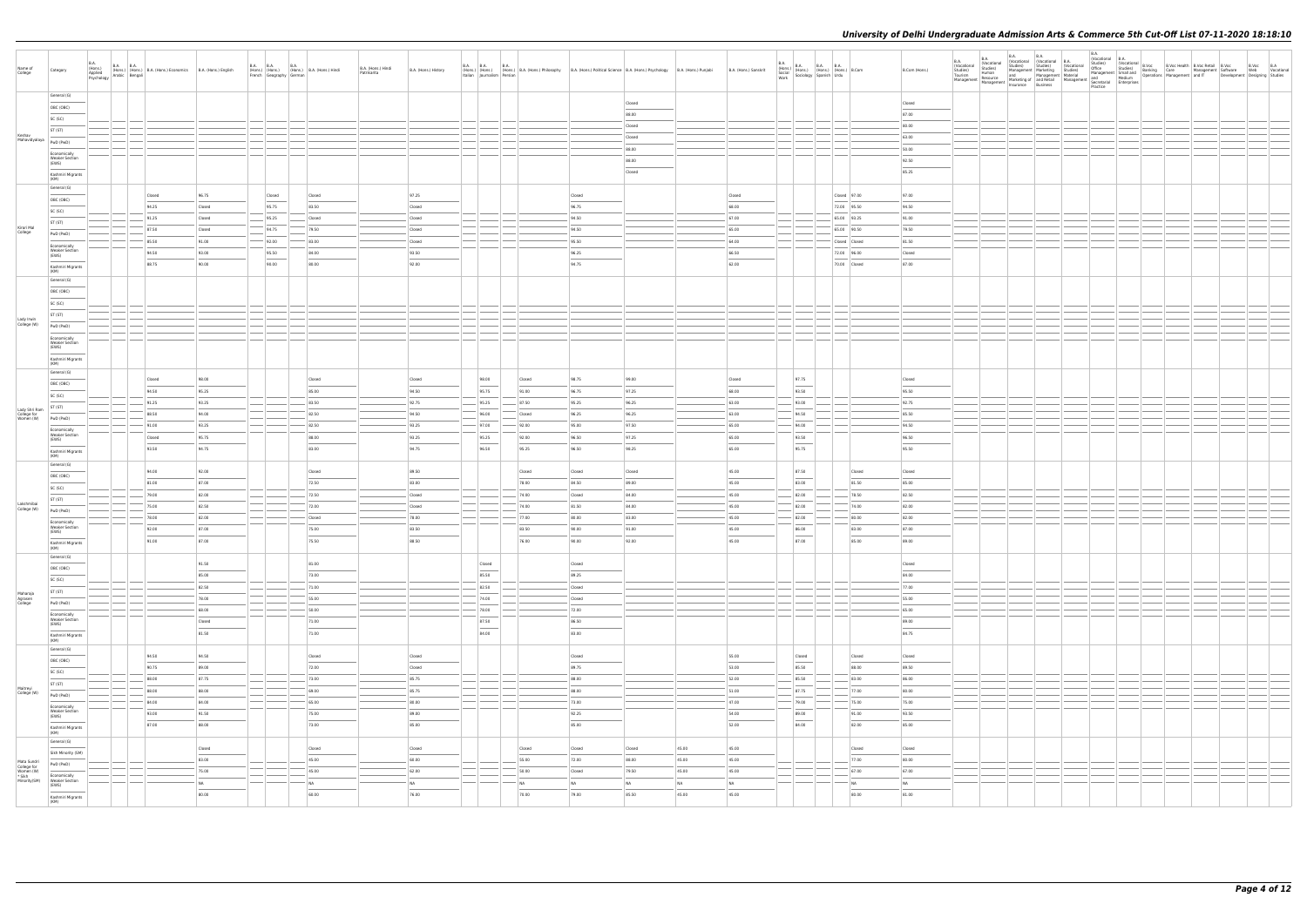| Name of<br>College       | Category                                       | <b>B.A.</b><br>B.A. (Hons.) B.A. B.A. (Hons.) B.A. (Hons.) Economics B.A. (Hons.) English Psychology Arabic Bengali<br>(Hons.)<br>Applied |                 |        | French Geography German | B.A. B.A. B.A. B.A. (Hons.) B.A. (Hons.) Hindi | B.A. (Hons.) Hindi<br>Patrikarita | B.A. (Hons.) History | B.A. B.A. B.A. (Hons.) B.A. (Hons.) Philosophy B.A. (Hons.) Political Science B.A. (Hons.) Psychology B.A. (Hons.) Punjabi<br>Italian Journalism Persian |        |  | B.A. (Hons.) Sanskrit | B.A.<br>B.A. (Hons.) B.A. B.A. B.A. (Hons.) B.Com<br>Social (Hons.) (Hons.) (Hons.) B.Com<br>Work Sociology Spanish Urdu<br>Work                                                          |  |        | B.Com (Hons.) | <b>B.A.</b><br>Vocational<br>Studies)<br>Tourism | <b>B.A.</b><br><b>B.A.</b><br>(Vocational<br>Studies)<br>Human | <b>B.A.</b> | Continued B.A.<br>Studies) Studies (Vocational Studies)<br>Management Marketing Studies)<br>and Management Material | B.A.<br>(Vocational B.A. | Vocatorional Model<br>Office Studies) (Vocational B.Voc Metalling R.Voc Retail B.Voc<br>Management Small and Banking Care Management Software Web Vocational<br>Management Small and Operations Management and IT Development Design |       |       |  |
|--------------------------|------------------------------------------------|-------------------------------------------------------------------------------------------------------------------------------------------|-----------------|--------|-------------------------|------------------------------------------------|-----------------------------------|----------------------|----------------------------------------------------------------------------------------------------------------------------------------------------------|--------|--|-----------------------|-------------------------------------------------------------------------------------------------------------------------------------------------------------------------------------------|--|--------|---------------|--------------------------------------------------|----------------------------------------------------------------|-------------|---------------------------------------------------------------------------------------------------------------------|--------------------------|--------------------------------------------------------------------------------------------------------------------------------------------------------------------------------------------------------------------------------------|-------|-------|--|
|                          | General (G)                                    |                                                                                                                                           | Closed Closed   | 97.75  | Closed                  | Closed                                         |                                   | Closed               | Closed                                                                                                                                                   | 98.75  |  | Closed                | Closed                                                                                                                                                                                    |  |        |               |                                                  |                                                                |             |                                                                                                                     |                          |                                                                                                                                                                                                                                      |       |       |  |
|                          | OBC (OBC)                                      |                                                                                                                                           | 61.00 94.75     | 95.25  | Closed                  | 84.75                                          |                                   | 95.00                | 91.75                                                                                                                                                    | 97.50  |  | 62.00                 | $\overline{\phantom{a}}$<br>93.00                                                                                                                                                         |  |        |               |                                                  |                                                                |             |                                                                                                                     |                          |                                                                                                                                                                                                                                      |       |       |  |
|                          | SC (SC)                                        |                                                                                                                                           | $59.00$ 91.25   | 94.25  | 93.75                   | Closed                                         |                                   | 94.75                | 88.00                                                                                                                                                    | 96.25  |  | $-61.00$              | 91.75                                                                                                                                                                                     |  |        |               |                                                  |                                                                |             |                                                                                                                     |                          |                                                                                                                                                                                                                                      |       |       |  |
| Miranda House<br>(W)     | ST (ST)                                        |                                                                                                                                           | 57.00 90.00     | Closed | Closed                  | 81.50                                          |                                   | 95.50                | Closed                                                                                                                                                   | Closed |  | 58.00                 | Closed                                                                                                                                                                                    |  |        |               |                                                  |                                                                |             |                                                                                                                     |                          |                                                                                                                                                                                                                                      |       |       |  |
|                          | PwD (PwD)                                      |                                                                                                                                           | $-$ 57.00 91.00 | 91.25  | 89.00                   | Closed                                         |                                   | 94.00                | 87.75                                                                                                                                                    | Closed |  | 59.00                 | 90.00                                                                                                                                                                                     |  |        |               |                                                  |                                                                |             |                                                                                                                     |                          |                                                                                                                                                                                                                                      |       |       |  |
|                          | Economically<br><b>Weaker Section</b><br>(EWS) |                                                                                                                                           | 61.00 95.25     | 94.00  | Closed                  | 83.50                                          |                                   | 95.00                | 93.50                                                                                                                                                    | 97.50  |  | 64.00                 | 94.50                                                                                                                                                                                     |  |        |               |                                                  |                                                                |             |                                                                                                                     |                          |                                                                                                                                                                                                                                      |       |       |  |
|                          | Kashmiri Migrants                              |                                                                                                                                           | 60.00 94.00     | Closed | 88.50                   | 80.00                                          |                                   | 97.25                | 88.00                                                                                                                                                    | Closed |  | 65.00                 | $\sim$<br>Closed                                                                                                                                                                          |  |        |               |                                                  |                                                                |             |                                                                                                                     |                          |                                                                                                                                                                                                                                      |       |       |  |
|                          | (KM)                                           |                                                                                                                                           |                 |        |                         |                                                |                                   |                      |                                                                                                                                                          |        |  |                       |                                                                                                                                                                                           |  |        |               |                                                  |                                                                |             |                                                                                                                     |                          |                                                                                                                                                                                                                                      |       |       |  |
|                          | General (G)                                    |                                                                                                                                           | 95.50           | 93.00  |                         | Closed                                         |                                   | Closed               |                                                                                                                                                          | Closed |  | Closed                |                                                                                                                                                                                           |  | Closed | Closed        |                                                  |                                                                |             |                                                                                                                     |                          |                                                                                                                                                                                                                                      |       |       |  |
|                          | OBC (OBC)                                      |                                                                                                                                           | 91.00           | 88.50  |                         | 77.00                                          |                                   | Closed               |                                                                                                                                                          | Closed |  | Closed                |                                                                                                                                                                                           |  | 88.50  | 88.50         |                                                  |                                                                |             |                                                                                                                     |                          |                                                                                                                                                                                                                                      |       |       |  |
|                          | SC (SC)                                        |                                                                                                                                           | 83.00           | Closed |                         | 74.00                                          |                                   | Closed               |                                                                                                                                                          | Closed |  | Closed                |                                                                                                                                                                                           |  | Closed | 83.00         |                                                  |                                                                |             |                                                                                                                     |                          |                                                                                                                                                                                                                                      |       |       |  |
| Motilal Nehru<br>College | ST (ST)<br>PwD (PwD)                           |                                                                                                                                           | 81.00           | 87.00  |                         | 67.00                                          |                                   | Closed               |                                                                                                                                                          | Closed |  | 48.00                 |                                                                                                                                                                                           |  | Closed | 66.00         |                                                  |                                                                |             |                                                                                                                     |                          |                                                                                                                                                                                                                                      |       |       |  |
|                          | Economically                                   |                                                                                                                                           | 81.00           | 82.00  |                         | 74.00                                          |                                   | 86.00                |                                                                                                                                                          | Closed |  | 48.00                 |                                                                                                                                                                                           |  | 81.00  | 83.00         |                                                  |                                                                |             |                                                                                                                     |                          |                                                                                                                                                                                                                                      |       |       |  |
|                          | <b>Weaker Section</b><br>(EWS)                 |                                                                                                                                           | 92.50           | 92.00  |                         | 78.00                                          |                                   | 88.00                |                                                                                                                                                          | Closed |  | Closed                |                                                                                                                                                                                           |  | 90.50  | 92.00         |                                                  |                                                                |             |                                                                                                                     |                          |                                                                                                                                                                                                                                      |       |       |  |
|                          | Kashmiri Migrants                              |                                                                                                                                           | 81.00           | 85.00  |                         | 78.00                                          |                                   | 86.00                |                                                                                                                                                          | Closed |  | 48.00                 |                                                                                                                                                                                           |  | 80.50  | 83.00         |                                                  |                                                                |             |                                                                                                                     |                          |                                                                                                                                                                                                                                      |       |       |  |
|                          | (KM)<br>General (G)                            |                                                                                                                                           |                 |        |                         |                                                |                                   |                      |                                                                                                                                                          |        |  |                       |                                                                                                                                                                                           |  |        |               |                                                  |                                                                |             |                                                                                                                     |                          |                                                                                                                                                                                                                                      |       |       |  |
|                          | OBC (OBC)                                      |                                                                                                                                           |                 | Closed |                         | Closed                                         |                                   | Closed               |                                                                                                                                                          | Closed |  |                       |                                                                                                                                                                                           |  | Closed | Closed        |                                                  |                                                                |             |                                                                                                                     |                          |                                                                                                                                                                                                                                      |       |       |  |
|                          | SC (SC)                                        |                                                                                                                                           |                 | 85.00  |                         | Closed                                         |                                   | Closed               |                                                                                                                                                          | 84.25  |  |                       |                                                                                                                                                                                           |  | 86.00  | 87.00         |                                                  |                                                                |             |                                                                                                                     |                          |                                                                                                                                                                                                                                      |       |       |  |
| Motilal Nehru            | ST (ST)                                        |                                                                                                                                           |                 | Closed |                         | Closed                                         |                                   | 76.50                |                                                                                                                                                          | Closed |  |                       |                                                                                                                                                                                           |  | 79.00  | 82.00         |                                                  |                                                                |             |                                                                                                                     |                          |                                                                                                                                                                                                                                      |       |       |  |
| College<br>(Evening)     | PwD (PwD)                                      |                                                                                                                                           |                 | 81.00  |                         | 62.00                                          |                                   | 76.50                |                                                                                                                                                          | 78.50  |  |                       |                                                                                                                                                                                           |  | 79.00  | 82.00         |                                                  |                                                                |             |                                                                                                                     |                          |                                                                                                                                                                                                                                      |       |       |  |
|                          | Economically                                   |                                                                                                                                           |                 | 68.00  |                         | 54.00                                          |                                   | 57.50                |                                                                                                                                                          | Closed |  |                       |                                                                                                                                                                                           |  | 64.00  | 65.00         |                                                  |                                                                |             |                                                                                                                     |                          |                                                                                                                                                                                                                                      |       |       |  |
|                          | <b>Weaker Section</b><br>(EWS)                 |                                                                                                                                           |                 | 88.00  |                         | 71.50                                          |                                   | 84.50                |                                                                                                                                                          | 86.50  |  |                       |                                                                                                                                                                                           |  | 88.00  | 90.00         |                                                  |                                                                |             |                                                                                                                     |                          |                                                                                                                                                                                                                                      |       |       |  |
|                          | Kashmiri Migrants<br>(KM)                      |                                                                                                                                           |                 | 80.50  |                         | 66.00                                          |                                   | 77.00                |                                                                                                                                                          | 80.00  |  |                       |                                                                                                                                                                                           |  | 82.00  | 83.00         |                                                  |                                                                |             |                                                                                                                     |                          |                                                                                                                                                                                                                                      |       |       |  |
|                          | General (G)                                    |                                                                                                                                           |                 |        |                         |                                                |                                   |                      |                                                                                                                                                          |        |  |                       |                                                                                                                                                                                           |  |        |               |                                                  |                                                                |             |                                                                                                                     |                          |                                                                                                                                                                                                                                      |       |       |  |
|                          | OBC (OBC)                                      |                                                                                                                                           | Closed          | 92.00  |                         | 79.00                                          |                                   | 90.00                |                                                                                                                                                          | Closed |  | 59.00                 |                                                                                                                                                                                           |  | 92.00  | 94.25         |                                                  |                                                                |             |                                                                                                                     |                          |                                                                                                                                                                                                                                      |       |       |  |
|                          | SC (SC)                                        |                                                                                                                                           | 87.00           | 84.50  |                         | 73.50                                          |                                   | 85.00                |                                                                                                                                                          | Closed |  | 57.00                 |                                                                                                                                                                                           |  | 85.00  | 85.00         |                                                  |                                                                |             |                                                                                                                     |                          |                                                                                                                                                                                                                                      |       |       |  |
| P.G.D.A.V.               | ST (ST)                                        |                                                                                                                                           | 80.00           | 80.00  |                         | 74.00                                          |                                   | 83.00                |                                                                                                                                                          | Closed |  | 54.00                 |                                                                                                                                                                                           |  | 76.00  | 75.00         |                                                  |                                                                |             |                                                                                                                     |                          |                                                                                                                                                                                                                                      |       |       |  |
| College                  | PwD (PwD)                                      |                                                                                                                                           | 77.00           | 80.00  |                         | 68.00                                          |                                   | 80.00                |                                                                                                                                                          | 81.00  |  | 50.00                 |                                                                                                                                                                                           |  | 65.00  | 65.00         |                                                  |                                                                |             |                                                                                                                     |                          |                                                                                                                                                                                                                                      |       |       |  |
|                          | Economically<br><b>Weaker Section</b>          |                                                                                                                                           | 68.00           | 70.00  |                         | 68.00                                          |                                   | 75.00                |                                                                                                                                                          | 80.00  |  | 54.00                 |                                                                                                                                                                                           |  | 65.00  | 65.00         |                                                  |                                                                |             |                                                                                                                     |                          |                                                                                                                                                                                                                                      |       |       |  |
|                          | (EWS)                                          |                                                                                                                                           | 92.00           | 87.00  |                         | 75.00                                          |                                   | 86.00                |                                                                                                                                                          | 86.00  |  | 57.00                 |                                                                                                                                                                                           |  | 88.50  | 91.00         |                                                  |                                                                |             |                                                                                                                     |                          |                                                                                                                                                                                                                                      |       |       |  |
|                          | Kashmiri Migrants<br>(KM)                      |                                                                                                                                           | 85.00           | 83.00  |                         | 72.00                                          |                                   | 81.00                |                                                                                                                                                          | 83.00  |  | 55.00                 |                                                                                                                                                                                           |  | 83.00  | 85.00         |                                                  |                                                                |             |                                                                                                                     |                          |                                                                                                                                                                                                                                      |       |       |  |
|                          | General (G)                                    |                                                                                                                                           |                 |        |                         | Closed                                         |                                   |                      |                                                                                                                                                          | Closed |  | Closed                |                                                                                                                                                                                           |  | 90.75  | 93.00         |                                                  |                                                                |             |                                                                                                                     |                          |                                                                                                                                                                                                                                      |       |       |  |
|                          | OBC (OBC)                                      |                                                                                                                                           |                 |        |                         | Closed                                         |                                   |                      |                                                                                                                                                          | Closed |  | 51.00                 |                                                                                                                                                                                           |  | 82.50  | 84.25         |                                                  |                                                                |             |                                                                                                                     |                          |                                                                                                                                                                                                                                      |       |       |  |
|                          | SC (SC)                                        |                                                                                                                                           |                 |        |                         | Closed                                         |                                   |                      |                                                                                                                                                          | Closed |  | 48.00                 |                                                                                                                                                                                           |  | 75.75  | Closed        |                                                  |                                                                |             |                                                                                                                     |                          |                                                                                                                                                                                                                                      |       |       |  |
| P.G.D.A.V.               | ST (ST)                                        |                                                                                                                                           |                 |        |                         | 60.50                                          |                                   |                      |                                                                                                                                                          | Closed |  | 47.00                 |                                                                                                                                                                                           |  | 66.50  | 62.50         |                                                  |                                                                |             |                                                                                                                     |                          |                                                                                                                                                                                                                                      |       |       |  |
| College<br>(Evening)     | PwD (PwD)                                      |                                                                                                                                           |                 |        |                         | 50.00                                          |                                   |                      |                                                                                                                                                          | Closed |  | 53.00                 |                                                                                                                                                                                           |  | 66.00  | 66.00         |                                                  |                                                                |             |                                                                                                                     |                          |                                                                                                                                                                                                                                      |       |       |  |
|                          | Economically<br><b>Weaker Section</b>          |                                                                                                                                           |                 |        |                         | 70.50                                          |                                   |                      |                                                                                                                                                          | 85.00  |  | 49.50                 |                                                                                                                                                                                           |  | 87.00  | Closed        |                                                  |                                                                |             |                                                                                                                     |                          |                                                                                                                                                                                                                                      |       |       |  |
|                          | (EWS)                                          |                                                                                                                                           |                 |        |                         | 57.00                                          |                                   |                      |                                                                                                                                                          | 69.00  |  | 56.00                 |                                                                                                                                                                                           |  | 72.00  | 74.00         |                                                  |                                                                |             |                                                                                                                     |                          |                                                                                                                                                                                                                                      |       |       |  |
|                          | Kashmiri Migrants<br>(KM)                      |                                                                                                                                           |                 |        |                         |                                                |                                   |                      |                                                                                                                                                          |        |  |                       |                                                                                                                                                                                           |  |        |               |                                                  |                                                                |             |                                                                                                                     |                          |                                                                                                                                                                                                                                      |       |       |  |
|                          | General (G)                                    |                                                                                                                                           | Closed          | 92.00  |                         | 84.50                                          |                                   | Closed               |                                                                                                                                                          | Closed |  | 60.00                 |                                                                                                                                                                                           |  |        | 94.00         |                                                  |                                                                |             |                                                                                                                     |                          |                                                                                                                                                                                                                                      |       |       |  |
|                          | OBC (OBC)                                      |                                                                                                                                           | 87.00           | Closed |                         | 76.25                                          |                                   | Closed               |                                                                                                                                                          | Closed |  | 59.00                 |                                                                                                                                                                                           |  |        | Closed        |                                                  |                                                                |             |                                                                                                                     |                          |                                                                                                                                                                                                                                      |       |       |  |
|                          | SC (SC)                                        |                                                                                                                                           | 82.00           | Closed |                         | Closed                                         |                                   | Closed               |                                                                                                                                                          | 88.50  |  | 55.00                 |                                                                                                                                                                                           |  |        | Closed        |                                                  |                                                                |             |                                                                                                                     |                          |                                                                                                                                                                                                                                      |       |       |  |
| Rajdhani<br>College      | ST (ST)<br>PwD (PwD)                           |                                                                                                                                           | 70.00           | Closed |                         | 70.00                                          |                                   | 79.00                |                                                                                                                                                          | 84.00  |  | 55.00                 |                                                                                                                                                                                           |  |        | 72.00         |                                                  |                                                                |             |                                                                                                                     |                          |                                                                                                                                                                                                                                      |       |       |  |
|                          | Economically                                   |                                                                                                                                           | 72.00           | 77.50  | $\sim$ $\sim$           | 69.00                                          |                                   | 71.00                |                                                                                                                                                          | 78.00  |  | 55.00                 | $\frac{1}{1-\alpha} \left  \frac{1}{1-\alpha} \right  = \frac{1}{1-\alpha} \left  \frac{1}{1-\alpha} \right  = \frac{1}{1-\alpha} \left  \frac{1}{1-\alpha} \right  = \frac{1}{1-\alpha}$ |  |        | 72.00         |                                                  |                                                                |             |                                                                                                                     |                          |                                                                                                                                                                                                                                      |       |       |  |
|                          | <b>Weaker Section</b><br>(EWS)                 |                                                                                                                                           | 91.00           | 88.00  |                         | 79.50                                          |                                   | 85.50                |                                                                                                                                                          | Closed |  | 59.00                 |                                                                                                                                                                                           |  |        | 89.00         |                                                  |                                                                |             |                                                                                                                     |                          |                                                                                                                                                                                                                                      |       |       |  |
|                          | Kashmiri Migrants                              |                                                                                                                                           | 72.00           | 83.00  |                         | 59.00                                          |                                   | 71.00                |                                                                                                                                                          | 85.00  |  | 55.00                 |                                                                                                                                                                                           |  |        | 72.00         |                                                  |                                                                |             |                                                                                                                     |                          |                                                                                                                                                                                                                                      |       |       |  |
|                          | (KM)<br>General (G)                            |                                                                                                                                           |                 |        |                         |                                                |                                   |                      |                                                                                                                                                          |        |  |                       |                                                                                                                                                                                           |  |        |               |                                                  |                                                                |             |                                                                                                                     |                          |                                                                                                                                                                                                                                      |       |       |  |
|                          | OBC (OBC)                                      |                                                                                                                                           |                 | Closed |                         | Closed                                         | Closed                            | Closed               |                                                                                                                                                          | Closed |  |                       |                                                                                                                                                                                           |  | 93.25  | 95.00         |                                                  |                                                                |             |                                                                                                                     |                          |                                                                                                                                                                                                                                      |       |       |  |
|                          | SC (SC)                                        |                                                                                                                                           |                 | 84.50  |                         | 73.00                                          | 78.00                             | 83.50                |                                                                                                                                                          | Closed |  |                       |                                                                                                                                                                                           |  | 88.00  | 86.00         |                                                  |                                                                |             |                                                                                                                     |                          |                                                                                                                                                                                                                                      |       |       |  |
|                          | ST (ST)                                        |                                                                                                                                           |                 | Closed |                         | 71.00                                          | 75.00                             | 82.00                |                                                                                                                                                          | Closed |  |                       |                                                                                                                                                                                           |  | 82.00  | 79.00         |                                                  |                                                                |             |                                                                                                                     |                          |                                                                                                                                                                                                                                      |       |       |  |
| Ram Lal Anand<br>College | PwD (PwD)                                      |                                                                                                                                           |                 | Closed |                         | 70.00                                          | 74.00                             | 82.00                |                                                                                                                                                          | Closed |  |                       |                                                                                                                                                                                           |  | 74.00  | 74.00         |                                                  |                                                                |             |                                                                                                                     |                          |                                                                                                                                                                                                                                      |       |       |  |
|                          | Economically                                   |                                                                                                                                           |                 | 74.00  |                         | 68.00                                          | 72.00                             | Closed               |                                                                                                                                                          | 78.00  |  |                       |                                                                                                                                                                                           |  | 75.00  | 75.00         |                                                  |                                                                |             |                                                                                                                     |                          |                                                                                                                                                                                                                                      |       |       |  |
|                          | <b>Weaker Section</b><br>(EWS)                 |                                                                                                                                           |                 | 87.00  |                         | 73.00                                          | 77.00                             | 84.50                |                                                                                                                                                          | 88.00  |  |                       |                                                                                                                                                                                           |  | 89.00  | 91.00         |                                                  |                                                                |             |                                                                                                                     |                          |                                                                                                                                                                                                                                      |       |       |  |
|                          | Kashmiri Migrants<br>(KM)                      |                                                                                                                                           |                 | 85.00  |                         | 73.00                                          | 78.00                             | 85.00                |                                                                                                                                                          | 85.00  |  |                       |                                                                                                                                                                                           |  | 84.50  | 86.00         |                                                  |                                                                |             |                                                                                                                     |                          |                                                                                                                                                                                                                                      |       |       |  |
|                          | General (G)                                    |                                                                                                                                           |                 |        |                         |                                                |                                   |                      |                                                                                                                                                          |        |  |                       |                                                                                                                                                                                           |  |        |               |                                                  |                                                                |             |                                                                                                                     |                          |                                                                                                                                                                                                                                      |       |       |  |
|                          | OBC (OBC)                                      | Closed                                                                                                                                    | Closed          | 92.75  |                         | 78.00                                          |                                   |                      | Closed                                                                                                                                                   | Closed |  |                       |                                                                                                                                                                                           |  | Closed | Closed        |                                                  |                                                                |             |                                                                                                                     |                          | Closed                                                                                                                                                                                                                               | 86.00 |       |  |
|                          | SC (SC)                                        | 89.00                                                                                                                                     | 89.25           | 84.75  |                         | 72.25                                          |                                   |                      | 81.75                                                                                                                                                    | Closed |  |                       |                                                                                                                                                                                           |  | 87.00  | 87.00         |                                                  |                                                                |             |                                                                                                                     |                          | 81.75                                                                                                                                                                                                                                | 81.75 |       |  |
|                          | ST (ST)                                        | 89.00                                                                                                                                     | 83.75           | 82.25  |                         | 72.00                                          |                                   |                      | 78.50                                                                                                                                                    | Closed |  |                       |                                                                                                                                                                                           |  | 81.00  | 80.00         |                                                  |                                                                |             |                                                                                                                     |                          | 79.50                                                                                                                                                                                                                                |       | 79.50 |  |
| Ramanujan<br>College     | PwD (PwD)                                      | 88.00                                                                                                                                     | 84.50           | 79.75  |                         | 69.25                                          |                                   |                      | 78.50                                                                                                                                                    | 85.75  |  |                       |                                                                                                                                                                                           |  | 75.00  | 73.00         |                                                  |                                                                |             |                                                                                                                     |                          | 77.50                                                                                                                                                                                                                                | 77.50 |       |  |
|                          | Economically<br><b>Weaker Section</b>          | 87.75                                                                                                                                     | 81.50           | 79.75  |                         | 70.75                                          |                                   |                      | 78.50                                                                                                                                                    | 80.50  |  |                       |                                                                                                                                                                                           |  | 75.25  | 75.75         |                                                  |                                                                |             |                                                                                                                     |                          | 78.50                                                                                                                                                                                                                                |       | 78.50 |  |
|                          | (EWS)                                          | 92.50                                                                                                                                     | 93.50           | 89.00  |                         | 73.00                                          |                                   |                      | 85.00                                                                                                                                                    | 90.00  |  |                       |                                                                                                                                                                                           |  | 91.50  | 92.25         |                                                  |                                                                |             |                                                                                                                     |                          | 86.00                                                                                                                                                                                                                                | 86.00 |       |  |
|                          | Kashmiri Migrants<br>(KM)                      | 88.75                                                                                                                                     | 81.50           | Closed |                         | 70.50                                          |                                   |                      | 78.50                                                                                                                                                    | 80.50  |  |                       |                                                                                                                                                                                           |  | 78.75  | 77.75         |                                                  |                                                                |             |                                                                                                                     |                          | 78.50                                                                                                                                                                                                                                |       | 78.50 |  |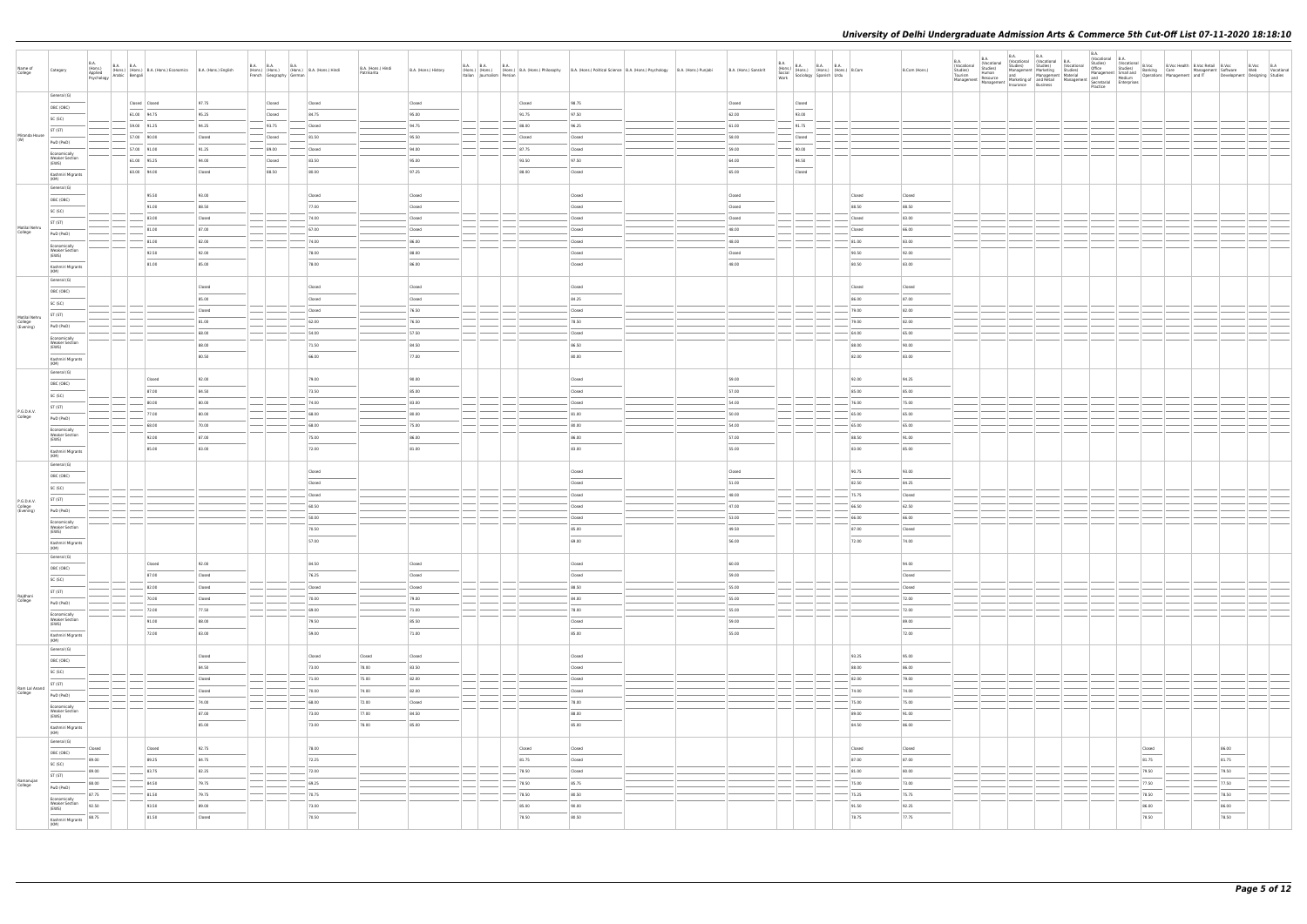| Name of<br>College                                   | Category                                            | B.A.<br>(Hons.)<br>Applied |                                                                                                                      | B.A. (Hons.) B.A. B.A. (Hons.) B.A. (Hons.) Economics B.A. (Hons.) English Asplied (Hons.) English Psychology Arabic Bengali |                 | <b>B.A. B.A.</b><br>French Geography German                                                                                                                                                                                                                                                                                                                                                                                                                                          | B.A. | (Hons.) (Hons.) (Hons.) B.A. (Hons.) Hindi | B.A. (Hons.) Hindi<br>Patrikarita | B.A. (Hons.) History | <b>B.A. B.A.</b><br>Italian Journalism Persian | <b>B.A.</b><br>(Hons.) (Hons.) (Hons.) B.A. (Hons.) Philosophy | B.A. (Hons.) Political Science   B.A. (Hons.) Psychology   B.A. (Hons.) Punjabi |                 | B.A. (Hons.) Sanskrit             |               | $\begin{tabular}{ l l l } \hline B.A. & B.A. & B.A. & B.A. \\ \hline (Hons.) & (Hons.) & (Hons.) & (Hons.) & B. Com \\ & Social & Sociology & Spanish & Urdu \\ \hline work & & & & & & \\ \hline \end{tabular}$ |                             | B.Com (Hons.)  |  |  |  | B.Voc B.A<br>Development Designing Studies | Web Vocational |
|------------------------------------------------------|-----------------------------------------------------|----------------------------|----------------------------------------------------------------------------------------------------------------------|------------------------------------------------------------------------------------------------------------------------------|-----------------|--------------------------------------------------------------------------------------------------------------------------------------------------------------------------------------------------------------------------------------------------------------------------------------------------------------------------------------------------------------------------------------------------------------------------------------------------------------------------------------|------|--------------------------------------------|-----------------------------------|----------------------|------------------------------------------------|----------------------------------------------------------------|---------------------------------------------------------------------------------|-----------------|-----------------------------------|---------------|------------------------------------------------------------------------------------------------------------------------------------------------------------------------------------------------------------------|-----------------------------|----------------|--|--|--|--------------------------------------------|----------------|
|                                                      | General (G)                                         |                            |                                                                                                                      | 97.25                                                                                                                        | 96.25           |                                                                                                                                                                                                                                                                                                                                                                                                                                                                                      |      | 88.75                                      |                                   | 97.00                |                                                |                                                                | 97.75                                                                           |                 | 74.00                             |               |                                                                                                                                                                                                                  | Closed                      | 96.75          |  |  |  |                                            |                |
|                                                      | OBC (OBC)<br>SC (SC)                                |                            |                                                                                                                      | 94.25                                                                                                                        | 93.50           |                                                                                                                                                                                                                                                                                                                                                                                                                                                                                      |      | 84.25                                      |                                   | 94.25                |                                                |                                                                | 96.75                                                                           |                 | 69.00                             |               |                                                                                                                                                                                                                  | 95.00                       | 94.50          |  |  |  |                                            |                |
|                                                      | ST (ST)                                             |                            |                                                                                                                      | 90.75                                                                                                                        | Closed          |                                                                                                                                                                                                                                                                                                                                                                                                                                                                                      |      | 82.00                                      |                                   | 93.25                |                                                |                                                                | Closed                                                                          |                 | 64.00                             |               |                                                                                                                                                                                                                  | 93.00                       | 91.25          |  |  |  |                                            |                |
| Ramjas College                                       | PwD (PwD)                                           |                            |                                                                                                                      | 86.50                                                                                                                        | Closed          |                                                                                                                                                                                                                                                                                                                                                                                                                                                                                      |      | 78.00                                      |                                   | 93.25                |                                                |                                                                | Closed                                                                          |                 | 62.00                             |               |                                                                                                                                                                                                                  | 90.00                       | 81.50          |  |  |  |                                            |                |
|                                                      | Economically                                        |                            |                                                                                                                      | 87.00                                                                                                                        | 88.00           |                                                                                                                                                                                                                                                                                                                                                                                                                                                                                      |      | 82.25                                      |                                   | 91.50                |                                                |                                                                | Closed                                                                          |                 | 64.00                             |               |                                                                                                                                                                                                                  | 88.75                       | 84.50          |  |  |  |                                            |                |
|                                                      | <b>Weaker Section</b><br>(EWS)                      |                            |                                                                                                                      | 94.25                                                                                                                        | 95.75           |                                                                                                                                                                                                                                                                                                                                                                                                                                                                                      |      | 87.00                                      |                                   | 95.00                |                                                |                                                                | 96.50                                                                           |                 | 73.00                             |               |                                                                                                                                                                                                                  | 95.75                       | 95.50          |  |  |  |                                            |                |
|                                                      | Kashmiri Migrants<br>(KM)                           |                            |                                                                                                                      | 88.50                                                                                                                        | 91.75           |                                                                                                                                                                                                                                                                                                                                                                                                                                                                                      |      | 79.00                                      |                                   | 93.00                |                                                |                                                                | 90.00                                                                           |                 | 65.00                             |               |                                                                                                                                                                                                                  | 89.25                       | 87.50          |  |  |  |                                            |                |
|                                                      | General (G)                                         |                            |                                                                                                                      |                                                                                                                              |                 |                                                                                                                                                                                                                                                                                                                                                                                                                                                                                      |      |                                            |                                   |                      |                                                |                                                                |                                                                                 |                 |                                   |               |                                                                                                                                                                                                                  |                             |                |  |  |  |                                            |                |
|                                                      | OBC (OBC)                                           |                            |                                                                                                                      | 94.75                                                                                                                        | Closed          |                                                                                                                                                                                                                                                                                                                                                                                                                                                                                      |      | Closed                                     |                                   | Closed               |                                                |                                                                | Closed                                                                          |                 | Closed                            |               |                                                                                                                                                                                                                  | 57.00 93.00                 | Closed         |  |  |  |                                            |                |
|                                                      | SC (SC)                                             |                            |                                                                                                                      | 87.50<br>Closed                                                                                                              | 85.00<br>Closed |                                                                                                                                                                                                                                                                                                                                                                                                                                                                                      |      | Closed                                     |                                   | Closed<br>Closed     |                                                |                                                                | Closed                                                                          |                 | 54.00                             |               |                                                                                                                                                                                                                  | 50.00 86.25<br>43.00 Closed | 86.50<br>79.75 |  |  |  |                                            |                |
| Satyawati                                            | ST (ST)                                             |                            |                                                                                                                      | 70.00                                                                                                                        | Closed          |                                                                                                                                                                                                                                                                                                                                                                                                                                                                                      |      | Closed<br>64.00                            |                                   | Closed               |                                                |                                                                | Closed<br>Closed                                                                |                 | Closed<br>46.00                   |               |                                                                                                                                                                                                                  | 40.00 70.50                 | 71.00          |  |  |  |                                            |                |
| College                                              | PwD (PwD)                                           |                            |                                                                                                                      | 55.00                                                                                                                        | 68.00           |                                                                                                                                                                                                                                                                                                                                                                                                                                                                                      |      | Closed                                     |                                   | 72.00                |                                                |                                                                | Closed                                                                          |                 | 45.00                             |               |                                                                                                                                                                                                                  | 40.00 57.75                 | 58.00          |  |  |  |                                            |                |
|                                                      | Economically<br><b>Weaker Section</b><br>(EWS)      |                            |                                                                                                                      | 92.00                                                                                                                        | 87.50           |                                                                                                                                                                                                                                                                                                                                                                                                                                                                                      |      | 75.00                                      |                                   | 82.00                |                                                |                                                                | 89.25                                                                           |                 | 55.00                             |               |                                                                                                                                                                                                                  | 53.00 88.50                 | 90.00          |  |  |  |                                            |                |
|                                                      | Kashmiri Migrants                                   |                            |                                                                                                                      | NA                                                                                                                           | NA              |                                                                                                                                                                                                                                                                                                                                                                                                                                                                                      |      | NA                                         |                                   | <b>NA</b>            |                                                |                                                                | <b>NA</b>                                                                       |                 | NA                                |               |                                                                                                                                                                                                                  | NA NA                       | <b>NA</b>      |  |  |  |                                            |                |
|                                                      | (KM)<br>General (G)                                 |                            |                                                                                                                      |                                                                                                                              |                 |                                                                                                                                                                                                                                                                                                                                                                                                                                                                                      |      |                                            |                                   |                      |                                                |                                                                |                                                                                 |                 |                                   |               |                                                                                                                                                                                                                  |                             |                |  |  |  |                                            |                |
|                                                      | OBC (OBC)                                           |                            |                                                                                                                      | 93.00                                                                                                                        | 88.50           |                                                                                                                                                                                                                                                                                                                                                                                                                                                                                      |      | 76.50                                      |                                   | 87.25                |                                                |                                                                | Closed                                                                          |                 |                                   |               |                                                                                                                                                                                                                  | Closed                      | Closed         |  |  |  |                                            |                |
|                                                      | SC (SC)                                             |                            |                                                                                                                      | 83.00                                                                                                                        | 80.50           |                                                                                                                                                                                                                                                                                                                                                                                                                                                                                      |      | 72.00                                      |                                   | 81.00                |                                                |                                                                | 84.50                                                                           |                 |                                   |               |                                                                                                                                                                                                                  | 81.50                       | 82.00          |  |  |  |                                            |                |
|                                                      | ST (ST)                                             |                            |                                                                                                                      | 75.00                                                                                                                        | Closed          |                                                                                                                                                                                                                                                                                                                                                                                                                                                                                      |      | 71.00                                      |                                   | 78.50                |                                                |                                                                | 81.00                                                                           |                 |                                   |               |                                                                                                                                                                                                                  | 74.75                       | 75.00          |  |  |  |                                            |                |
| Satyawati<br>College<br>(Evening)                    | PwD (PwD)                                           |                            |                                                                                                                      | 70.00                                                                                                                        | Closed          |                                                                                                                                                                                                                                                                                                                                                                                                                                                                                      |      | 65.00                                      |                                   | 78.00                |                                                |                                                                | 81.00                                                                           |                 |                                   |               |                                                                                                                                                                                                                  | 68.00                       | 70.00          |  |  |  |                                            |                |
|                                                      | Economically<br><b>Weaker Section</b>               |                            |                                                                                                                      | 58.00                                                                                                                        | 50.00           |                                                                                                                                                                                                                                                                                                                                                                                                                                                                                      |      | 55.00                                      |                                   | 63.00                |                                                |                                                                | 67.00                                                                           |                 |                                   |               |                                                                                                                                                                                                                  | 58.00                       | 59.00          |  |  |  |                                            |                |
|                                                      | (EWS)                                               |                            |                                                                                                                      | 89.00                                                                                                                        | 85.00           |                                                                                                                                                                                                                                                                                                                                                                                                                                                                                      |      | 74.00                                      |                                   | 84.00                |                                                |                                                                | 85.00                                                                           |                 |                                   |               |                                                                                                                                                                                                                  | 85.00                       | 86.00          |  |  |  |                                            |                |
|                                                      | Kashmiri Migrants<br>(KM)                           |                            |                                                                                                                      | NA                                                                                                                           | NA              |                                                                                                                                                                                                                                                                                                                                                                                                                                                                                      |      | NA                                         |                                   | N <sub>A</sub>       |                                                |                                                                | <b>NA</b>                                                                       |                 |                                   |               |                                                                                                                                                                                                                  | NA                          | N <sub>A</sub> |  |  |  |                                            |                |
|                                                      | General (G)                                         |                            |                                                                                                                      | 96.25                                                                                                                        | Closed          | Closed                                                                                                                                                                                                                                                                                                                                                                                                                                                                               |      | Closed                                     |                                   | Closed               |                                                |                                                                | Closed                                                                          |                 |                                   |               |                                                                                                                                                                                                                  | Closed                      | 96.00          |  |  |  |                                            |                |
|                                                      | OBC (OBC)                                           |                            |                                                                                                                      | 93.00                                                                                                                        | 89.00           | Closed                                                                                                                                                                                                                                                                                                                                                                                                                                                                               |      | 76.00                                      |                                   | 89.50                |                                                |                                                                | Closed                                                                          |                 |                                   |               |                                                                                                                                                                                                                  | 91.25                       | 89.00          |  |  |  |                                            |                |
|                                                      | SC (SC)                                             |                            |                                                                                                                      | 85.50                                                                                                                        | 86.25           | $\overline{\phantom{a}}$ Closed                                                                                                                                                                                                                                                                                                                                                                                                                                                      |      | 75.00                                      |                                   | Closed               |                                                |                                                                | Closed                                                                          |                 |                                   |               |                                                                                                                                                                                                                  | 86.00                       | 82.00          |  |  |  |                                            |                |
| Shaheed<br><b>Bhagat Singh</b>                       | ST (ST)                                             |                            |                                                                                                                      | 82.00                                                                                                                        | Closed          | Closed                                                                                                                                                                                                                                                                                                                                                                                                                                                                               |      | 70.00                                      |                                   | Closed               |                                                |                                                                | Closed                                                                          |                 |                                   |               |                                                                                                                                                                                                                  | 81.00                       | 72.00          |  |  |  |                                            |                |
| College                                              | PwD (PwD)<br>Economically                           |                            |                                                                                                                      | Closed                                                                                                                       | Closed          | Closed                                                                                                                                                                                                                                                                                                                                                                                                                                                                               |      | $-60.00$                                   |                                   | Closed               |                                                |                                                                | 80.00                                                                           |                 |                                   |               |                                                                                                                                                                                                                  | 70.00                       | 65.00          |  |  |  |                                            |                |
|                                                      | <b>Weaker Section</b><br>(EWS)                      |                            |                                                                                                                      | 93.00                                                                                                                        | 89.00           | 90.00                                                                                                                                                                                                                                                                                                                                                                                                                                                                                |      | 76.00                                      |                                   | 89.00                |                                                |                                                                | 91.50                                                                           |                 |                                   |               |                                                                                                                                                                                                                  | 92.00                       | Closed         |  |  |  |                                            |                |
|                                                      | Kashmiri Migrants                                   |                            |                                                                                                                      | 86.25                                                                                                                        | 84.00           | 85.00                                                                                                                                                                                                                                                                                                                                                                                                                                                                                |      | 72.00                                      |                                   | 83.50                |                                                |                                                                | 85.00                                                                           |                 |                                   |               |                                                                                                                                                                                                                  | 85.25                       | 86.00          |  |  |  |                                            |                |
|                                                      | (KM)<br>General (G)                                 |                            |                                                                                                                      |                                                                                                                              |                 |                                                                                                                                                                                                                                                                                                                                                                                                                                                                                      |      |                                            |                                   |                      |                                                |                                                                |                                                                                 |                 |                                   |               |                                                                                                                                                                                                                  |                             |                |  |  |  |                                            |                |
|                                                      | OBC (OBC)                                           |                            |                                                                                                                      |                                                                                                                              |                 | Closed                                                                                                                                                                                                                                                                                                                                                                                                                                                                               |      |                                            |                                   |                      |                                                |                                                                | Closed                                                                          |                 |                                   |               |                                                                                                                                                                                                                  | 90.00                       | Closed         |  |  |  |                                            |                |
|                                                      | SC (SC)                                             |                            |                                                                                                                      |                                                                                                                              |                 | Closed                                                                                                                                                                                                                                                                                                                                                                                                                                                                               |      |                                            |                                   |                      |                                                |                                                                | Closed                                                                          |                 |                                   |               |                                                                                                                                                                                                                  | 83.00                       | 87.00          |  |  |  |                                            |                |
| Shaheed                                              | ST (ST)                                             |                            |                                                                                                                      |                                                                                                                              |                 | Closed                                                                                                                                                                                                                                                                                                                                                                                                                                                                               |      |                                            |                                   |                      |                                                |                                                                | Closed                                                                          |                 |                                   |               |                                                                                                                                                                                                                  | 76.00                       | 80.50          |  |  |  |                                            |                |
| Bhagat Singh<br>College<br>(Evening)                 | PwD (PwD)                                           |                            |                                                                                                                      |                                                                                                                              |                 | Closed                                                                                                                                                                                                                                                                                                                                                                                                                                                                               |      |                                            |                                   |                      |                                                |                                                                | Closed<br>63.00                                                                 |                 |                                   |               |                                                                                                                                                                                                                  | 68.00                       | 70.00          |  |  |  |                                            |                |
|                                                      | Economically<br><b>Weaker Section</b>               |                            |                                                                                                                      |                                                                                                                              |                 | 64.50<br>86.50                                                                                                                                                                                                                                                                                                                                                                                                                                                                       |      |                                            |                                   |                      |                                                |                                                                | 86.00                                                                           |                 |                                   |               |                                                                                                                                                                                                                  | 69.00<br>86.00              | 64.00<br>90.00 |  |  |  |                                            |                |
|                                                      | (EWS)                                               |                            |                                                                                                                      |                                                                                                                              |                 | 80.00                                                                                                                                                                                                                                                                                                                                                                                                                                                                                |      |                                            |                                   |                      |                                                |                                                                | 78.00                                                                           |                 |                                   |               |                                                                                                                                                                                                                  | 78.00                       | 80.00          |  |  |  |                                            |                |
|                                                      | Kashmiri Migrants<br>(KM)                           |                            |                                                                                                                      |                                                                                                                              |                 |                                                                                                                                                                                                                                                                                                                                                                                                                                                                                      |      |                                            |                                   |                      |                                                |                                                                |                                                                                 |                 |                                   |               |                                                                                                                                                                                                                  |                             |                |  |  |  |                                            |                |
|                                                      | General (G)<br>OBC (OBC)                            |                            |                                                                                                                      |                                                                                                                              |                 |                                                                                                                                                                                                                                                                                                                                                                                                                                                                                      |      |                                            |                                   |                      |                                                |                                                                |                                                                                 | Closed          |                                   |               |                                                                                                                                                                                                                  |                             |                |  |  |  |                                            |                |
|                                                      | SC (SC)                                             |                            |                                                                                                                      |                                                                                                                              |                 |                                                                                                                                                                                                                                                                                                                                                                                                                                                                                      |      |                                            |                                   |                      |                                                |                                                                |                                                                                 | 83.00           |                                   |               |                                                                                                                                                                                                                  |                             |                |  |  |  |                                            |                |
| Shaheed                                              | ST (ST)                                             |                            | $  -$                                                                                                                |                                                                                                                              |                 |                                                                                                                                                                                                                                                                                                                                                                                                                                                                                      |      |                                            |                                   |                      |                                                |                                                                |                                                                                 | 79.00           |                                   |               |                                                                                                                                                                                                                  |                             |                |  |  |  |                                            |                |
| Rajguru College<br>of Applied<br>Sciences for        | PwD (PwD)                                           |                            | <u> 1999 - 1999 - 1999 - 1999 - 1999 - 1999 - 1999 - 1999 - 1999 - 1999 - 1999 - 1999 - 1999 - 1999 - 1999 - 199</u> |                                                                                                                              |                 |                                                                                                                                                                                                                                                                                                                                                                                                                                                                                      |      |                                            |                                   |                      |                                                |                                                                |                                                                                 | 75.00           |                                   |               |                                                                                                                                                                                                                  |                             |                |  |  |  |                                            |                |
| Women (W)                                            | Economically                                        |                            |                                                                                                                      |                                                                                                                              |                 |                                                                                                                                                                                                                                                                                                                                                                                                                                                                                      |      |                                            |                                   |                      |                                                |                                                                |                                                                                 | 83.00           |                                   |               |                                                                                                                                                                                                                  |                             |                |  |  |  |                                            |                |
|                                                      | Weaker Section<br>(EWS)<br>$\sim$                   |                            |                                                                                                                      |                                                                                                                              |                 |                                                                                                                                                                                                                                                                                                                                                                                                                                                                                      |      |                                            |                                   |                      |                                                |                                                                |                                                                                 | 88.00<br>$\sim$ |                                   |               |                                                                                                                                                                                                                  |                             |                |  |  |  |                                            |                |
|                                                      | Kashmiri Migrants<br>(KM)                           |                            |                                                                                                                      |                                                                                                                              |                 |                                                                                                                                                                                                                                                                                                                                                                                                                                                                                      |      |                                            |                                   |                      |                                                |                                                                |                                                                                 | 84.00           |                                   |               |                                                                                                                                                                                                                  |                             |                |  |  |  |                                            |                |
|                                                      | General (G)                                         |                            |                                                                                                                      |                                                                                                                              |                 |                                                                                                                                                                                                                                                                                                                                                                                                                                                                                      |      |                                            |                                   |                      |                                                |                                                                |                                                                                 |                 |                                   |               |                                                                                                                                                                                                                  |                             |                |  |  |  |                                            |                |
|                                                      | OBC (OBC)                                           |                            |                                                                                                                      |                                                                                                                              |                 |                                                                                                                                                                                                                                                                                                                                                                                                                                                                                      |      |                                            |                                   |                      |                                                |                                                                |                                                                                 |                 |                                   |               |                                                                                                                                                                                                                  |                             |                |  |  |  |                                            |                |
|                                                      | SC (SC)                                             |                            | حداديا.                                                                                                              |                                                                                                                              |                 |                                                                                                                                                                                                                                                                                                                                                                                                                                                                                      |      |                                            |                                   |                      |                                                |                                                                |                                                                                 |                 |                                   |               |                                                                                                                                                                                                                  |                             |                |  |  |  |                                            |                |
| Shaheed<br>Sukhdev<br>College<br>Business<br>Studies | ST (ST)                                             |                            | $\left  \_\right $<br>كاكا                                                                                           |                                                                                                                              |                 |                                                                                                                                                                                                                                                                                                                                                                                                                                                                                      |      |                                            |                                   |                      |                                                |                                                                |                                                                                 |                 |                                   |               |                                                                                                                                                                                                                  |                             |                |  |  |  |                                            |                |
|                                                      | PwD (PwD)                                           |                            |                                                                                                                      |                                                                                                                              |                 |                                                                                                                                                                                                                                                                                                                                                                                                                                                                                      |      |                                            |                                   |                      |                                                |                                                                |                                                                                 |                 |                                   |               |                                                                                                                                                                                                                  |                             |                |  |  |  |                                            |                |
|                                                      | Economically<br><b>Weaker Section</b><br>(EWS)      |                            |                                                                                                                      |                                                                                                                              |                 |                                                                                                                                                                                                                                                                                                                                                                                                                                                                                      |      |                                            |                                   |                      |                                                |                                                                |                                                                                 |                 |                                   |               |                                                                                                                                                                                                                  |                             |                |  |  |  |                                            |                |
|                                                      | $\frac{1}{2}$<br>Kashmiri Migrants<br>(KM)          |                            |                                                                                                                      |                                                                                                                              |                 |                                                                                                                                                                                                                                                                                                                                                                                                                                                                                      |      |                                            |                                   |                      |                                                |                                                                |                                                                                 |                 |                                   |               |                                                                                                                                                                                                                  |                             |                |  |  |  |                                            |                |
|                                                      | General (G)                                         |                            |                                                                                                                      |                                                                                                                              |                 |                                                                                                                                                                                                                                                                                                                                                                                                                                                                                      |      |                                            |                                   |                      |                                                |                                                                |                                                                                 |                 |                                   |               |                                                                                                                                                                                                                  |                             |                |  |  |  |                                            |                |
|                                                      | OBC (OBC)                                           |                            |                                                                                                                      | Closed                                                                                                                       | Closed          | Closed<br>$\frac{1}{2} \left( \frac{1}{2} \right) \left( \frac{1}{2} \right) \left( \frac{1}{2} \right) \left( \frac{1}{2} \right) \left( \frac{1}{2} \right) \left( \frac{1}{2} \right) \left( \frac{1}{2} \right) \left( \frac{1}{2} \right) \left( \frac{1}{2} \right) \left( \frac{1}{2} \right) \left( \frac{1}{2} \right) \left( \frac{1}{2} \right) \left( \frac{1}{2} \right) \left( \frac{1}{2} \right) \left( \frac{1}{2} \right) \left( \frac{1}{2} \right) \left( \frac$ |      | 80.50<br>$\overline{\phantom{a}}$          |                                   | Closed               |                                                |                                                                | Closed                                                                          |                 | 65.00                             |               |                                                                                                                                                                                                                  | 94.00                       | Closed         |  |  |  |                                            |                |
|                                                      | SC (SC)                                             |                            |                                                                                                                      | 90.00                                                                                                                        | 89.00           | Closed                                                                                                                                                                                                                                                                                                                                                                                                                                                                               |      | 76.00                                      |                                   | 84.50                |                                                |                                                                | 89.75                                                                           |                 | 63.00                             |               |                                                                                                                                                                                                                  | 89.00                       | 89.00          |  |  |  |                                            |                |
|                                                      | ST (ST)                                             |                            |                                                                                                                      | 85.00                                                                                                                        | 87.00           | $- 86.50$                                                                                                                                                                                                                                                                                                                                                                                                                                                                            |      | $- 74.50$                                  |                                   | Closed               |                                                |                                                                | 88.50                                                                           |                 | 55.00                             |               |                                                                                                                                                                                                                  | 83.75                       | 84.75          |  |  |  |                                            |                |
| Shivaji College                                      | PwD (PwD)                                           |                            |                                                                                                                      | 80.00                                                                                                                        | 85.00           | 85.00                                                                                                                                                                                                                                                                                                                                                                                                                                                                                |      | 69.00                                      |                                   | Closed               |                                                |                                                                | 85.50                                                                           |                 | 55.00                             |               |                                                                                                                                                                                                                  | 81.00                       | 77.00          |  |  |  |                                            |                |
|                                                      | Economically                                        |                            |                                                                                                                      | 68.00                                                                                                                        | 73.00           | $- 67.00$                                                                                                                                                                                                                                                                                                                                                                                                                                                                            |      | $-66.00$                                   |                                   | 68.00                |                                                |                                                                | 80.00                                                                           |                 | 45.00                             | $\frac{1}{2}$ |                                                                                                                                                                                                                  | 65.00                       | 66.00          |  |  |  |                                            |                |
|                                                      | Weaker Section<br>(EWS)<br><b>Contract Contract</b> |                            |                                                                                                                      | 92.00                                                                                                                        | 90.00           | 89.00<br>$\overline{\phantom{a}}$<br>83.75                                                                                                                                                                                                                                                                                                                                                                                                                                           |      | 78.00                                      |                                   | 86.50                |                                                |                                                                | 89.00<br>$\overline{\phantom{a}}$<br>84.75                                      |                 | 63.00<br>$\overline{\phantom{a}}$ |               |                                                                                                                                                                                                                  | 90.00                       | 92.50          |  |  |  |                                            |                |
|                                                      | Kashmiri Migrants<br>(KM)                           |                            |                                                                                                                      | 86.50                                                                                                                        | 83.75           |                                                                                                                                                                                                                                                                                                                                                                                                                                                                                      |      | 72.50                                      |                                   | 82.00                |                                                |                                                                |                                                                                 |                 | 58.50                             |               |                                                                                                                                                                                                                  | 84.75                       | 85.75          |  |  |  |                                            |                |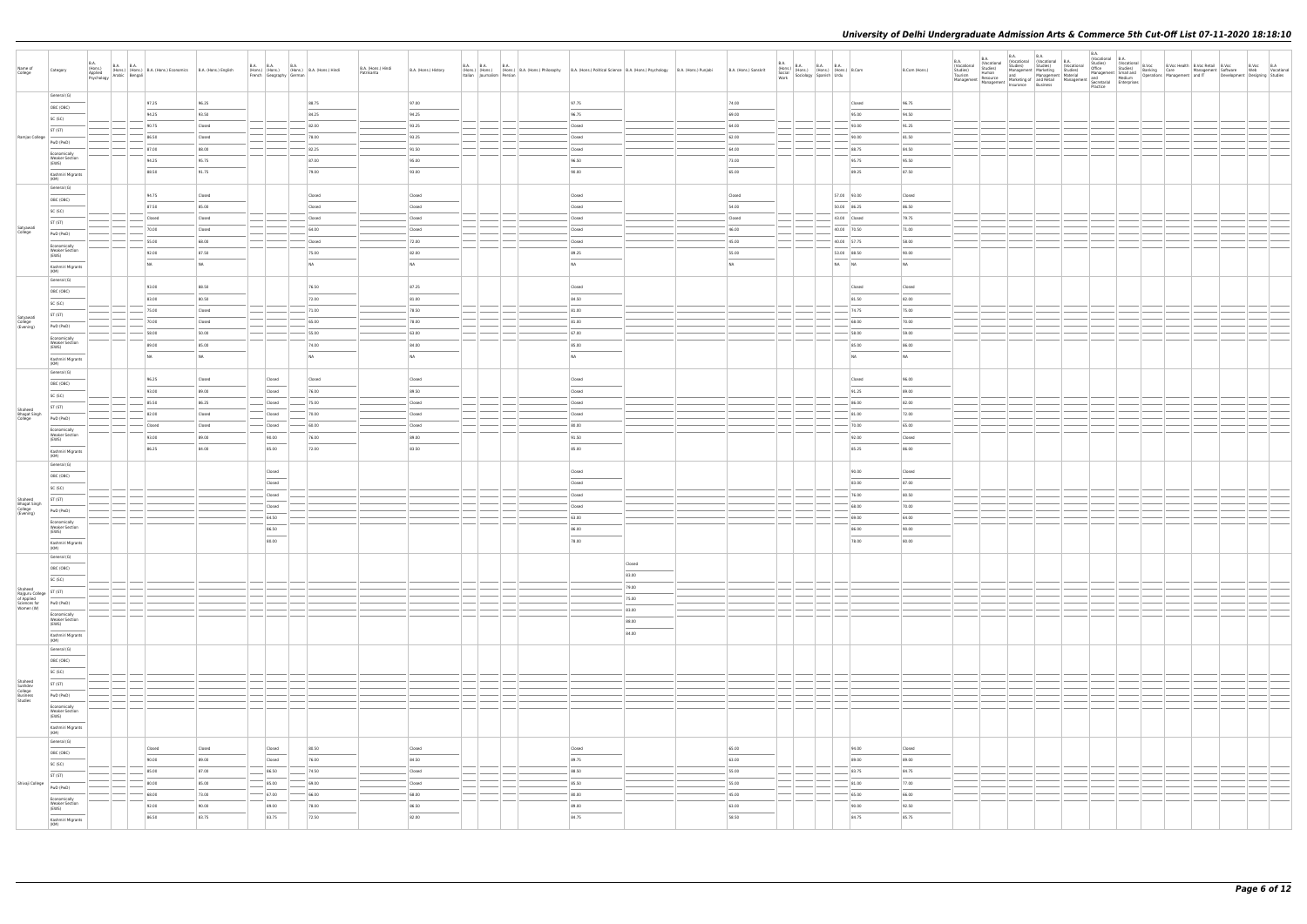| Name of<br>College                                                                                                                                                                                                                                        | Category                                                                                                                                                                                                                                                                                                                                                                                                                                                                                                | <b>B.A.</b>     | B.A.<br>(Hons.) B.A. (Hons.) (Hons.) B.A. (Hons.) Economics B.A. (Hons.) English Psychology Arabic Bengali |                 | $\begin{tabular}{ l l } \hline B.A. & B.A. & B.A. & B.A. & B.A. & (Hons.) & Hindi \\ (Hons.) & (Hons.) & (Hons.) & B.A. & (Hons.) & Hindi \\ French & Geography & German & \\\hline \end{tabular}$ |                     | B.A. (Hons.) Hindi<br>Patrikarita | B.A. (Hons.) History |  |                  | B.A. B.A.<br>(Hons.) (Hons.) (Hons.) B.A. (Hons.) Philosophy B.A. (Hons.) Political Science B.A. (Hons.) Psychology B.A. (Hons.) Punjabi<br>  Italian   Journalism   Persian |                | B.A. (Hons.) Sanskrit | B.A. (Hons.) B.A. B.A. B.A. (Hons.) B.Com<br>Social (Hons.) (Hons.) (Hons.) B.Com<br>Work Sociology Spanish Urdu |                     | B.Com (Hons.)   |  | Insurance Business | Practice | $\begin{tabular}{l c c c c c c c c} \hline \multicolumn{3}{c}{BA} & \multicolumn{3}{c}{BA} & \multicolumn{3}{c}{BA} & \multicolumn{3}{c}{BA} & \multicolumn{3}{c}{BA} & \multicolumn{3}{c}{BA} & \multicolumn{3}{c}{BA} & \multicolumn{3}{c}{BA} & \multicolumn{3}{c}{BA} & \multicolumn{3}{c}{NA} & \multicolumn{3}{c}{NA} & \multicolumn{3}{c}{NA} & \multicolumn{3}{c}{Nocaitional} & \multicolumn{3}{c}{BA} & \multicolumn{3}{c}{Nocaional} & \multicolumn{3}{c}{$ |  | B.Voc B.A<br>Web Vocational<br>Development Designing Studies |
|-----------------------------------------------------------------------------------------------------------------------------------------------------------------------------------------------------------------------------------------------------------|---------------------------------------------------------------------------------------------------------------------------------------------------------------------------------------------------------------------------------------------------------------------------------------------------------------------------------------------------------------------------------------------------------------------------------------------------------------------------------------------------------|-----------------|------------------------------------------------------------------------------------------------------------|-----------------|----------------------------------------------------------------------------------------------------------------------------------------------------------------------------------------------------|---------------------|-----------------------------------|----------------------|--|------------------|------------------------------------------------------------------------------------------------------------------------------------------------------------------------------|----------------|-----------------------|------------------------------------------------------------------------------------------------------------------|---------------------|-----------------|--|--------------------|----------|------------------------------------------------------------------------------------------------------------------------------------------------------------------------------------------------------------------------------------------------------------------------------------------------------------------------------------------------------------------------------------------------------------------------------------------------------------------------|--|--------------------------------------------------------------|
|                                                                                                                                                                                                                                                           | General (G)<br>OBC (OBC)<br>SC (SC)                                                                                                                                                                                                                                                                                                                                                                                                                                                                     |                 | Closed<br>96.75                                                                                            |                 |                                                                                                                                                                                                    |                     |                                   |                      |  |                  |                                                                                                                                                                              |                |                       |                                                                                                                  |                     | 98.12<br>95.75  |  |                    |          |                                                                                                                                                                                                                                                                                                                                                                                                                                                                        |  |                                                              |
| Shri Ram<br>College of<br>Commerce                                                                                                                                                                                                                        | ST (ST)                                                                                                                                                                                                                                                                                                                                                                                                                                                                                                 |                 | 95.75<br>92.50                                                                                             |                 |                                                                                                                                                                                                    |                     |                                   |                      |  |                  |                                                                                                                                                                              |                |                       |                                                                                                                  |                     | Closed<br>84.50 |  |                    |          |                                                                                                                                                                                                                                                                                                                                                                                                                                                                        |  |                                                              |
|                                                                                                                                                                                                                                                           | PwD (PwD)<br>Economically                                                                                                                                                                                                                                                                                                                                                                                                                                                                               |                 | 93.75                                                                                                      |                 |                                                                                                                                                                                                    |                     |                                   |                      |  |                  |                                                                                                                                                                              |                |                       |                                                                                                                  |                     | 84.00           |  |                    |          |                                                                                                                                                                                                                                                                                                                                                                                                                                                                        |  |                                                              |
|                                                                                                                                                                                                                                                           | <b>Weaker Section</b><br>(EWS)<br>Kashmiri Migrants<br>(KM)                                                                                                                                                                                                                                                                                                                                                                                                                                             |                 | 97.25<br>Closed                                                                                            |                 |                                                                                                                                                                                                    |                     |                                   |                      |  |                  |                                                                                                                                                                              |                |                       |                                                                                                                  |                     | Closed<br>88.12 |  |                    |          |                                                                                                                                                                                                                                                                                                                                                                                                                                                                        |  |                                                              |
|                                                                                                                                                                                                                                                           | General (G)<br>OBC (OBC)                                                                                                                                                                                                                                                                                                                                                                                                                                                                                |                 | Closed                                                                                                     | 90.50           |                                                                                                                                                                                                    | 82.50               |                                   | 88.75                |  |                  | 92.00                                                                                                                                                                        |                |                       |                                                                                                                  | 92.00               | 92.50           |  |                    |          |                                                                                                                                                                                                                                                                                                                                                                                                                                                                        |  |                                                              |
|                                                                                                                                                                                                                                                           | SC (SC)                                                                                                                                                                                                                                                                                                                                                                                                                                                                                                 |                 | 86.25                                                                                                      | 84.00           |                                                                                                                                                                                                    | 77.00               |                                   | 83.00                |  |                  | 86.00                                                                                                                                                                        |                |                       |                                                                                                                  | 85.00               | 84.00           |  |                    |          |                                                                                                                                                                                                                                                                                                                                                                                                                                                                        |  |                                                              |
| Shyam Lal<br>College                                                                                                                                                                                                                                      | ST (ST)                                                                                                                                                                                                                                                                                                                                                                                                                                                                                                 |                 | 79.50<br>78.00                                                                                             | 84.00<br>83.50  |                                                                                                                                                                                                    | 72.50<br>69.00      |                                   | 81.00<br>80.00       |  |                  | 86.00<br>84.00                                                                                                                                                               |                |                       |                                                                                                                  | 80.50<br>79.00      | 77.00<br>75.00  |  |                    |          |                                                                                                                                                                                                                                                                                                                                                                                                                                                                        |  |                                                              |
|                                                                                                                                                                                                                                                           | PwD (PwD)<br>Economically                                                                                                                                                                                                                                                                                                                                                                                                                                                                               |                 | 75.00                                                                                                      | 75.00           |                                                                                                                                                                                                    | Closed              |                                   | 75.00                |  |                  | Closed                                                                                                                                                                       |                |                       |                                                                                                                  | 75.00               | 75.00           |  |                    |          |                                                                                                                                                                                                                                                                                                                                                                                                                                                                        |  |                                                              |
|                                                                                                                                                                                                                                                           | <b>Weaker Section</b><br>(EWS)                                                                                                                                                                                                                                                                                                                                                                                                                                                                          |                 | 90.00                                                                                                      | 89.50           |                                                                                                                                                                                                    | 80.00               |                                   | 85.50                |  |                  | 88.50                                                                                                                                                                        |                |                       |                                                                                                                  | 89.00               | 90.00           |  |                    |          |                                                                                                                                                                                                                                                                                                                                                                                                                                                                        |  |                                                              |
|                                                                                                                                                                                                                                                           | Kashmiri Migrants<br>(KM)                                                                                                                                                                                                                                                                                                                                                                                                                                                                               |                 | 92.00                                                                                                      | 81.45           |                                                                                                                                                                                                    | 74.25               |                                   | 79.87                |  |                  | 82.80                                                                                                                                                                        |                |                       |                                                                                                                  | 82.80               | 83.25           |  |                    |          |                                                                                                                                                                                                                                                                                                                                                                                                                                                                        |  |                                                              |
|                                                                                                                                                                                                                                                           | General (G)<br>OBC (OBC)                                                                                                                                                                                                                                                                                                                                                                                                                                                                                |                 | 89.00                                                                                                      |                 |                                                                                                                                                                                                    | Closed              |                                   |                      |  |                  | 88.00                                                                                                                                                                        |                |                       |                                                                                                                  | Closed              | 91.50           |  |                    |          |                                                                                                                                                                                                                                                                                                                                                                                                                                                                        |  |                                                              |
|                                                                                                                                                                                                                                                           | SC (SC)                                                                                                                                                                                                                                                                                                                                                                                                                                                                                                 |                 | 81.00<br>73.00                                                                                             |                 |                                                                                                                                                                                                    | 73.50<br>69.50      |                                   |                      |  |                  | 82.50<br>81.00                                                                                                                                                               |                |                       |                                                                                                                  | 80.00<br>76.00      | 81.00<br>77.00  |  |                    |          |                                                                                                                                                                                                                                                                                                                                                                                                                                                                        |  |                                                              |
| Shyam Lal<br>College<br>(Evening)                                                                                                                                                                                                                         | ST (ST)                                                                                                                                                                                                                                                                                                                                                                                                                                                                                                 |                 | 70.00                                                                                                      |                 |                                                                                                                                                                                                    | 65.00               |                                   |                      |  |                  | 81.00                                                                                                                                                                        |                |                       |                                                                                                                  | 70.00               | 70.00           |  |                    |          |                                                                                                                                                                                                                                                                                                                                                                                                                                                                        |  |                                                              |
|                                                                                                                                                                                                                                                           | PwD (PwD)<br>Economically                                                                                                                                                                                                                                                                                                                                                                                                                                                                               |                 | 75.00                                                                                                      |                 |                                                                                                                                                                                                    | 65.00               |                                   |                      |  |                  | 79.00                                                                                                                                                                        |                |                       |                                                                                                                  | 75.00               | 75.00           |  |                    |          |                                                                                                                                                                                                                                                                                                                                                                                                                                                                        |  |                                                              |
|                                                                                                                                                                                                                                                           | <b>Weaker Section</b><br>(EWS)                                                                                                                                                                                                                                                                                                                                                                                                                                                                          |                 | 85.00<br>75.00                                                                                             |                 |                                                                                                                                                                                                    | 75.00<br>68.00      |                                   |                      |  |                  | 86.00<br>77.00                                                                                                                                                               |                |                       |                                                                                                                  | 85.00<br>75.00      | 88.00<br>75.00  |  |                    |          |                                                                                                                                                                                                                                                                                                                                                                                                                                                                        |  |                                                              |
|                                                                                                                                                                                                                                                           | Kashmiri Migrants<br>(KM)<br>General (G)                                                                                                                                                                                                                                                                                                                                                                                                                                                                |                 |                                                                                                            |                 |                                                                                                                                                                                                    |                     |                                   |                      |  |                  |                                                                                                                                                                              |                |                       |                                                                                                                  |                     |                 |  |                    |          |                                                                                                                                                                                                                                                                                                                                                                                                                                                                        |  |                                                              |
|                                                                                                                                                                                                                                                           | OBC (OBC)                                                                                                                                                                                                                                                                                                                                                                                                                                                                                               | 94.50           | 92.50                                                                                                      | 91.50           | 88.50                                                                                                                                                                                              | 75.00               |                                   | Closed               |  | Closed           | Closed                                                                                                                                                                       |                | Closed                |                                                                                                                  | 89.00               | 90.25           |  |                    |          |                                                                                                                                                                                                                                                                                                                                                                                                                                                                        |  |                                                              |
|                                                                                                                                                                                                                                                           | SC (SC)                                                                                                                                                                                                                                                                                                                                                                                                                                                                                                 | 86.00<br>83.00  | 83.00<br>80.00                                                                                             | 86.50<br>Closed | 82.00<br>79.00                                                                                                                                                                                     | 68.00<br>72.00      |                                   | Closed<br>Closed     |  | Closed<br>Closed | 81.00<br>Closed                                                                                                                                                              |                | 45.00<br>45.00        |                                                                                                                  | 80.00<br>76.00      | 83.00<br>78.00  |  |                    |          |                                                                                                                                                                                                                                                                                                                                                                                                                                                                        |  |                                                              |
| Shyama Prasad<br>Mukherji<br>College For<br>Women (W)<br>PwD (PwL                                                                                                                                                                                         |                                                                                                                                                                                                                                                                                                                                                                                                                                                                                                         | 79.00           | 80.00                                                                                                      | 77.00           | 78.00                                                                                                                                                                                              | 67.00               |                                   | 78.25                |  | 69.00            | 76.00                                                                                                                                                                        |                | 45.00                 |                                                                                                                  | 74.00               | 76.00           |  |                    |          |                                                                                                                                                                                                                                                                                                                                                                                                                                                                        |  |                                                              |
|                                                                                                                                                                                                                                                           | PwD (PwD)<br>Economically                                                                                                                                                                                                                                                                                                                                                                                                                                                                               | 78.00           | 80.00                                                                                                      | 77.00           | 79.00                                                                                                                                                                                              | 67.00               |                                   | 77.75                |  | 69.00            | 73.00                                                                                                                                                                        |                | 45.00                 |                                                                                                                  | 76.00               | 78.00           |  |                    |          |                                                                                                                                                                                                                                                                                                                                                                                                                                                                        |  |                                                              |
|                                                                                                                                                                                                                                                           | <b>Weaker Section</b><br>(EWS)                                                                                                                                                                                                                                                                                                                                                                                                                                                                          | 88.00           | 84.00                                                                                                      | 84.00           | 83.00                                                                                                                                                                                              | 67.00               |                                   | 82.75                |  | 73.00            | 80.00                                                                                                                                                                        |                | 45.00                 |                                                                                                                  | 84.00               | 86.00           |  |                    |          |                                                                                                                                                                                                                                                                                                                                                                                                                                                                        |  |                                                              |
|                                                                                                                                                                                                                                                           | Kashmiri Migrants<br>(KM)                                                                                                                                                                                                                                                                                                                                                                                                                                                                               | 83.00           | 80.00                                                                                                      | 81.00           | 78.00                                                                                                                                                                                              | 69.00               |                                   | 77.75                |  | 69.00            | 76.00                                                                                                                                                                        |                | 45.00                 |                                                                                                                  | 76.00               | 78.00           |  |                    |          |                                                                                                                                                                                                                                                                                                                                                                                                                                                                        |  |                                                              |
|                                                                                                                                                                                                                                                           | General (G)<br>OBC (OBC)                                                                                                                                                                                                                                                                                                                                                                                                                                                                                |                 |                                                                                                            | 91.50           |                                                                                                                                                                                                    | Closed              |                                   |                      |  |                  | Closed                                                                                                                                                                       |                |                       |                                                                                                                  | 91.50               | 94.00           |  |                    |          |                                                                                                                                                                                                                                                                                                                                                                                                                                                                        |  |                                                              |
|                                                                                                                                                                                                                                                           | SC (SC)                                                                                                                                                                                                                                                                                                                                                                                                                                                                                                 |                 |                                                                                                            | 86.00<br>82.00  |                                                                                                                                                                                                    | Closed<br>Closed    |                                   |                      |  |                  | Closed<br>Closed                                                                                                                                                             |                |                       |                                                                                                                  | 85.00<br>78.00      | 86.50<br>82.00  |  |                    |          |                                                                                                                                                                                                                                                                                                                                                                                                                                                                        |  |                                                              |
| Sri Aurobindo<br>College (Day)                                                                                                                                                                                                                            | ST (ST)<br>PwD (PwD)                                                                                                                                                                                                                                                                                                                                                                                                                                                                                    |                 |                                                                                                            | 79.50           |                                                                                                                                                                                                    | 62.00               |                                   |                      |  |                  | 82.50                                                                                                                                                                        |                |                       |                                                                                                                  | 67.00               | 67.00           |  |                    |          |                                                                                                                                                                                                                                                                                                                                                                                                                                                                        |  |                                                              |
|                                                                                                                                                                                                                                                           | Economically<br><b>Weaker Section</b>                                                                                                                                                                                                                                                                                                                                                                                                                                                                   |                 |                                                                                                            | 67.00<br>87.00  |                                                                                                                                                                                                    | 59.00<br>73.00      |                                   |                      |  |                  | 72.00<br>85.00                                                                                                                                                               |                |                       |                                                                                                                  | 58.00<br>88.00      | 65.00           |  |                    |          |                                                                                                                                                                                                                                                                                                                                                                                                                                                                        |  |                                                              |
|                                                                                                                                                                                                                                                           | (EWS)<br>Kashmiri Migrants<br>(KM)                                                                                                                                                                                                                                                                                                                                                                                                                                                                      |                 |                                                                                                            | 81.50           |                                                                                                                                                                                                    | 68.25               |                                   |                      |  |                  | 81.00                                                                                                                                                                        |                |                       |                                                                                                                  | 81.50               | 91.00<br>84.00  |  |                    |          |                                                                                                                                                                                                                                                                                                                                                                                                                                                                        |  |                                                              |
|                                                                                                                                                                                                                                                           | General (G)                                                                                                                                                                                                                                                                                                                                                                                                                                                                                             |                 | Closed                                                                                                     | Closed          |                                                                                                                                                                                                    |                     |                                   |                      |  |                  |                                                                                                                                                                              |                |                       |                                                                                                                  | 89.50               | 91.00           |  |                    |          |                                                                                                                                                                                                                                                                                                                                                                                                                                                                        |  |                                                              |
|                                                                                                                                                                                                                                                           | OBC (OBC)<br>$\frac{1}{2}$                                                                                                                                                                                                                                                                                                                                                                                                                                                                              | Closed<br>81.00 | 84.00                                                                                                      | 84.50           |                                                                                                                                                                                                    | Closed<br>Closed    |                                   |                      |  |                  |                                                                                                                                                                              |                |                       |                                                                                                                  | 83.00               | 83.50           |  |                    |          |                                                                                                                                                                                                                                                                                                                                                                                                                                                                        |  |                                                              |
|                                                                                                                                                                                                                                                           | SC (SC)<br>ST (ST)                                                                                                                                                                                                                                                                                                                                                                                                                                                                                      | 74.00           | 77.00                                                                                                      | 82.50           |                                                                                                                                                                                                    | Closed              |                                   |                      |  |                  |                                                                                                                                                                              |                |                       |                                                                                                                  | 76.00               | 76.50           |  |                    |          |                                                                                                                                                                                                                                                                                                                                                                                                                                                                        |  |                                                              |
| Sri Aurobindo<br>College<br>(Evening)                                                                                                                                                                                                                     | <b>Contract Contract Contract Contract Contract Contract Contract Contract Contract Contract Contract Contract Contract Contract Contract Contract Contract Contract Contract Contract Contract Contract Contract Contract Contr</b><br>PwD (PwD)                                                                                                                                                                                                                                                       | 73.00           | 74.00                                                                                                      | 82.50           |                                                                                                                                                                                                    | 67.00               |                                   |                      |  |                  |                                                                                                                                                                              |                |                       |                                                                                                                  | 73.00               | 73.50           |  |                    |          |                                                                                                                                                                                                                                                                                                                                                                                                                                                                        |  |                                                              |
|                                                                                                                                                                                                                                                           | Economically<br><b>Weaker Section</b><br>(EWS)                                                                                                                                                                                                                                                                                                                                                                                                                                                          | 79.00<br>84.00  | 74.00<br>88.00                                                                                             | 79.50<br>86.50  |                                                                                                                                                                                                    | 65.00<br>72.00      |                                   |                      |  |                  |                                                                                                                                                                              |                |                       |                                                                                                                  | 73.00<br>87.00      | 73.50<br>87.50  |  |                    |          |                                                                                                                                                                                                                                                                                                                                                                                                                                                                        |  |                                                              |
|                                                                                                                                                                                                                                                           | $\frac{1}{2} \left( \frac{1}{2} \right) \left( \frac{1}{2} \right) \left( \frac{1}{2} \right) \left( \frac{1}{2} \right) \left( \frac{1}{2} \right) \left( \frac{1}{2} \right) \left( \frac{1}{2} \right) \left( \frac{1}{2} \right) \left( \frac{1}{2} \right) \left( \frac{1}{2} \right) \left( \frac{1}{2} \right) \left( \frac{1}{2} \right) \left( \frac{1}{2} \right) \left( \frac{1}{2} \right) \left( \frac{1}{2} \right) \left( \frac{1}{2} \right) \left( \frac$<br>Kashmiri Migrants<br>(KM) | 76.00           | 79.00                                                                                                      | 83.50           |                                                                                                                                                                                                    | 65.00               |                                   |                      |  |                  |                                                                                                                                                                              |                |                       |                                                                                                                  | 78.00               | 78.50           |  |                    |          |                                                                                                                                                                                                                                                                                                                                                                                                                                                                        |  |                                                              |
|                                                                                                                                                                                                                                                           | General (G)                                                                                                                                                                                                                                                                                                                                                                                                                                                                                             |                 | 96.00                                                                                                      |                 |                                                                                                                                                                                                    |                     |                                   |                      |  |                  |                                                                                                                                                                              | 54.00          |                       |                                                                                                                  | 95.00               | 96.25           |  |                    |          |                                                                                                                                                                                                                                                                                                                                                                                                                                                                        |  |                                                              |
|                                                                                                                                                                                                                                                           | Sikh Minority (SM)                                                                                                                                                                                                                                                                                                                                                                                                                                                                                      |                 | 90.75                                                                                                      |                 |                                                                                                                                                                                                    |                     |                                   |                      |  |                  |                                                                                                                                                                              | 50.00          |                       |                                                                                                                  | 88.00               | 90.25           |  |                    |          |                                                                                                                                                                                                                                                                                                                                                                                                                                                                        |  |                                                              |
| Sri Guru Gobind<br>Singh College<br>of Commerce<br>* Sikh<br>Minority(SM)<br>Weaker Section<br>Weaker Section<br>Weaker Section<br>Weaker Section<br>Weaker Section<br>Weaker Section<br>Weaker Section<br>Weaker Section<br>Weaker Section<br>Weaker Sec | Economically                                                                                                                                                                                                                                                                                                                                                                                                                                                                                            |                 | 63.00                                                                                                      |                 |                                                                                                                                                                                                    |                     |                                   |                      |  |                  |                                                                                                                                                                              | 51.00          |                       |                                                                                                                  | Closed              | 64.00           |  |                    |          |                                                                                                                                                                                                                                                                                                                                                                                                                                                                        |  |                                                              |
|                                                                                                                                                                                                                                                           | Weaker Section<br>(EWS)                                                                                                                                                                                                                                                                                                                                                                                                                                                                                 |                 | NA                                                                                                         |                 |                                                                                                                                                                                                    |                     |                                   |                      |  |                  |                                                                                                                                                                              | NA             |                       |                                                                                                                  | <b>NA</b>           | N <sub>A</sub>  |  |                    |          |                                                                                                                                                                                                                                                                                                                                                                                                                                                                        |  |                                                              |
|                                                                                                                                                                                                                                                           | Kashmiri Migrants<br>(KM)<br>General (G)                                                                                                                                                                                                                                                                                                                                                                                                                                                                |                 | 86.50                                                                                                      |                 |                                                                                                                                                                                                    |                     |                                   |                      |  |                  |                                                                                                                                                                              | 50.00          |                       |                                                                                                                  | 85.50               | 87.00           |  |                    |          |                                                                                                                                                                                                                                                                                                                                                                                                                                                                        |  |                                                              |
|                                                                                                                                                                                                                                                           | Sikh Minority (SM)                                                                                                                                                                                                                                                                                                                                                                                                                                                                                      |                 |                                                                                                            | 91.50           |                                                                                                                                                                                                    | Closed              | 77.50                             | Closed               |  |                  | Closed                                                                                                                                                                       | 50.00          |                       |                                                                                                                  | 92.25               | 94.25           |  |                    |          |                                                                                                                                                                                                                                                                                                                                                                                                                                                                        |  |                                                              |
| Sri Guru Nanak<br>Dev Khalsa<br>College<br>* Sikh<br>Minority(SM)<br>Weaker Section<br>Weaker Section<br>Weaker Section<br>CINC                                                                                                                           |                                                                                                                                                                                                                                                                                                                                                                                                                                                                                                         |                 |                                                                                                            | 86.50<br>70.00  |                                                                                                                                                                                                    | 65.00<br>70.00      | 68.00<br>68.00                    | 74.00<br>68.00       |  |                  | 80.00<br>68.00                                                                                                                                                               | 47.00<br>47.00 |                       |                                                                                                                  | 84.00<br>69.00      | 86.00<br>70.00  |  |                    |          |                                                                                                                                                                                                                                                                                                                                                                                                                                                                        |  |                                                              |
|                                                                                                                                                                                                                                                           | Economically<br><b>Weaker Section</b><br>(EWS)                                                                                                                                                                                                                                                                                                                                                                                                                                                          |                 |                                                                                                            | NA              |                                                                                                                                                                                                    | <b>NA</b>           | NA                                | <b>NA</b>            |  |                  | NA                                                                                                                                                                           | NA             |                       |                                                                                                                  | <b>NA</b>           | N <sub>A</sub>  |  |                    |          |                                                                                                                                                                                                                                                                                                                                                                                                                                                                        |  |                                                              |
|                                                                                                                                                                                                                                                           | $\begin{array}{ccc} \hline \end{array}$<br>Kashmiri Migrants<br>(KM)                                                                                                                                                                                                                                                                                                                                                                                                                                    |                 |                                                                                                            | 81.50           |                                                                                                                                                                                                    | 70.00               | 68.00                             | 76.75                |  |                  | 80.00                                                                                                                                                                        | 47.00          |                       |                                                                                                                  | 82.25               | 84.25           |  |                    |          |                                                                                                                                                                                                                                                                                                                                                                                                                                                                        |  |                                                              |
|                                                                                                                                                                                                                                                           | General (G)<br>Sikh Minority (SM)                                                                                                                                                                                                                                                                                                                                                                                                                                                                       |                 | Closed                                                                                                     | Closed          |                                                                                                                                                                                                    | 84.75               |                                   | Closed               |  |                  | Closed                                                                                                                                                                       | Closed         |                       |                                                                                                                  | 96.25               | Closed          |  |                    |          |                                                                                                                                                                                                                                                                                                                                                                                                                                                                        |  |                                                              |
|                                                                                                                                                                                                                                                           | PwD (PwD)                                                                                                                                                                                                                                                                                                                                                                                                                                                                                               |                 | 91.00                                                                                                      | 89.75           |                                                                                                                                                                                                    | 45.00               |                                   | 81.00                |  |                  | Closed                                                                                                                                                                       | 48.00          |                       |                                                                                                                  | 90.50               | 90.75           |  |                    |          |                                                                                                                                                                                                                                                                                                                                                                                                                                                                        |  |                                                              |
| Sri Guru Tegh<br>Bahadur Khalsa<br>College<br>* Sikh<br>Minority(SM)                                                                                                                                                                                      | Economically<br><b>Weaker Section</b>                                                                                                                                                                                                                                                                                                                                                                                                                                                                   |                 | 82.00<br>N <sub>A</sub>                                                                                    | 83.00<br>NA     |                                                                                                                                                                                                    | Closed<br><b>NA</b> |                                   | Closed<br>NA         |  |                  | Closed<br>NA                                                                                                                                                                 | 45.00<br>NA    |                       |                                                                                                                  | Closed<br><b>NA</b> | 77.50<br>NA     |  |                    |          |                                                                                                                                                                                                                                                                                                                                                                                                                                                                        |  |                                                              |
|                                                                                                                                                                                                                                                           | (EWS)<br>Kashmiri Migrants<br>(KM)                                                                                                                                                                                                                                                                                                                                                                                                                                                                      |                 | 86.75                                                                                                      | 85.00           |                                                                                                                                                                                                    | 74.75               |                                   | 84.25                |  |                  | 86.00                                                                                                                                                                        | 52.00          |                       |                                                                                                                  | 86.25               | 87.50           |  |                    |          |                                                                                                                                                                                                                                                                                                                                                                                                                                                                        |  |                                                              |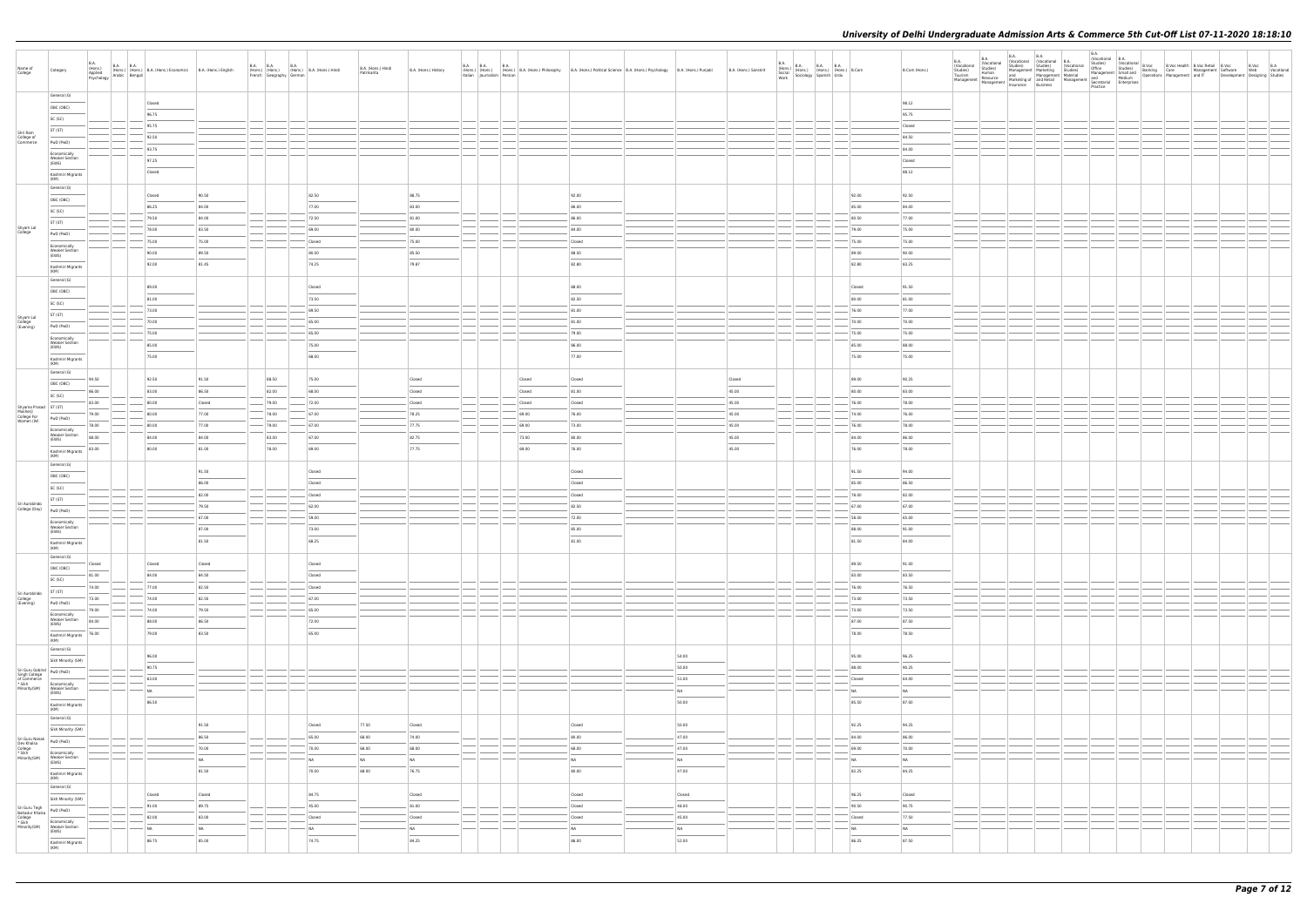| Name of<br>College            | Category                                                                                                                                                                                                                                                                                                                                                                                                                                                                                        | <b>B.A.</b><br>B.A. (Hons.) B.A. B.A. (Hons.) B.A. (Hons.) Economics B.A. (Hons.) English Asychology Arabic Bengali |        |                | B.A. B.A. B.A. B.A. (Hons.) B.A. (Hons.) Hindi<br>French Geography German |        | B.A. (Hons.) Hindi<br>Patrikarita | B.A. (Hons.) History | Italian Journalism Persian |              | B.A. B.A. B.A. B.A. Hons.) B.A. (Hons.) Philosophy B.A. (Hons.) Political Science B.A. (Hons.) Psychology B.A. (Hons.) Punjabi |        | B.A. (Hons.) Sanskrit | $\begin{array}{ll} \text{B.A.} \\ \text{(Hons.)} \\ \text{Social} \\ \text{Social} \\ \text{Work} \end{array} \hspace{1mm} \begin{array}{ll} \text{B.A.} \\ \text{(Hons.)} \\ \text{(Hons.)} \\ \text{(Hons.)} \end{array} \hspace{1mm} \begin{array}{ll} \text{B.A.} \\ \text{H.} \\ \text{(Hons.)} \\ \text{Urdu} \end{array} \hspace{1mm} \begin{array}{ll} \text{B.A.} \\ \text{B.} \\ \text{I.} \\ \text{I.} \end{array}$ |               | B.Com (Hons.) | B.A.<br>(Vocational<br>Studies)<br>Tourism<br>Management   Management | <b>B.A.</b><br>(Vocational<br>Studies)<br>Human<br>Resource |  | B.A.<br>Practice |  |  | B.Voc B.A<br>Web Vocational<br>Development Designing Studies |  |
|-------------------------------|-------------------------------------------------------------------------------------------------------------------------------------------------------------------------------------------------------------------------------------------------------------------------------------------------------------------------------------------------------------------------------------------------------------------------------------------------------------------------------------------------|---------------------------------------------------------------------------------------------------------------------|--------|----------------|---------------------------------------------------------------------------|--------|-----------------------------------|----------------------|----------------------------|--------------|--------------------------------------------------------------------------------------------------------------------------------|--------|-----------------------|--------------------------------------------------------------------------------------------------------------------------------------------------------------------------------------------------------------------------------------------------------------------------------------------------------------------------------------------------------------------------------------------------------------------------------|---------------|---------------|-----------------------------------------------------------------------|-------------------------------------------------------------|--|------------------|--|--|--------------------------------------------------------------|--|
|                               | General (G)                                                                                                                                                                                                                                                                                                                                                                                                                                                                                     |                                                                                                                     | Closed | Closed         |                                                                           | Closed |                                   | Closed               |                            |              | Closed                                                                                                                         |        | Closed                | 95.25                                                                                                                                                                                                                                                                                                                                                                                                                          | 96.25         | 96.75         |                                                                       |                                                             |  |                  |  |  |                                                              |  |
|                               | OBC (OBC)                                                                                                                                                                                                                                                                                                                                                                                                                                                                                       |                                                                                                                     | Closed | 92.50          |                                                                           | Closed |                                   | Closed               |                            |              | Closed                                                                                                                         |        | 62.25                 | 92.25                                                                                                                                                                                                                                                                                                                                                                                                                          | Closed        | 94.25         |                                                                       |                                                             |  |                  |  |  |                                                              |  |
|                               | SC (SC)                                                                                                                                                                                                                                                                                                                                                                                                                                                                                         |                                                                                                                     | 91.25  | Closed         |                                                                           | Closed |                                   | 92.25                |                            |              | Closed                                                                                                                         |        | 62.75                 | 90.50                                                                                                                                                                                                                                                                                                                                                                                                                          | Closed        | 92.00         |                                                                       |                                                             |  |                  |  |  |                                                              |  |
| Venketeswara                  | ST (ST)                                                                                                                                                                                                                                                                                                                                                                                                                                                                                         |                                                                                                                     | 88.25  | Closed         |                                                                           | 75.00  |                                   | Closed               |                            |              | Closed                                                                                                                         |        | 57.25                 | Closed                                                                                                                                                                                                                                                                                                                                                                                                                         | 89.00         | 89.00         |                                                                       |                                                             |  |                  |  |  |                                                              |  |
| College                       | PwD (PwD)                                                                                                                                                                                                                                                                                                                                                                                                                                                                                       |                                                                                                                     | 90.00  | Closed         |                                                                           | Closed |                                   | Closed               |                            |              | Closed                                                                                                                         |        | 57.00                 | 86.50                                                                                                                                                                                                                                                                                                                                                                                                                          | 90.00         | 91.00         |                                                                       |                                                             |  |                  |  |  |                                                              |  |
|                               | Economically<br><b>Weaker Section</b>                                                                                                                                                                                                                                                                                                                                                                                                                                                           |                                                                                                                     | 95.75  | 92.00          |                                                                           | 82.25  |                                   | 94.50                |                            |              | 95.75                                                                                                                          |        | 64.00                 | 92.25                                                                                                                                                                                                                                                                                                                                                                                                                          | 95.25         | 95.75         |                                                                       |                                                             |  |                  |  |  |                                                              |  |
|                               | (EWS)                                                                                                                                                                                                                                                                                                                                                                                                                                                                                           |                                                                                                                     | 90.50  | 87.50          |                                                                           | 74.00  |                                   | 87.00                |                            |              | 89.75                                                                                                                          |        | 57.50                 | 87.75                                                                                                                                                                                                                                                                                                                                                                                                                          | 90.00         | 90.50         |                                                                       |                                                             |  |                  |  |  |                                                              |  |
|                               | Kashmiri Migrants<br>(KM)                                                                                                                                                                                                                                                                                                                                                                                                                                                                       |                                                                                                                     |        |                |                                                                           |        |                                   |                      |                            |              |                                                                                                                                |        |                       |                                                                                                                                                                                                                                                                                                                                                                                                                                |               |               |                                                                       |                                                             |  |                  |  |  |                                                              |  |
|                               | General (G)                                                                                                                                                                                                                                                                                                                                                                                                                                                                                     |                                                                                                                     |        |                |                                                                           |        |                                   |                      |                            |              |                                                                                                                                |        |                       |                                                                                                                                                                                                                                                                                                                                                                                                                                | 88.00         |               |                                                                       |                                                             |  |                  |  |  |                                                              |  |
|                               | OBC (OBC)                                                                                                                                                                                                                                                                                                                                                                                                                                                                                       |                                                                                                                     |        | 88.50          | Closed<br>81.00                                                           | Closed |                                   | 86.50<br>82.00       |                            |              |                                                                                                                                |        |                       |                                                                                                                                                                                                                                                                                                                                                                                                                                |               | 90.50         |                                                                       |                                                             |  |                  |  |  |                                                              |  |
|                               | SC (SC)                                                                                                                                                                                                                                                                                                                                                                                                                                                                                         |                                                                                                                     |        | 83.00<br>79.00 |                                                                           | 68.00  |                                   | 79.00                |                            |              |                                                                                                                                |        |                       |                                                                                                                                                                                                                                                                                                                                                                                                                                | 80.00         | 82.50         |                                                                       |                                                             |  |                  |  |  |                                                              |  |
| Swami                         | ST (ST)                                                                                                                                                                                                                                                                                                                                                                                                                                                                                         |                                                                                                                     |        |                | 74.00                                                                     | 67.00  |                                   |                      |                            |              |                                                                                                                                |        |                       |                                                                                                                                                                                                                                                                                                                                                                                                                                | 72.00         | 72.00         |                                                                       |                                                             |  |                  |  |  |                                                              |  |
| Shardhanand<br>College        | PwD (PwD)                                                                                                                                                                                                                                                                                                                                                                                                                                                                                       |                                                                                                                     |        | 77.00          | 74.00                                                                     | 62.00  |                                   | 77.00                |                            |              |                                                                                                                                |        |                       |                                                                                                                                                                                                                                                                                                                                                                                                                                | 61.00         | 68.00         |                                                                       |                                                             |  |                  |  |  |                                                              |  |
|                               | Fconomically<br><b>Weaker Section</b>                                                                                                                                                                                                                                                                                                                                                                                                                                                           |                                                                                                                     |        | 77.00          | $- 74.00$                                                                 | Closed |                                   | 70.00                |                            |              |                                                                                                                                |        |                       |                                                                                                                                                                                                                                                                                                                                                                                                                                | 70.00         | 70.00         |                                                                       |                                                             |  |                  |  |  |                                                              |  |
|                               | (EWS)<br>$\frac{1}{2} \left( \frac{1}{2} \right) \left( \frac{1}{2} \right) \left( \frac{1}{2} \right) \left( \frac{1}{2} \right) \left( \frac{1}{2} \right) \left( \frac{1}{2} \right) \left( \frac{1}{2} \right) \left( \frac{1}{2} \right) \left( \frac{1}{2} \right) \left( \frac{1}{2} \right) \left( \frac{1}{2} \right) \left( \frac{1}{2} \right) \left( \frac{1}{2} \right) \left( \frac{1}{2} \right) \left( \frac{1}{2} \right) \left( \frac{1}{2} \right) \left( \frac$             |                                                                                                                     |        | 84.00          | 84.00                                                                     | 70.00  |                                   | 82.00                |                            |              |                                                                                                                                |        |                       |                                                                                                                                                                                                                                                                                                                                                                                                                                | 85.00         | 87.50         |                                                                       |                                                             |  |                  |  |  |                                                              |  |
|                               | Kashmiri Migrants<br>(KM)                                                                                                                                                                                                                                                                                                                                                                                                                                                                       |                                                                                                                     |        | 78.50          | 74.00                                                                     | 64.00  |                                   | 76.75                |                            |              |                                                                                                                                |        |                       |                                                                                                                                                                                                                                                                                                                                                                                                                                | 78.00         | 80.50         |                                                                       |                                                             |  |                  |  |  |                                                              |  |
|                               | General (G)                                                                                                                                                                                                                                                                                                                                                                                                                                                                                     |                                                                                                                     |        |                |                                                                           |        |                                   |                      |                            |              |                                                                                                                                |        |                       |                                                                                                                                                                                                                                                                                                                                                                                                                                |               |               |                                                                       |                                                             |  |                  |  |  |                                                              |  |
|                               | OBC (OBC)                                                                                                                                                                                                                                                                                                                                                                                                                                                                                       | Closed                                                                                                              |        | Closed         |                                                                           | Closed |                                   | Closed               |                            |              | Closed                                                                                                                         |        | 50.00                 |                                                                                                                                                                                                                                                                                                                                                                                                                                | Closed        | Closed        |                                                                       |                                                             |  |                  |  |  |                                                              |  |
|                               | SC (SC)                                                                                                                                                                                                                                                                                                                                                                                                                                                                                         | 87.00                                                                                                               |        | Closed         |                                                                           | 67.50  |                                   | Closed               |                            |              | 83.00                                                                                                                          |        | 48.00                 |                                                                                                                                                                                                                                                                                                                                                                                                                                | Closed        | 83.00         |                                                                       |                                                             |  |                  |  |  |                                                              |  |
|                               | ST (ST)                                                                                                                                                                                                                                                                                                                                                                                                                                                                                         | 83.00                                                                                                               |        | 81.50          |                                                                           | 68.00  |                                   | 77.00                |                            |              | Closed                                                                                                                         |        | 46.00                 |                                                                                                                                                                                                                                                                                                                                                                                                                                | 78.00         | 80.00         |                                                                       |                                                             |  |                  |  |  |                                                              |  |
| Vivekananda<br>College (W)    | PwD (PwD)                                                                                                                                                                                                                                                                                                                                                                                                                                                                                       | 83.00                                                                                                               |        | 77.00          |                                                                           | 64.00  |                                   | 75.50                |                            |              | 82.00                                                                                                                          |        | 46.00                 |                                                                                                                                                                                                                                                                                                                                                                                                                                | 76.50         | 78.50         |                                                                       |                                                             |  |                  |  |  |                                                              |  |
|                               | Economically                                                                                                                                                                                                                                                                                                                                                                                                                                                                                    | 79.00                                                                                                               |        | 58.00          |                                                                           | 58.00  |                                   | 70.00                |                            |              | 76.00                                                                                                                          |        | 46.00                 |                                                                                                                                                                                                                                                                                                                                                                                                                                | 63.00         | 67.00         |                                                                       |                                                             |  |                  |  |  |                                                              |  |
|                               | <b>Weaker Section</b><br>(EWS)                                                                                                                                                                                                                                                                                                                                                                                                                                                                  | 89.00                                                                                                               |        | 84.00          |                                                                           | 67.00  |                                   | 78.50                |                            |              | 85.25                                                                                                                          |        | 48.00                 |                                                                                                                                                                                                                                                                                                                                                                                                                                | 84.00         | 85.75         |                                                                       |                                                             |  |                  |  |  |                                                              |  |
|                               | $\frac{1}{2} \left( \frac{1}{2} \right) \left( \frac{1}{2} \right) \left( \frac{1}{2} \right) \left( \frac{1}{2} \right) \left( \frac{1}{2} \right) \left( \frac{1}{2} \right) \left( \frac{1}{2} \right) \left( \frac{1}{2} \right) \left( \frac{1}{2} \right) \left( \frac{1}{2} \right) \left( \frac{1}{2} \right) \left( \frac{1}{2} \right) \left( \frac{1}{2} \right) \left( \frac{1}{2} \right) \left( \frac{1}{2} \right) \left( \frac{1}{2} \right) \left( \frac$<br>Kashmiri Migrants | 85.00                                                                                                               |        | 81.50          |                                                                           | 67.50  |                                   | 76.50                |                            |              | 83.00                                                                                                                          |        | 48.00                 |                                                                                                                                                                                                                                                                                                                                                                                                                                | 81.00         | 83.00         |                                                                       |                                                             |  |                  |  |  |                                                              |  |
|                               | (KM)<br>General (G)                                                                                                                                                                                                                                                                                                                                                                                                                                                                             |                                                                                                                     |        |                |                                                                           |        |                                   |                      |                            |              |                                                                                                                                |        |                       |                                                                                                                                                                                                                                                                                                                                                                                                                                |               |               |                                                                       |                                                             |  |                  |  |  |                                                              |  |
|                               | OBC (OBC)                                                                                                                                                                                                                                                                                                                                                                                                                                                                                       | Closed 52.00 Closed                                                                                                 |        | Closed         |                                                                           | Closed |                                   | Closed               |                            | 62.00 Closed | Closed                                                                                                                         | Closed | Closed                |                                                                                                                                                                                                                                                                                                                                                                                                                                | Closed 92.00  | 92.00         |                                                                       |                                                             |  |                  |  |  |                                                              |  |
|                               | SC (SC)                                                                                                                                                                                                                                                                                                                                                                                                                                                                                         | 66.00 48.00 89.00                                                                                                   |        | 88.00          |                                                                           | Closed |                                   | Closed               |                            | 58.00 82.00  | 89.00                                                                                                                          | Closed | 56.00                 |                                                                                                                                                                                                                                                                                                                                                                                                                                | 68.50 89.00   | 84.50         |                                                                       |                                                             |  |                  |  |  |                                                              |  |
|                               | ST (ST)                                                                                                                                                                                                                                                                                                                                                                                                                                                                                         | 50.00 45.00 81.50                                                                                                   |        | 85.00          |                                                                           | Closed |                                   | Closed               |                            | 45.00 77.00  | Closed                                                                                                                         | Closed | 50.00                 |                                                                                                                                                                                                                                                                                                                                                                                                                                | 45.00 Closed  | 76.00         |                                                                       |                                                             |  |                  |  |  |                                                              |  |
| Zakir Husain<br>Delhi College | PwD (PwD)                                                                                                                                                                                                                                                                                                                                                                                                                                                                                       | 55.00 45.00 76.00                                                                                                   |        | Closed         |                                                                           | 65.00  |                                   | Closed               |                            | 45.00 77.00  | 87.00                                                                                                                          | Closed | 45.00                 |                                                                                                                                                                                                                                                                                                                                                                                                                                | 45.00 Closed  | 66.00         |                                                                       |                                                             |  |                  |  |  |                                                              |  |
|                               | Economically                                                                                                                                                                                                                                                                                                                                                                                                                                                                                    | Closed 45.00 76.00                                                                                                  |        | 72.00          |                                                                           | 68.00  |                                   | 70.00                |                            | 45.00 77.00  | 77.00                                                                                                                          | Closed | 45.00                 |                                                                                                                                                                                                                                                                                                                                                                                                                                | 45.00 65.00   | 65.00         |                                                                       |                                                             |  |                  |  |  |                                                              |  |
|                               | <b>Weaker Section</b><br>(EWS)                                                                                                                                                                                                                                                                                                                                                                                                                                                                  | 65.00 48.00 89.00                                                                                                   |        | 87.00          |                                                                           | 73.00  |                                   | 83.00                |                            | 57.00 85.00  | 89.00                                                                                                                          | 92.00  | Closed                |                                                                                                                                                                                                                                                                                                                                                                                                                                | 65.00 88.00   | 87.00         |                                                                       |                                                             |  |                  |  |  |                                                              |  |
|                               | Kashmiri Migrants                                                                                                                                                                                                                                                                                                                                                                                                                                                                               | 68.00 49.00 89.00                                                                                                   |        | 86.00          |                                                                           | 70.00  |                                   | 85.00                |                            | 54.00 82.00  | 85.00                                                                                                                          | 88.00  | 53.00                 |                                                                                                                                                                                                                                                                                                                                                                                                                                | 64.00 85.00   | 85.00         |                                                                       |                                                             |  |                  |  |  |                                                              |  |
|                               | (KM)                                                                                                                                                                                                                                                                                                                                                                                                                                                                                            |                                                                                                                     |        |                |                                                                           |        |                                   |                      |                            |              |                                                                                                                                |        |                       |                                                                                                                                                                                                                                                                                                                                                                                                                                |               |               |                                                                       |                                                             |  |                  |  |  |                                                              |  |
|                               | General (G)                                                                                                                                                                                                                                                                                                                                                                                                                                                                                     |                                                                                                                     |        | Closed         |                                                                           | Closed |                                   | Closed               | Closed                     |              | Closed                                                                                                                         |        | 55.00                 |                                                                                                                                                                                                                                                                                                                                                                                                                                | Closed Closed | Closed        |                                                                       |                                                             |  |                  |  |  |                                                              |  |
|                               | OBC (OBC)                                                                                                                                                                                                                                                                                                                                                                                                                                                                                       |                                                                                                                     |        | 84.00          |                                                                           | Closed |                                   | Closed               | Closed                     |              | Closed                                                                                                                         |        | Closed                |                                                                                                                                                                                                                                                                                                                                                                                                                                | 52.00 Closed  | 82.75         |                                                                       |                                                             |  |                  |  |  |                                                              |  |
|                               | SC (SC)                                                                                                                                                                                                                                                                                                                                                                                                                                                                                         |                                                                                                                     |        | 82.00          |                                                                           | Closed |                                   | Closed               | 45.00                      |              | Closed                                                                                                                         |        | Closed                |                                                                                                                                                                                                                                                                                                                                                                                                                                | 45.00 75.00   | 77.00         |                                                                       |                                                             |  |                  |  |  |                                                              |  |
| Zakir Husain<br>Delhi College | ST (ST)                                                                                                                                                                                                                                                                                                                                                                                                                                                                                         |                                                                                                                     |        | 81.00          |                                                                           | 60.00  |                                   | Closed               | 45.00                      |              | Closed                                                                                                                         |        | 45.00                 |                                                                                                                                                                                                                                                                                                                                                                                                                                | 45.00 67.00   | 68.00         |                                                                       |                                                             |  |                  |  |  |                                                              |  |
| (Evening)                     | PwD (PwD)                                                                                                                                                                                                                                                                                                                                                                                                                                                                                       |                                                                                                                     |        | 70.00          |                                                                           | 57.00  |                                   | 70.00                | 45.00                      |              | 70.00                                                                                                                          |        | 45.00                 |                                                                                                                                                                                                                                                                                                                                                                                                                                | 45.00 60.00   | 62.00         |                                                                       |                                                             |  |                  |  |  |                                                              |  |
|                               | Economically<br><b>Weaker Section</b>                                                                                                                                                                                                                                                                                                                                                                                                                                                           |                                                                                                                     |        | 86.00          |                                                                           | 74.00  |                                   | 84.00                | 50.00                      |              | 86.50                                                                                                                          |        | 51.00                 |                                                                                                                                                                                                                                                                                                                                                                                                                                | 53.00 85.00   | 86.00         |                                                                       |                                                             |  |                  |  |  |                                                              |  |
|                               | (EWS)                                                                                                                                                                                                                                                                                                                                                                                                                                                                                           |                                                                                                                     |        | 80.25          |                                                                           | 70.00  |                                   | 78.00                | 48.00                      |              | 81.00                                                                                                                          |        | 49.50                 |                                                                                                                                                                                                                                                                                                                                                                                                                                | 55.00 81.50   | 82.50         |                                                                       |                                                             |  |                  |  |  |                                                              |  |
|                               | Kashmiri Migrants<br>(KM)                                                                                                                                                                                                                                                                                                                                                                                                                                                                       |                                                                                                                     |        |                |                                                                           |        |                                   |                      |                            |              |                                                                                                                                |        |                       |                                                                                                                                                                                                                                                                                                                                                                                                                                |               |               |                                                                       |                                                             |  |                  |  |  |                                                              |  |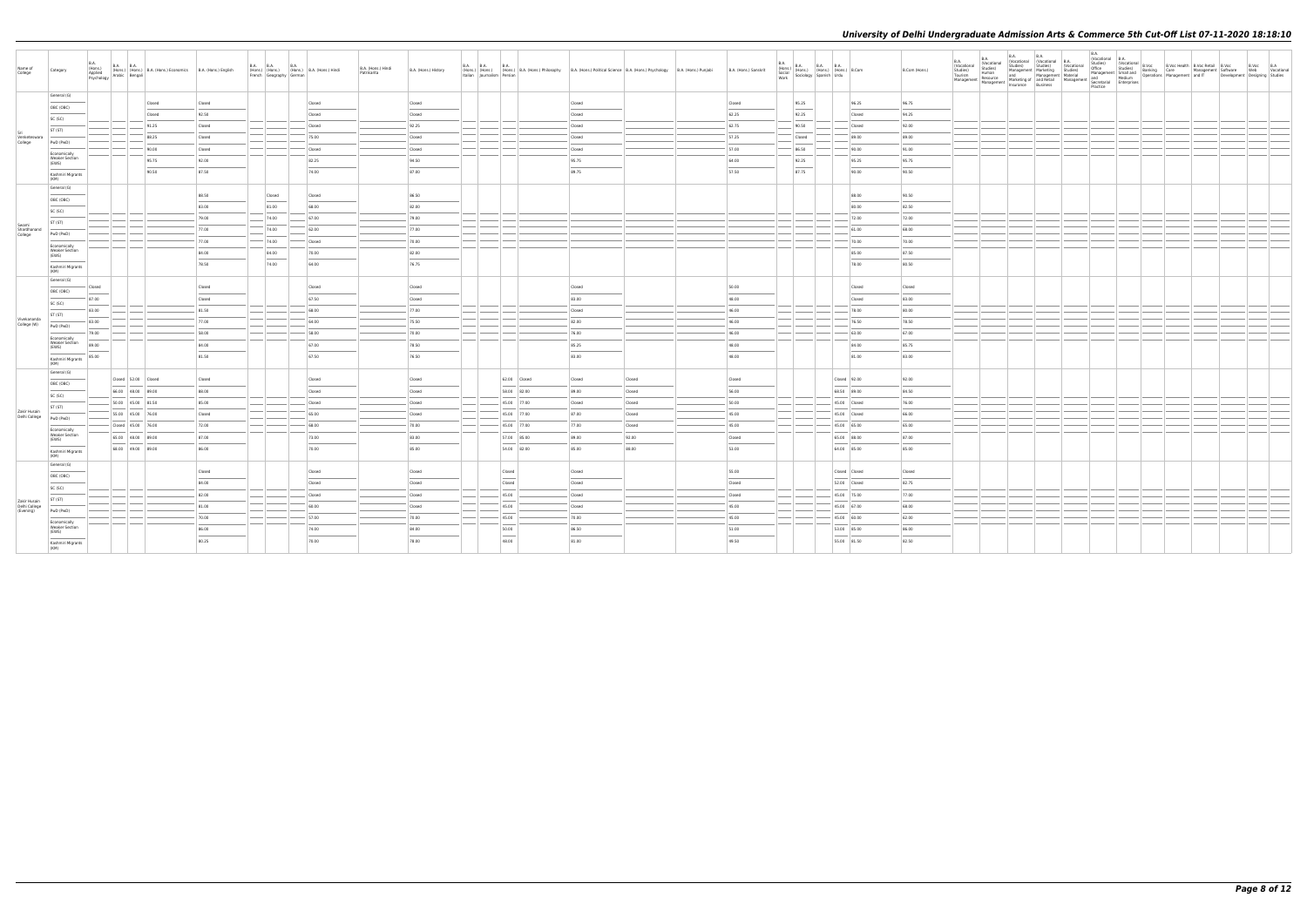# **Arts & Commerce Courses 5th Cut-Off Remarks**

| Name of<br>College                                         |                                                                                                | B.A. (Hons.) B.A. (Hons.) B.A. (Hons.) B.A. (Hons.) Economics<br>Psychology Arabic Bengali                                                                                                                                               | B.A. (Hons.) English                                                                                                                                                                                                                                                                                                                                                                                  | $\bigg\  \text{ B.A. (Hons.)} \bigg\  \text{ B.A. (Hons.)} \bigg\  \text{ B.A. (Hons.)} \bigg\  \text{ B.A. (Hons.) Findi.}$<br>French Geography German                                                                                                                                                                                                                                                                                                                                                                     |                                                                                                                                                                                                                                          | B.A.<br>(Hons.)<br>Hindi<br>Patrikarita         | B.A. (Hons.) History                                                                                                                                                                                                                     | B.A. (Hons.) B.A. (Hons.) B.A. (Hons.)<br>Italian Journalism Persian                                                                                                                                                                                           |                                                                                                                                                                                                                                                                                                                                                | B.A. (Hons.) Philosophy                                                                                                                              | B.A. (Hons.) Political Science                                                                                                                                                                                                                                                                                                                                                                                     | B.A. (Hons.) Psychology                                                                                                                                                                                                                                                                                                                                                                                                                                       | B.A.<br>(Hons.)<br>Puniabi                                                                                                                                                                                                                                                                                                            | B.A. (Hons.) Sanskrit                                                                                                                                                                                                                    | BA<br>(Hons.)<br>Social<br>B.A. (Hons.) Sociology<br>Worl                                                                                                     | $B.A.$ (Hons.) $B.A.$ (Hons.) $B.Com$<br>Spanish Urdu                                                                                                                                                                                                                | B.Com (Hons.)                                                                                                                                                                                                                                                                                                                                                                                                                                                                             |  |  |  |  |  |
|------------------------------------------------------------|------------------------------------------------------------------------------------------------|------------------------------------------------------------------------------------------------------------------------------------------------------------------------------------------------------------------------------------------|-------------------------------------------------------------------------------------------------------------------------------------------------------------------------------------------------------------------------------------------------------------------------------------------------------------------------------------------------------------------------------------------------------|-----------------------------------------------------------------------------------------------------------------------------------------------------------------------------------------------------------------------------------------------------------------------------------------------------------------------------------------------------------------------------------------------------------------------------------------------------------------------------------------------------------------------------|------------------------------------------------------------------------------------------------------------------------------------------------------------------------------------------------------------------------------------------|-------------------------------------------------|------------------------------------------------------------------------------------------------------------------------------------------------------------------------------------------------------------------------------------------|----------------------------------------------------------------------------------------------------------------------------------------------------------------------------------------------------------------------------------------------------------------|------------------------------------------------------------------------------------------------------------------------------------------------------------------------------------------------------------------------------------------------------------------------------------------------------------------------------------------------|------------------------------------------------------------------------------------------------------------------------------------------------------|--------------------------------------------------------------------------------------------------------------------------------------------------------------------------------------------------------------------------------------------------------------------------------------------------------------------------------------------------------------------------------------------------------------------|---------------------------------------------------------------------------------------------------------------------------------------------------------------------------------------------------------------------------------------------------------------------------------------------------------------------------------------------------------------------------------------------------------------------------------------------------------------|---------------------------------------------------------------------------------------------------------------------------------------------------------------------------------------------------------------------------------------------------------------------------------------------------------------------------------------|------------------------------------------------------------------------------------------------------------------------------------------------------------------------------------------------------------------------------------------|---------------------------------------------------------------------------------------------------------------------------------------------------------------|----------------------------------------------------------------------------------------------------------------------------------------------------------------------------------------------------------------------------------------------------------------------|-------------------------------------------------------------------------------------------------------------------------------------------------------------------------------------------------------------------------------------------------------------------------------------------------------------------------------------------------------------------------------------------------------------------------------------------------------------------------------------------|--|--|--|--|--|
| Acharya<br>Narendra Dev<br>College                         |                                                                                                |                                                                                                                                                                                                                                          |                                                                                                                                                                                                                                                                                                                                                                                                       |                                                                                                                                                                                                                                                                                                                                                                                                                                                                                                                             |                                                                                                                                                                                                                                          |                                                 |                                                                                                                                                                                                                                          |                                                                                                                                                                                                                                                                |                                                                                                                                                                                                                                                                                                                                                |                                                                                                                                                      |                                                                                                                                                                                                                                                                                                                                                                                                                    |                                                                                                                                                                                                                                                                                                                                                                                                                                                               |                                                                                                                                                                                                                                                                                                                                       |                                                                                                                                                                                                                                          |                                                                                                                                                               |                                                                                                                                                                                                                                                                      |                                                                                                                                                                                                                                                                                                                                                                                                                                                                                           |  |  |  |  |  |
| Aditi<br>Mahavidyalaya<br>(W)                              |                                                                                                |                                                                                                                                                                                                                                          |                                                                                                                                                                                                                                                                                                                                                                                                       |                                                                                                                                                                                                                                                                                                                                                                                                                                                                                                                             |                                                                                                                                                                                                                                          |                                                 |                                                                                                                                                                                                                                          |                                                                                                                                                                                                                                                                |                                                                                                                                                                                                                                                                                                                                                |                                                                                                                                                      |                                                                                                                                                                                                                                                                                                                                                                                                                    |                                                                                                                                                                                                                                                                                                                                                                                                                                                               |                                                                                                                                                                                                                                                                                                                                       |                                                                                                                                                                                                                                          |                                                                                                                                                               |                                                                                                                                                                                                                                                                      |                                                                                                                                                                                                                                                                                                                                                                                                                                                                                           |  |  |  |  |  |
| Aryabhatta<br>College                                      |                                                                                                |                                                                                                                                                                                                                                          |                                                                                                                                                                                                                                                                                                                                                                                                       |                                                                                                                                                                                                                                                                                                                                                                                                                                                                                                                             | 1% less for women candidates                                                                                                                                                                                                             |                                                 | 1% less for women candidates                                                                                                                                                                                                             |                                                                                                                                                                                                                                                                |                                                                                                                                                                                                                                                                                                                                                |                                                                                                                                                      | 1% less for women candidates                                                                                                                                                                                                                                                                                                                                                                                       |                                                                                                                                                                                                                                                                                                                                                                                                                                                               |                                                                                                                                                                                                                                                                                                                                       |                                                                                                                                                                                                                                          |                                                                                                                                                               |                                                                                                                                                                                                                                                                      | 1% less for women candidates                                                                                                                                                                                                                                                                                                                                                                                                                                                              |  |  |  |  |  |
| Atma Ram<br>Sanatan<br>Dharma College                      |                                                                                                |                                                                                                                                                                                                                                          | a) 1% relaxation for Girl Candidates in   a) 1% relaxation for Girl Candidates in<br>the aggregate only. b) Applicants who the aggregate only. b) Applicants who were eligible for admission in the first/second/third and/or fourth cut-off first/second/third and/or fourth cut-off<br>will not be given admission in the fifth<br>will not be given admission in the fifth<br>cut-off.<br>Cut-off. |                                                                                                                                                                                                                                                                                                                                                                                                                                                                                                                             | a) 1% relaxation for Girl Candidates in<br>the aggregate only. b) Applicants who<br>were eligible for admission in the<br>first/second/third and/or fourth cut-off<br>will not be given admission in the fifth<br>cut-off.               |                                                 | a) 1% relaxation for Girl<br>Candidates in the aggregate only.<br>b) Applicants who were eligible for<br>admission in the first/second/third<br>and/or fourth cut-off will not be<br>given admission in the fifth cut-off.               |                                                                                                                                                                                                                                                                |                                                                                                                                                                                                                                                                                                                                                |                                                                                                                                                      | a) 1% relaxation for Girl Candidates<br>in the aggregate only. b) Applicants<br>who were eligible for admission in the<br>first/second/third and/or fourth cut-off<br>will not be given admission in the<br>fifth cut-off.                                                                                                                                                                                         |                                                                                                                                                                                                                                                                                                                                                                                                                                                               |                                                                                                                                                                                                                                                                                                                                       |                                                                                                                                                                                                                                          |                                                                                                                                                               |                                                                                                                                                                                                                                                                      | a) 1% relaxation for Girl Candidates in   a) 1% relaxation for Girl Candidates in<br>the aggregate only. b) Applicants who the aggregate only. b) Applicants who were eligible for admission in the were eligible for admission in the first/second/third and/or fourth cut-off first/second/third and/or fourth cu<br>will not be given admission in the fifth<br>will not be given admission in the fifth<br>cut-off.                                                                   |  |  |  |  |  |
| Bhagini<br>Nivedita<br>College (W)                         |                                                                                                |                                                                                                                                                                                                                                          |                                                                                                                                                                                                                                                                                                                                                                                                       |                                                                                                                                                                                                                                                                                                                                                                                                                                                                                                                             |                                                                                                                                                                                                                                          |                                                 |                                                                                                                                                                                                                                          |                                                                                                                                                                                                                                                                |                                                                                                                                                                                                                                                                                                                                                |                                                                                                                                                      |                                                                                                                                                                                                                                                                                                                                                                                                                    |                                                                                                                                                                                                                                                                                                                                                                                                                                                               |                                                                                                                                                                                                                                                                                                                                       |                                                                                                                                                                                                                                          |                                                                                                                                                               |                                                                                                                                                                                                                                                                      |                                                                                                                                                                                                                                                                                                                                                                                                                                                                                           |  |  |  |  |  |
| Bharati College                                            |                                                                                                |                                                                                                                                                                                                                                          | Applicants who were eligible for<br>admission in the first &/or second &/or<br>third &/or fourth cut-off will not be<br>given admission in the fifth cut-off.                                                                                                                                                                                                                                         |                                                                                                                                                                                                                                                                                                                                                                                                                                                                                                                             | Applicants who were eligible for<br>admission in the first $\delta_i$ /or second $\delta_i$ /or<br>third &/or fourth cut-off will not be<br>given admission in the fifth cut-off.                                                        |                                                 | Applicants who were eligible for<br>admission in the first &/or second<br>$\frac{6}{r}$ or third $\frac{6}{r}$ fourth cut-off will<br>not be given admission in the fifth<br>cut-off                                                     |                                                                                                                                                                                                                                                                | Applicants<br>who were<br>eligible for<br>admission<br>$\frac{1}{6}$ in the first<br>$\frac{1}{6}$ (or second<br>$\frac{1}{6}$ (or third<br>$\frac{1}{6}$ (or fourth<br>$\frac{1}{6}$ or fourth<br>$\frac{1}{6}$ or $\frac{1}{6}$ or $\frac{1}{6}$<br>$\frac{1}{6}$ or $\frac{1}{6}$<br>$\frac{1}{6}$<br>admission<br>in the fifth<br>cut-off. |                                                                                                                                                      |                                                                                                                                                                                                                                                                                                                                                                                                                    | Applicants who were eligible for $\overline{ap}$ Applicants who were eligible for admission in the first $\overline{s}/or$ second admission in the first $\overline{s}/or$ second<br>$\frac{1}{2}$ G/or third $\frac{1}{2}$ or third $\frac{1}{2}$ or third $\frac{1}{2}$ or third $\frac{1}{2}$ or third $\frac{1}{2}$ or third $\frac{1}{2}$ or third $\frac{1}{2}$ or third $\frac{1}{2}$ or third $\frac{1}{2}$ or third $\frac{1}{2}$ or fourth cut-off. |                                                                                                                                                                                                                                                                                                                                       | Applicants who were eligible for<br>admission in the first &/or second<br>&/or third &/or fourth cut-off will not<br>be given admission in the fifth cut-off                                                                             | Applicants who were eligible for<br>admission in the first &/or second<br>&/or third &/or fourth cut-off will not<br>be given admission in the fifth cut-off. |                                                                                                                                                                                                                                                                      | Applicants who were eligible for Applicants who were eligible for admission in the first &/or second &/or admission in the first &/or second &/or<br>third &/or fourth cut-off will not be<br>given admission in the fifth cut-off.<br>given admission in the fifth cut-off.<br>given admission in the fifth cut-off.                                                                                                                                                                     |  |  |  |  |  |
| Bhaskaracharya<br>College of<br>Applied<br>Sciences        |                                                                                                |                                                                                                                                                                                                                                          |                                                                                                                                                                                                                                                                                                                                                                                                       |                                                                                                                                                                                                                                                                                                                                                                                                                                                                                                                             |                                                                                                                                                                                                                                          |                                                 |                                                                                                                                                                                                                                          |                                                                                                                                                                                                                                                                |                                                                                                                                                                                                                                                                                                                                                |                                                                                                                                                      |                                                                                                                                                                                                                                                                                                                                                                                                                    |                                                                                                                                                                                                                                                                                                                                                                                                                                                               |                                                                                                                                                                                                                                                                                                                                       |                                                                                                                                                                                                                                          |                                                                                                                                                               |                                                                                                                                                                                                                                                                      |                                                                                                                                                                                                                                                                                                                                                                                                                                                                                           |  |  |  |  |  |
| College of<br>Vocational<br>Studies                        |                                                                                                |                                                                                                                                                                                                                                          | % General 95.75 Å(I) less than 95.5 Å<br>(DEC 83 AT) less than 95.50 Å(I) less than 89.50 % SC<br>(DEC 83 AT) less than 83.50 % ST 63 $\%$ Less (B 8 % III) less than 85.50 Å(II) less than 85<br>(Main 71 % PwD 69 AT) less than 6                                                                                                                                                                   |                                                                                                                                                                                                                                                                                                                                                                                                                                                                                                                             | % OBC 74.25 â[j] less than 74.75 %<br>SC 72 â[j] less than 73.50 % ST 69<br>agg less than 71 % PwD 70.50 agg<br>less than 72 % Kashmiri Migrant 73<br>agg less than 75 % EWS 76 agg less<br>than 77                                      |                                                 | % OBC 83.25 â[j] less than 84.50<br>% SC 81 â[j] less than 82.50 % ST<br>80.50 â<br>80.50 â<br>80 am 81 % PwD 80 am 81 % Kashmiri<br>Migrant 82 å[] less than 83 % EWS<br>84 â <sub>00</sub> less than 86                                |                                                                                                                                                                                                                                                                |                                                                                                                                                                                                                                                                                                                                                |                                                                                                                                                      |                                                                                                                                                                                                                                                                                                                                                                                                                    |                                                                                                                                                                                                                                                                                                                                                                                                                                                               |                                                                                                                                                                                                                                                                                                                                       |                                                                                                                                                                                                                                          |                                                                                                                                                               |                                                                                                                                                                                                                                                                      |                                                                                                                                                                                                                                                                                                                                                                                                                                                                                           |  |  |  |  |  |
| Daulat Ram<br>College (W)                                  |                                                                                                |                                                                                                                                                                                                                                          |                                                                                                                                                                                                                                                                                                                                                                                                       |                                                                                                                                                                                                                                                                                                                                                                                                                                                                                                                             |                                                                                                                                                                                                                                          |                                                 |                                                                                                                                                                                                                                          |                                                                                                                                                                                                                                                                |                                                                                                                                                                                                                                                                                                                                                |                                                                                                                                                      |                                                                                                                                                                                                                                                                                                                                                                                                                    |                                                                                                                                                                                                                                                                                                                                                                                                                                                               |                                                                                                                                                                                                                                                                                                                                       |                                                                                                                                                                                                                                          |                                                                                                                                                               |                                                                                                                                                                                                                                                                      |                                                                                                                                                                                                                                                                                                                                                                                                                                                                                           |  |  |  |  |  |
| Deen Dayal<br>Upadhyaya<br>College                         |                                                                                                |                                                                                                                                                                                                                                          | 1% concession for Girl Candidates<br>Applicants who were eligible for<br>admission in any of the previous cut-off<br>will not be given admission in the fifth<br>cut-off.                                                                                                                                                                                                                             |                                                                                                                                                                                                                                                                                                                                                                                                                                                                                                                             |                                                                                                                                                                                                                                          |                                                 |                                                                                                                                                                                                                                          |                                                                                                                                                                                                                                                                |                                                                                                                                                                                                                                                                                                                                                |                                                                                                                                                      |                                                                                                                                                                                                                                                                                                                                                                                                                    |                                                                                                                                                                                                                                                                                                                                                                                                                                                               |                                                                                                                                                                                                                                                                                                                                       |                                                                                                                                                                                                                                          |                                                                                                                                                               |                                                                                                                                                                                                                                                                      | 1% concession for Girl Candidates<br>Applicants who were eligible for<br>admission in any of the previous cut-<br>off will not be given admission in the<br>fifth cut-off.                                                                                                                                                                                                                                                                                                                |  |  |  |  |  |
| Delhi College of<br>Arts and<br>Commerce                   |                                                                                                |                                                                                                                                                                                                                                          |                                                                                                                                                                                                                                                                                                                                                                                                       |                                                                                                                                                                                                                                                                                                                                                                                                                                                                                                                             |                                                                                                                                                                                                                                          |                                                 |                                                                                                                                                                                                                                          |                                                                                                                                                                                                                                                                |                                                                                                                                                                                                                                                                                                                                                |                                                                                                                                                      |                                                                                                                                                                                                                                                                                                                                                                                                                    |                                                                                                                                                                                                                                                                                                                                                                                                                                                               |                                                                                                                                                                                                                                                                                                                                       |                                                                                                                                                                                                                                          |                                                                                                                                                               |                                                                                                                                                                                                                                                                      |                                                                                                                                                                                                                                                                                                                                                                                                                                                                                           |  |  |  |  |  |
| Department of<br>Germanic and<br>Romance<br>Studies        |                                                                                                |                                                                                                                                                                                                                                          |                                                                                                                                                                                                                                                                                                                                                                                                       | In case, an<br>In case, an<br>applicant<br>has not<br>studied a<br>applicant<br>has not<br>studied a<br>language at<br>qualifying<br>exam and<br>succession<br>anguage at<br>qualifying<br>exam and<br>is seeking<br>admission<br>to Homours<br>deduction<br>of 5% will<br>be imposed<br>is seeking<br>admission<br>to Honours<br>in that<br>language,<br>deduction<br>of 5% will<br>be imposed<br>on â <sub>l</sub><br>Fourâ <sub>u</sub><br>be imposed<br>on $\frac{\text{a}}{\text{Foura}}$<br>percentage<br>percentage. |                                                                                                                                                                                                                                          |                                                 |                                                                                                                                                                                                                                          | In case, an<br>applicant<br>has not<br>studied a<br>language at<br>qualifying<br>exam and<br>is seeking<br>admission<br>to Honours<br>in that<br>language,<br>deduction<br>of 5% will<br>be imposed<br>on â <sub>0</sub><br>Foura <sup>00</sup><br>percentage. |                                                                                                                                                                                                                                                                                                                                                |                                                                                                                                                      |                                                                                                                                                                                                                                                                                                                                                                                                                    |                                                                                                                                                                                                                                                                                                                                                                                                                                                               |                                                                                                                                                                                                                                                                                                                                       |                                                                                                                                                                                                                                          |                                                                                                                                                               | In case, an<br>applicant<br>has not<br>studied a<br>suured<br>anguage at<br>qualifying<br>exam and<br>is seeking<br>admission<br>to Honours<br>deduction<br>of 5% will<br>to impose<br>be imposed<br>on å⊡Best<br>Fourå⊡<br>percentage.                              |                                                                                                                                                                                                                                                                                                                                                                                                                                                                                           |  |  |  |  |  |
| Deshbandhu<br>College                                      |                                                                                                |                                                                                                                                                                                                                                          |                                                                                                                                                                                                                                                                                                                                                                                                       |                                                                                                                                                                                                                                                                                                                                                                                                                                                                                                                             |                                                                                                                                                                                                                                          |                                                 |                                                                                                                                                                                                                                          |                                                                                                                                                                                                                                                                |                                                                                                                                                                                                                                                                                                                                                |                                                                                                                                                      |                                                                                                                                                                                                                                                                                                                                                                                                                    |                                                                                                                                                                                                                                                                                                                                                                                                                                                               |                                                                                                                                                                                                                                                                                                                                       |                                                                                                                                                                                                                                          |                                                                                                                                                               |                                                                                                                                                                                                                                                                      |                                                                                                                                                                                                                                                                                                                                                                                                                                                                                           |  |  |  |  |  |
| Dr. Bhim Rao<br>Ambedkar<br>College                        | Less 1% for<br>Girls for all<br>Categories,<br>but not<br>below the<br>minimum<br>eligibility. | Less 1% for Girls for all Categories.<br>but not below the minimum eligibility.                                                                                                                                                          |                                                                                                                                                                                                                                                                                                                                                                                                       | Less 1% for<br>Girls for all<br>Categories,<br>but not<br>below the<br>minimum<br>eligibility.                                                                                                                                                                                                                                                                                                                                                                                                                              | Less 1% for Girls for<br>Less 1% for Girls for all Categories, Less 1% for Girls for all Categories, Less 1% for Girls for all Categories, Less 1% for Girls for all Categories, Less 1% for the minimum<br>but not below the minimu     | Less 1%<br>below the<br>minimum<br>eligibility. | eligibility.                                                                                                                                                                                                                             |                                                                                                                                                                                                                                                                |                                                                                                                                                                                                                                                                                                                                                |                                                                                                                                                      |                                                                                                                                                                                                                                                                                                                                                                                                                    |                                                                                                                                                                                                                                                                                                                                                                                                                                                               |                                                                                                                                                                                                                                                                                                                                       |                                                                                                                                                                                                                                          | $\begin{array}{r}\text{Less 1\%} \\ \text{for Girls for} \\ \text{all} \end{array}$<br>Categories,<br>but not<br>below the<br>minimum<br>eligibility.         |                                                                                                                                                                                                                                                                      | Less 1% for Girls for all Categories, Less 1% for Girls for all Categories,<br>but not below the minimum eligibility.   but not below the minimum eligibility.                                                                                                                                                                                                                                                                                                                            |  |  |  |  |  |
| Dyal Singh<br>College                                      |                                                                                                | There is 1 percent concession<br>provided to women candidates.<br>Applicants who were eligible for<br>admission in the first and/or second<br>and/or third and/or fourth cut-off will<br>not be given admission in the fifth<br>cut-off. | There is 1 percent concession provided<br>to women candidates. Applicants who<br>were eligible for admission in the first<br>and/or second and/or third and/or<br>fourth cut-off will not be given<br>admission in the fifth cut-off.                                                                                                                                                                 | $\begin{array}{c} \text{There is 1} \\ \text{percent} \\ \text{concession} \\ \text{provided to} \end{array}$<br>women<br>candidates.<br>Applicants<br>who were<br>eligible for<br>eligible for<br>in the first<br>and/or<br>second<br>and/or<br>third<br>and/or<br>fourth cut-<br>off will not<br>be given<br>$int$ in the fifth cut-off.                                                                                                                                                                                  | There is 1 percent concession<br>provided to women candidates.<br>Applicants who were eligible for<br>admission in the first and/or second<br>and/or third and/or fourth cut-off will<br>not be given admission in the fifth<br>cut-off. |                                                 | There is 1 percent concession<br>provided to women candidates.<br>Applicants who were eligible for<br>admission in the first and/or<br>second and/or third and/or fourth<br>cut-off will not be given admission<br>in the fifth cut-off. |                                                                                                                                                                                                                                                                |                                                                                                                                                                                                                                                                                                                                                | There is 1 percent concession provided<br>to women candidates. Applicants who<br>fourth cut-off will not be given<br>admission in the fifth cut-off. | There is 1 percent concession<br>provided to women candidates.<br>Applicants who were eligible for<br>Applicants who were eligible for admission in the first<br>admission and/or admission and/or and/or and/or second and/or third and/or<br>and/or third and/or third and/or the first and/or fourth cut-off will<br>and/or third and/or fourth cut-off will<br>not be given admission in the fifth<br>cut-off. |                                                                                                                                                                                                                                                                                                                                                                                                                                                               | $\begin{tabular}{ c c } \hline There is 1percent\\ \hline \end{tabular}$<br>concession<br>provided to<br>women<br>candidates.<br>Applicants<br>who were<br>eligible for<br>admission<br>admission<br>in the first<br>and/or<br>and/or<br>third<br>and/or<br>full not<br>full not<br>be given<br>admission<br>in the fifth<br>cut-off. | There is 1 percent concession<br>provided to women candidates.<br>Applicants who were eligible for<br>admission in the first and/or second<br>and/or third and/or fourth cut-off will<br>not be given admission in the fifth<br>cut-off. |                                                                                                                                                               | There is 1<br>percent<br>concession<br>provided to<br>women<br>candidates.<br>Applicants<br>who were<br>eligible for<br>the first<br>and/or<br>second<br>and/or third<br>and/or<br>fourth cut-<br>off will not<br>be given<br>admission in<br>the fifth cut-<br>off. | There is 1 percent concession<br>provided to women candidates.<br>There is 1 percent concession<br>provided to women candidates<br>admission in Applicants who were eligible for<br>Applicants who were eligible for<br>admission in the first and/or second<br>and/or third and/or fourth cut-off will<br>and/or third and/or fourth cut-off will<br>and/or third and/or fourth cut-off will<br>not be given admission in the fifth<br>cut-off. The motion of the state off.<br>Cut-off. |  |  |  |  |  |
| Dyal Singh<br>College<br>(Evening)<br>Gargi College<br>(W) |                                                                                                |                                                                                                                                                                                                                                          |                                                                                                                                                                                                                                                                                                                                                                                                       |                                                                                                                                                                                                                                                                                                                                                                                                                                                                                                                             |                                                                                                                                                                                                                                          |                                                 |                                                                                                                                                                                                                                          |                                                                                                                                                                                                                                                                |                                                                                                                                                                                                                                                                                                                                                |                                                                                                                                                      |                                                                                                                                                                                                                                                                                                                                                                                                                    |                                                                                                                                                                                                                                                                                                                                                                                                                                                               |                                                                                                                                                                                                                                                                                                                                       |                                                                                                                                                                                                                                          |                                                                                                                                                               |                                                                                                                                                                                                                                                                      |                                                                                                                                                                                                                                                                                                                                                                                                                                                                                           |  |  |  |  |  |
| Hansraj College                                            |                                                                                                |                                                                                                                                                                                                                                          |                                                                                                                                                                                                                                                                                                                                                                                                       |                                                                                                                                                                                                                                                                                                                                                                                                                                                                                                                             |                                                                                                                                                                                                                                          |                                                 |                                                                                                                                                                                                                                          |                                                                                                                                                                                                                                                                |                                                                                                                                                                                                                                                                                                                                                |                                                                                                                                                      |                                                                                                                                                                                                                                                                                                                                                                                                                    |                                                                                                                                                                                                                                                                                                                                                                                                                                                               |                                                                                                                                                                                                                                                                                                                                       |                                                                                                                                                                                                                                          |                                                                                                                                                               |                                                                                                                                                                                                                                                                      |                                                                                                                                                                                                                                                                                                                                                                                                                                                                                           |  |  |  |  |  |
| Hindu College                                              |                                                                                                |                                                                                                                                                                                                                                          |                                                                                                                                                                                                                                                                                                                                                                                                       |                                                                                                                                                                                                                                                                                                                                                                                                                                                                                                                             |                                                                                                                                                                                                                                          |                                                 |                                                                                                                                                                                                                                          |                                                                                                                                                                                                                                                                |                                                                                                                                                                                                                                                                                                                                                |                                                                                                                                                      |                                                                                                                                                                                                                                                                                                                                                                                                                    |                                                                                                                                                                                                                                                                                                                                                                                                                                                               |                                                                                                                                                                                                                                                                                                                                       |                                                                                                                                                                                                                                          |                                                                                                                                                               |                                                                                                                                                                                                                                                                      |                                                                                                                                                                                                                                                                                                                                                                                                                                                                                           |  |  |  |  |  |
| Indraprastha<br>College for<br>Women (W)                   |                                                                                                |                                                                                                                                                                                                                                          |                                                                                                                                                                                                                                                                                                                                                                                                       |                                                                                                                                                                                                                                                                                                                                                                                                                                                                                                                             |                                                                                                                                                                                                                                          |                                                 |                                                                                                                                                                                                                                          |                                                                                                                                                                                                                                                                |                                                                                                                                                                                                                                                                                                                                                |                                                                                                                                                      |                                                                                                                                                                                                                                                                                                                                                                                                                    |                                                                                                                                                                                                                                                                                                                                                                                                                                                               |                                                                                                                                                                                                                                                                                                                                       |                                                                                                                                                                                                                                          |                                                                                                                                                               |                                                                                                                                                                                                                                                                      |                                                                                                                                                                                                                                                                                                                                                                                                                                                                                           |  |  |  |  |  |
| Institute of<br>Home<br>Economics (W)                      |                                                                                                |                                                                                                                                                                                                                                          |                                                                                                                                                                                                                                                                                                                                                                                                       |                                                                                                                                                                                                                                                                                                                                                                                                                                                                                                                             |                                                                                                                                                                                                                                          |                                                 |                                                                                                                                                                                                                                          |                                                                                                                                                                                                                                                                |                                                                                                                                                                                                                                                                                                                                                |                                                                                                                                                      |                                                                                                                                                                                                                                                                                                                                                                                                                    |                                                                                                                                                                                                                                                                                                                                                                                                                                                               |                                                                                                                                                                                                                                                                                                                                       |                                                                                                                                                                                                                                          |                                                                                                                                                               |                                                                                                                                                                                                                                                                      |                                                                                                                                                                                                                                                                                                                                                                                                                                                                                           |  |  |  |  |  |
| Janki Devi<br>Memorial<br>College (W)                      |                                                                                                |                                                                                                                                                                                                                                          |                                                                                                                                                                                                                                                                                                                                                                                                       |                                                                                                                                                                                                                                                                                                                                                                                                                                                                                                                             |                                                                                                                                                                                                                                          |                                                 |                                                                                                                                                                                                                                          |                                                                                                                                                                                                                                                                |                                                                                                                                                                                                                                                                                                                                                |                                                                                                                                                      |                                                                                                                                                                                                                                                                                                                                                                                                                    |                                                                                                                                                                                                                                                                                                                                                                                                                                                               |                                                                                                                                                                                                                                                                                                                                       |                                                                                                                                                                                                                                          |                                                                                                                                                               |                                                                                                                                                                                                                                                                      |                                                                                                                                                                                                                                                                                                                                                                                                                                                                                           |  |  |  |  |  |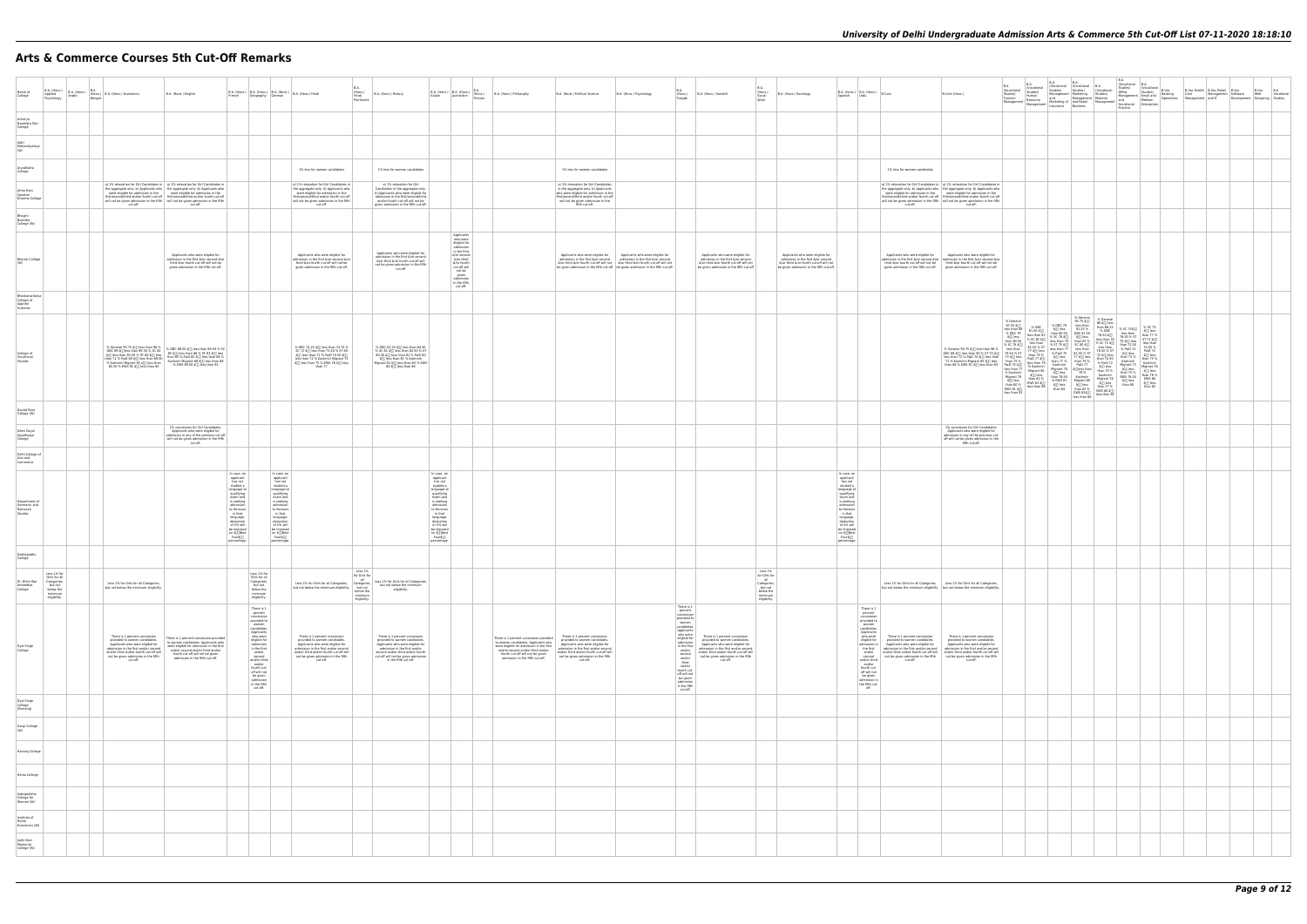| Name of<br>College                        | B.A. (Hons.)<br>Applied<br>Psychology | B.A. (Hons.)<br>Arabic<br>Bengali | (Hons.) B.A. (Hons.) Economics                                                                                                                                                    | B.A. (Hons.) English<br>French                                                                                                                                                                                                                                                                                                                                                          | $\begin{array}{ l c c c c c } \hline \text{B.A. (Hons.)} & \text{B.A. (Hons.)} & \text{B.A. (Hons.)} & \text{Hindi} \\\hline \end{array}$<br>Geography German                                        | B.A.<br>(Hons.)<br>Hindi<br>Patrikarita                                                                                                                                                                                                                                                                                                                                                                                                                                       | B.A. (Hons.) History                                                                                                                                                                   | B.A. (Hons.) B.A. (Hons.)<br>(Hons.)<br>Italian<br>Journalism                                                                                                                                                  | B.A. (Hons.) Philosophy                         | B.A. (Hons.) Political Science                                                                                                                                                                                                                                                                                                                                              | B.A. (Hons.) Psychology                                                                                                                                  | <b>BA</b><br>R A<br>B.A. (Hons.) Sanskrif<br>Social<br>Puniab<br>Work                                                                                                                                                                              | B.A. (Hons.) Sociology                                                                                                                                                | $\mid$ B.A. (Hons.) $\Big \bigoplus_{i=1}^n A_i$ (Hons.) $\Big \bigoplus_{B, \text{Com}}$<br>Spanish Urdu |                                                                                                                             | B.Com (Hons.)                                                                                                                                                                                                                                                                                                                                  | B.A.<br>(Vocational<br>Studies)<br>Tourism<br>Management | B.A. B.A. B.A. ISB.<br>(Vocational Worational Pocational B.A. ISB.<br>Studies) Studies) Studies (Vocational Studies)<br>Studies Management Marketing Studies) Management<br>Human Management Material Management<br>Resource and Managem<br>and Management Management Small and Banking<br>Management Management Small and Banking<br>Management Scare Management Medium Medium Derations<br>Insurance Business Management Scaretarial Enterprises<br>Resource<br>Management   insurance   Business |  | B.A.<br>(Vocational B.A.<br>(Vocational B.Voc | B.Voc Health B.Voc Retail B.Voc<br>Care Management Software<br>Management and IT Developmer | B.Voc B.A<br>Web<br>Vocational<br>Development Designing Studies                                                                                                                             |
|-------------------------------------------|---------------------------------------|-----------------------------------|-----------------------------------------------------------------------------------------------------------------------------------------------------------------------------------|-----------------------------------------------------------------------------------------------------------------------------------------------------------------------------------------------------------------------------------------------------------------------------------------------------------------------------------------------------------------------------------------|------------------------------------------------------------------------------------------------------------------------------------------------------------------------------------------------------|-------------------------------------------------------------------------------------------------------------------------------------------------------------------------------------------------------------------------------------------------------------------------------------------------------------------------------------------------------------------------------------------------------------------------------------------------------------------------------|----------------------------------------------------------------------------------------------------------------------------------------------------------------------------------------|----------------------------------------------------------------------------------------------------------------------------------------------------------------------------------------------------------------|-------------------------------------------------|-----------------------------------------------------------------------------------------------------------------------------------------------------------------------------------------------------------------------------------------------------------------------------------------------------------------------------------------------------------------------------|----------------------------------------------------------------------------------------------------------------------------------------------------------|----------------------------------------------------------------------------------------------------------------------------------------------------------------------------------------------------------------------------------------------------|-----------------------------------------------------------------------------------------------------------------------------------------------------------------------|-----------------------------------------------------------------------------------------------------------|-----------------------------------------------------------------------------------------------------------------------------|------------------------------------------------------------------------------------------------------------------------------------------------------------------------------------------------------------------------------------------------------------------------------------------------------------------------------------------------|----------------------------------------------------------|-----------------------------------------------------------------------------------------------------------------------------------------------------------------------------------------------------------------------------------------------------------------------------------------------------------------------------------------------------------------------------------------------------------------------------------------------------------------------------------------------------|--|-----------------------------------------------|---------------------------------------------------------------------------------------------|---------------------------------------------------------------------------------------------------------------------------------------------------------------------------------------------|
| Kalindi College                           |                                       |                                   | Applicants who were eligible for<br>given admission in the Fifth Cut-Off.                                                                                                         | Applicants who were eligible for<br>admission in the First, Second, Third   admission in the First, Second, Third<br>and/or Fourth Cut- Off will not be and/or Fourth Cut- Off will not be given<br>admission in the Fifth Cut-Off.                                                                                                                                                     | Applicants<br>who were<br>eligible for<br>admission<br>in the First,<br>Second,<br>Third<br>and/or<br>Fourth Cut-<br>Off will not<br>be given<br>admission<br>in the Fifth<br>Cut-Off.               | Applicants who were eligible for<br>admission in the First, Second, Third<br>and/or Fourth Cut- Off will not be<br>given admission in the Fifth Cut-Off.                                                                                                                                                                                                                                                                                                                      | Applicants who are eligible for<br>admission in the First, Second,<br>Third and/or Fourth Cut-Off will not<br>be given admission in the Fifth Cut-<br>Off.                             | Applicants<br>who were<br>eligible for<br>admission<br>in the First,<br>Second,<br>Third<br>and/or<br>Fourth Cut-<br>Off will not<br>be given<br>admission<br>in the Fifth<br>Cut-Off.                         |                                                 | Applicants who were eligible for<br>admission in the First, Second, Third<br>and/or Fourth Cut- Off will not be<br>given admission in the Fifth Cut-Of                                                                                                                                                                                                                      |                                                                                                                                                          | Applicants who were eligible for<br>admission in the First, Second, Third<br>and/or Fourth Cut- Off will not be<br>given admission in the Fifth Cut-Off                                                                                            |                                                                                                                                                                       |                                                                                                           | Applicants who were eligible for<br>and/or Fourth Cut- Off will not be                                                      | Applicants who were eligible for<br>admission in the First. Second. Third   admission in the First. Second. Third<br>and/or Fourth Cut- Off will not be<br>given admission in the Fifth Cut-Off. given admission in the Fifth Cut-Off                                                                                                          |                                                          |                                                                                                                                                                                                                                                                                                                                                                                                                                                                                                     |  |                                               |                                                                                             | Applicants<br>who were<br>eligible<br>for<br>admission<br>in the<br>First,<br>Second,<br>Third<br>and/or<br>Fourth<br>Cut- Off<br>will not be<br>given<br>admission<br>in the<br>Fifth Cut- |
| Kamala Neh<br>College (W)                 |                                       |                                   | Applicants who were eligible for<br>cut-off                                                                                                                                       | Applicants who were eligible for<br>admission in the first and/or second<br>and/or third and/or second<br>and/or third and/or fourth cut-off will<br>and/or third and/or fourth cut-off will<br>not be given admission in the fifth not be given admission in the fifth cut-<br>off                                                                                                     | Applicants<br>who were<br>eligible for<br>admission<br>in the first<br>and/or<br>second<br>and/or third<br>and/or<br>fourth cut-<br>off will not<br>be given<br>admission<br>in the fifth<br>cut-off | Applicants who were eligible for<br>admission in the first and/or second<br>and/or third and/or fourth cut-off will<br>not be given admission in the fifth<br>cut-off                                                                                                                                                                                                                                                                                                         | Applicants who were eligible for<br>admission in the first and/or<br>second and/or third and/or fourth<br>cut-off will not be given admission<br>in the fifth cut-off                  | Applicants<br>who were<br>eligible for<br>admission<br>in the first<br>and/or<br>second<br>and/or third<br>and/or<br>fourth cut-<br>off will not<br>be given<br>admission<br>in the fifth<br>cut-off           | Applicants who were eligible for<br>off         | Applicants who were eligible for<br>admission in the first and/or second<br>and/or third and/or second<br>and/or third and/or fourth cut-off will<br>and/or third and/or fourth cut-off will<br>not be given admission in the fifth cut- not be given admission in the fifth not be given admission in the fifth<br>cut-off                                                 | Applicants who were eligible for<br>cut-off                                                                                                              | Applicants who were eligible for<br>admission in the first and/or second<br>and/or third and/or fourth cut-off will<br>not be given admission in the fifth<br>cut-off                                                                              | Applicants who were eligible for<br>admission in the first and/or second<br>and/or third and/or fourth cut-off will<br>not be given admission in the fifth<br>cut-off |                                                                                                           | Applicants who were eligible for<br>cut-off                                                                                 | Applicants who were eligible for<br>admission in the first and/or second<br>and/or third and/or fourth cut-off will<br>and/or third and/or fourth cut-off will<br>and/or third and/or fourth cut-off will<br>not be given admission in the fifth not be given admission in the fifth<br>cut-off                                                |                                                          |                                                                                                                                                                                                                                                                                                                                                                                                                                                                                                     |  |                                               |                                                                                             |                                                                                                                                                                                             |
| Mahavidvalava                             |                                       |                                   |                                                                                                                                                                                   |                                                                                                                                                                                                                                                                                                                                                                                         |                                                                                                                                                                                                      |                                                                                                                                                                                                                                                                                                                                                                                                                                                                               |                                                                                                                                                                                        |                                                                                                                                                                                                                |                                                 |                                                                                                                                                                                                                                                                                                                                                                             | Applicants who were eligible for<br>admission in the first, second , third<br>and/or fourth cut-off will not be given<br>admission in the fifth cut-off. |                                                                                                                                                                                                                                                    |                                                                                                                                                                       |                                                                                                           |                                                                                                                             | Applicants who were eligible for<br>admission in the first, second , third<br>and/or fourth cut-off will not be given<br>admission in the fifth cut-off.                                                                                                                                                                                       |                                                          |                                                                                                                                                                                                                                                                                                                                                                                                                                                                                                     |  |                                               |                                                                                             |                                                                                                                                                                                             |
| Kirori Mal<br>College                     |                                       |                                   | see the bulletin of information.<br>University of Delhi 2020-21                                                                                                                   | see the bulletin of information<br>University of Delhi 2020-21                                                                                                                                                                                                                                                                                                                          | see the<br>bulletin of<br>information<br>University<br>of Delhi<br>2020-21                                                                                                                           | see the bulletin of information<br>University of Delhi 2020-21                                                                                                                                                                                                                                                                                                                                                                                                                | see the bulletin of information<br>University of Delhi 2020-21                                                                                                                         |                                                                                                                                                                                                                |                                                 | see the bulletin of information<br>University of Delhi 2020-21                                                                                                                                                                                                                                                                                                              |                                                                                                                                                          | see the bulletin of information<br>University of Delhi 2020-21                                                                                                                                                                                     |                                                                                                                                                                       | see the<br>bulletin of<br>information.<br>University<br>of Delh<br>2020-21                                | see the bulletin of information<br>University of Delhi 2020-21                                                              | see the bulletin of information<br>University of Delhi 2020-21                                                                                                                                                                                                                                                                                 |                                                          |                                                                                                                                                                                                                                                                                                                                                                                                                                                                                                     |  |                                               |                                                                                             |                                                                                                                                                                                             |
| Lady Irwi<br>College (W)                  |                                       |                                   |                                                                                                                                                                                   |                                                                                                                                                                                                                                                                                                                                                                                         |                                                                                                                                                                                                      |                                                                                                                                                                                                                                                                                                                                                                                                                                                                               |                                                                                                                                                                                        |                                                                                                                                                                                                                |                                                 |                                                                                                                                                                                                                                                                                                                                                                             |                                                                                                                                                          |                                                                                                                                                                                                                                                    |                                                                                                                                                                       |                                                                                                           |                                                                                                                             |                                                                                                                                                                                                                                                                                                                                                |                                                          |                                                                                                                                                                                                                                                                                                                                                                                                                                                                                                     |  |                                               |                                                                                             |                                                                                                                                                                                             |
| Lady Shri Rar<br>College for<br>Women (W) |                                       |                                   | WILL NOT BE GIVEN ADMISSION IN<br>THE FIFTH CUT-OFF                                                                                                                               | APPLICANTS WHO WERE ELIGIBLE FOR APPLICANTS WHO WERE ELIGIBLE FOR ADMISSION IN THE FIRST, SECOND<br>THIRD AND/OR FOURTH CUT-OFF THIRD AND/OR FOURTH CUT-OFF WILL<br>NOT BE GIVEN ADMISSION IN THE<br>FIFTH CUT-OFF                                                                                                                                                                      |                                                                                                                                                                                                      | APPLICANTS WHO WERE ELIGIBLE FOR<br>ADMISSION IN THE FIRST, SECOND<br>THIRD AND/OR EQURTH CUT, OFF<br>WILL NOT BE GIVEN ADMISSION IN<br>THE FIFTH CUT-OFF                                                                                                                                                                                                                                                                                                                     | <b>APPLICANTS WHO WERE ELIGIBLE</b><br>FOR ADMISSION IN THE FIRST<br>SECOND .THIRD AND/OR FOURTH<br><b>CUT-OFF WILL NOT BE GIVEN</b><br>ADMISSION IN THE FIFTH CUT-OFF                 | APPLICANTS<br>WHO WERE<br>ELIGIBLE<br><b>FOR</b><br>ADMISSION<br>IN THE<br>FIRST,<br>SECOND<br>THIRD<br>AND/OR<br>FOURTH<br><b>CUT-OFF</b><br>WILL NOT<br>BE GIVEN<br>ADMISSION<br>IN THE<br>FIFTH CUT-<br>OFF | ADMISSION IN THE FIRST. SECOND<br>FIFTH CUT-OFF | APPLICANTS WHO WERE ELIGIBLE FOR APPLICANTS WHO WERE ELIGIBLE<br>FOR ADMISSION IN THE FIRST,<br>THIRD AND/OR FOURTH CUT-OFF WILL SECOND THIRD AND/OR FOURTH CUT-OFF WILL SECOND THIRD AND/OR FOURTH<br>ADMISSION IN THE FIFTH CUT-OFF                                                                                                                                       | APPLICANTS WHO WERE ELIGIBLE<br>FOR ADMISSION IN THE FIRST<br>SECOND ,THIRD AND/OR FOURTH<br>CUT-OFF WILL NOT BE GIVEN<br>ADMISSION IN THE FIFTH CUT-OFF | APPLICANTS WHO WERE ELIGIBLE<br>FOR ADMISSION IN THE FIRST<br>SECOND ,THIRD AND/OR FOURTH<br>CUT-OFF WILL NOT BE GIVEN<br>ADMISSION IN THE FIFTH CUT-OF                                                                                            | APPLICANTS WHO WERE ELIGIBLE<br>FOR ADMISSION IN THE FIRST<br>SECOND ,THIRD AND/OR FOURTH<br>CUT-OFF WILL NOT BE GIVEN<br>ADMISSION IN THE FIFTH CUT-OFF              |                                                                                                           |                                                                                                                             | APPLICANTS WHO WERE ELIGIBLE FOR<br>ADMISSION IN THE FIRST, SECOND<br>THIRD AND/OR FOURTH CUT-OF<br>WILL NOT BE GIVEN ADMISSION IN<br>THE FIFTH CUT-OFF                                                                                                                                                                                        |                                                          |                                                                                                                                                                                                                                                                                                                                                                                                                                                                                                     |  |                                               |                                                                                             |                                                                                                                                                                                             |
| Lakshmiba<br>College (W)                  |                                       |                                   | link for live help(4-6pm)                                                                                                                                                         | link for live help(4-6pm)<br>http://meet.google.com/hmm-sxsd-zhz https://meet.google.com/mzg-imww-jaa<br>applicants eligible in previous cut-off applicants eligible in previous cut-off will not be considered in this cut-off will not be considered in this cut-off                                                                                                                  |                                                                                                                                                                                                      | link for live help(4-6pm)<br>https://meet.google.com/vcb-jeom-bcz<br>applicants eligible in previous cut-off<br>will not be considered in this cut-off                                                                                                                                                                                                                                                                                                                        | link for live help(4-6pm)<br>ttps://meet.google.com/sqf-jiii-njm<br>applicants eligible in previous cut-<br>off will not be considered in this<br>cut-off                              |                                                                                                                                                                                                                | link for live help(4-6pm)                       | link for live help(4-6pm)<br>https://meet.google.com/cne-bwht-wbe http://meet.google.com/hea-kgpo-gpa http://meet.google.com/rfn-gwpg-cmk<br>applicants eligible in previous cut-off applicants eligible in previous cut-off applicants eligible in previous cut-off will not be considered in this cut-off will not be considered in this cut-off will not be considered i | link for live help(4-6pm)                                                                                                                                | link for live help(4-6pm)<br>https://meet.google.com/trb-mkw-sh<br>applicants eligible in previous cut-off<br>will not be considered in this cut-off                                                                                               | link for live help(4-6pm)<br>http://meet.google.com/rfn-gwpg-cm<br>applicants eligible in previous cut-off<br>will not be considered in this cut-off                  |                                                                                                           | link for live help(4-6pm)                                                                                                   | link for live help(4-6pm)<br>https://meet.google.com/aae-wqnc-jyq https://meet.google.com/aae-wqnc-jyq<br>applicants eligible in previous cut-off applicants eligible in previous cut-off will not be considered in this cut-off will not be considered in this cut-off                                                                        |                                                          |                                                                                                                                                                                                                                                                                                                                                                                                                                                                                                     |  |                                               |                                                                                             |                                                                                                                                                                                             |
| Maharaja<br>Agraser<br>College            |                                       |                                   |                                                                                                                                                                                   | 1 % Relaxation for Girl Students                                                                                                                                                                                                                                                                                                                                                        |                                                                                                                                                                                                      | 1 % Relaxation for Girls Students                                                                                                                                                                                                                                                                                                                                                                                                                                             |                                                                                                                                                                                        | 1 %<br>Relaxation<br>for Girls<br>Students                                                                                                                                                                     |                                                 | 1 % Relaxation for Girl Students                                                                                                                                                                                                                                                                                                                                            |                                                                                                                                                          |                                                                                                                                                                                                                                                    |                                                                                                                                                                       |                                                                                                           |                                                                                                                             | 1 % Relaxation for Girls Students                                                                                                                                                                                                                                                                                                              |                                                          |                                                                                                                                                                                                                                                                                                                                                                                                                                                                                                     |  |                                               |                                                                                             |                                                                                                                                                                                             |
| Maitrevi<br>College (W)                   |                                       |                                   | Applicants who were eligible fo<br>admission in the first /second/ third<br>or/and fourth cut-off will not be given<br>admission in the fifth cut-off.                            | Applicants who were eligible for<br>admission in the first /second/ third<br>or/and fourth cut-off will not be given<br>admission in the fifth cut-off.                                                                                                                                                                                                                                 |                                                                                                                                                                                                      | Applicants who were eligible for<br>admission in the first /second/ third<br>or/and fourth cut-off will not be given<br>admission in the fifth cut-off.                                                                                                                                                                                                                                                                                                                       | Applicants who were eligible for<br>admission in the first /second/ third<br>or/and fourth cut-off will not be<br>given admission in the fifth cut-off.                                |                                                                                                                                                                                                                |                                                 | Applicants who were eligible for<br>admission in the first /second/ third<br>or/and fourth cut-off will not be given<br>admission in the fifth cut-off                                                                                                                                                                                                                      |                                                                                                                                                          | Applicants who were eligible for<br>admission in the first /second/ third<br>or/and fourth cut-off will not be given<br>admission in the fifth cut-off                                                                                             | Applicants who were eligible for<br>admission in the first /second/ third<br>or/and fourth cut-off will not be given<br>admission in the fifth cut-off                |                                                                                                           | Applicants who were eligible for<br>admission in the fifth cut-off.                                                         | Applicants who were eligible for<br>admission in the first /second/ third   admission in the first /second/ third<br>or/and fourth cut-off will not be given   or/and fourth cut-off will not be given<br>admission in the fifth cut-off.                                                                                                      |                                                          |                                                                                                                                                                                                                                                                                                                                                                                                                                                                                                     |  |                                               |                                                                                             |                                                                                                                                                                                             |
| Mata Sundr<br>College for<br>Women (W)    |                                       |                                   |                                                                                                                                                                                   | Sikh Minority Candidates must have<br>the Sikh Minority Certificate issued in<br>her name by Delhi Sikh Gurudwara                                                                                                                                                                                                                                                                       |                                                                                                                                                                                                      | Sikh Minority Candidates must have<br>the Sikh Minority Certificate issued in<br>her name by Delhi Sikh Gurudwara                                                                                                                                                                                                                                                                                                                                                             | Sikh Minority Candidates must<br>have the Sikh Minority Certificate<br>issued in her name by Delhi Sikh                                                                                |                                                                                                                                                                                                                |                                                 | Sikh Minority Candidates must have Sikh Minority Candidates must have Sikh Minority Candidates must have the Sikh<br>The Sikh Minority Certificate issued in the Sikh Minority Certificate issued in the Sikh Minority Certificat<br>her name by Delhi Sikh Gurudwara   her name by Delhi Sikh Gurudwara   her name by Delhi Sikh Gurudwara                                 |                                                                                                                                                          | Sikh<br>Minority<br>Candidate<br>must have<br>Sikh Minority Candidates must have<br>the Sikh Minority Certificate issued in<br>her name by Delhi Sikh Gurudwara<br>issued in<br>her name<br>by Delhi<br>Sikh<br>Gurudwara                          |                                                                                                                                                                       |                                                                                                           |                                                                                                                             | Sikh Minority Candidates must have Sikh Minority Candidates must have the Sikh Minority Certificate issued in<br>her name by Delhi Sikh Gurudwara   her name by Delhi Sikh Gurudwara                                                                                                                                                           |                                                          |                                                                                                                                                                                                                                                                                                                                                                                                                                                                                                     |  |                                               |                                                                                             |                                                                                                                                                                                             |
| Miranda House                             |                                       |                                   |                                                                                                                                                                                   |                                                                                                                                                                                                                                                                                                                                                                                         |                                                                                                                                                                                                      |                                                                                                                                                                                                                                                                                                                                                                                                                                                                               |                                                                                                                                                                                        |                                                                                                                                                                                                                |                                                 |                                                                                                                                                                                                                                                                                                                                                                             |                                                                                                                                                          |                                                                                                                                                                                                                                                    |                                                                                                                                                                       |                                                                                                           |                                                                                                                             |                                                                                                                                                                                                                                                                                                                                                |                                                          |                                                                                                                                                                                                                                                                                                                                                                                                                                                                                                     |  |                                               |                                                                                             |                                                                                                                                                                                             |
| Motilal Nehn<br>College                   |                                       |                                   |                                                                                                                                                                                   |                                                                                                                                                                                                                                                                                                                                                                                         |                                                                                                                                                                                                      |                                                                                                                                                                                                                                                                                                                                                                                                                                                                               |                                                                                                                                                                                        |                                                                                                                                                                                                                |                                                 |                                                                                                                                                                                                                                                                                                                                                                             |                                                                                                                                                          |                                                                                                                                                                                                                                                    |                                                                                                                                                                       |                                                                                                           |                                                                                                                             |                                                                                                                                                                                                                                                                                                                                                |                                                          |                                                                                                                                                                                                                                                                                                                                                                                                                                                                                                     |  |                                               |                                                                                             |                                                                                                                                                                                             |
| Motilal Nehru<br>College<br>(Evening)     |                                       |                                   |                                                                                                                                                                                   | 1% concession in aggregate in all<br>courses to the girl candidates.                                                                                                                                                                                                                                                                                                                    |                                                                                                                                                                                                      | 1% concession in aggregate in all<br>courses to the girl candidates.                                                                                                                                                                                                                                                                                                                                                                                                          | 1% concession in aggregate in all<br>courses to the girl candidates.                                                                                                                   |                                                                                                                                                                                                                |                                                 | 1% concession in aggregate in all<br>courses to the girl candidates.                                                                                                                                                                                                                                                                                                        |                                                                                                                                                          |                                                                                                                                                                                                                                                    |                                                                                                                                                                       |                                                                                                           | courses to the girl candidates.                                                                                             | 1% concession in aggregate in all 1% concession in aggregate in all<br>courses to the girl candidates.                                                                                                                                                                                                                                         |                                                          |                                                                                                                                                                                                                                                                                                                                                                                                                                                                                                     |  |                                               |                                                                                             |                                                                                                                                                                                             |
| P.G.D.A.V.<br>College                     |                                       |                                   |                                                                                                                                                                                   | 1% Less for Girls. No disadvantage for 1% Less for Girls. No disadvantage for<br>stream change' in Discipline based   'stream change' in Discipline based BA<br>BA Programme Refer to university  Programme Refer to university bulletin<br>bulletin online for minimum eligibility<br>$\overline{a}$ online for minimum eligibility<br>$\overline{b}$ other conditions.<br>conditions. |                                                                                                                                                                                                      | 1% Less for Girls. No disadvantage for<br>stream change' in Discipline based<br>BA Programme Refer to university<br>bulletin online for minimum eligibility<br>& other conditions.                                                                                                                                                                                                                                                                                            | 1% Less for Girls. No disadvantage<br>for 'stream change' in Discipline<br>based BA Programme Refer to<br>university bulletin online for<br>minimum eligibility & other<br>conditions. |                                                                                                                                                                                                                |                                                 | 1% Less for Girls. No disadvantage<br>for 'stream change' in Discipline<br>based BA Programme Refer to<br>university bulletin online for<br>minimum eligibility & other<br>conditions.                                                                                                                                                                                      |                                                                                                                                                          | 1% Less for Girls. No disadvantage<br>for 'stream change' in Discipline<br>based BA Programme Refer to<br>university bulletin online for<br>minimum eligibility & other<br>conditions.                                                             |                                                                                                                                                                       |                                                                                                           | bulletin online for minimum eligibility<br>& other conditions.92                                                            | 1% Less for Girls. No disadvantage for 1% Less for Girls. No disadvantage for<br>Stream change in Discipline based<br>BA Programme Refer to university<br>BA Programme Refer to university<br>BA Programme Refer to university<br>bulletin online for minimum eligibility<br>& other conditions.                                               |                                                          |                                                                                                                                                                                                                                                                                                                                                                                                                                                                                                     |  |                                               |                                                                                             |                                                                                                                                                                                             |
| P.G.D.A.V.<br>College<br>(Evening)        |                                       |                                   |                                                                                                                                                                                   |                                                                                                                                                                                                                                                                                                                                                                                         |                                                                                                                                                                                                      | 1. Girl students would be given an<br>advantage of 1% in all courses. 2.<br>Annlicants who were eligible for<br>admission in the first and/or second<br>and/or third and/or fourth cut-off will<br>not be given admission in the fifth<br>cut-off.                                                                                                                                                                                                                            |                                                                                                                                                                                        |                                                                                                                                                                                                                |                                                 | 1. Girl students would be given an<br>advantage of 1% in all courses. 2.<br>Annlicants who were eligible for<br>admission in the first and/or second<br>and/or third and/or fourth cut-off will<br>not be given admission in the fifth<br>cut-off.                                                                                                                          |                                                                                                                                                          | 1. Girl students would be given an<br>advantage of 1% in all courses. 2.<br>Applicants who were eligible for<br>admission in the first and/or second<br>and/or third and/or fourth cut-off will<br>not be given admission in the fifth<br>cut-off. |                                                                                                                                                                       |                                                                                                           | Annlicants who were eligible for<br>admission in the first and/or second<br>not be given admission in the fifth<br>cut-off. | 1. Girl students would be given an<br>advantage of 1% in all courses. 2. advantage of 1% in all courses. 2.<br>Annlicants who were eligible for<br>admission in the first and/or second<br>and/or third and/or fourth cut-off will   and/or third and/or fourth cut-off will<br>not be given admission in the fifth<br>cut-off.                |                                                          |                                                                                                                                                                                                                                                                                                                                                                                                                                                                                                     |  |                                               |                                                                                             |                                                                                                                                                                                             |
| Rajdhani<br>College                       |                                       |                                   | <b>1%RELAXATION FOR GIRLS</b><br>Applicants who were eligible fo<br>admission in the first Second Third<br>and Fourth cut-off will not be given<br>admission in the fifth Cut off | Applicants who were eligible for<br>admission in the first.Second.Third and<br>Fourth cut-off will not be given<br>admission in the fifth Cut off                                                                                                                                                                                                                                       |                                                                                                                                                                                                      | 1%RELAXATION FOR GIRLS,<br>Applicants who were eligible for<br>admission in the first Second Third<br>and Fourth cut-off will not be given<br>admission in the fifth Cut off                                                                                                                                                                                                                                                                                                  | 15 RELAXATION FOR GIRLS<br>Applicants who were eligible for<br>admission in the first. Second. Third<br>and Fourth cut-off will not be given<br>admission in the fifth Cut off         |                                                                                                                                                                                                                |                                                 | 1%RELAXATION FOR GIRLS,<br>Applicants who were eligible for<br>admission in the first. Second. Third<br>and Fourth cut-off will not be given<br>admission in the fifth Cut off                                                                                                                                                                                              |                                                                                                                                                          | 1%RELAXATION FOR GIRLS<br>Applicants who were eligible for<br>admission in the first.Second.Third<br>and Fourth cut-off will not be given<br>admission in the fifth Cut off                                                                        |                                                                                                                                                                       |                                                                                                           |                                                                                                                             | 1%RELAXATION FOR GIRLS<br>Applicants who were eligible for<br>admission in the first Second Third<br>and Fourth cut-off will not be given<br>admission in the fifth Cut off                                                                                                                                                                    |                                                          |                                                                                                                                                                                                                                                                                                                                                                                                                                                                                                     |  |                                               |                                                                                             |                                                                                                                                                                                             |
| Ram Lal Anand<br>College                  |                                       |                                   |                                                                                                                                                                                   | 1% concession for girls, Applicants who<br>were eligible for admission in the First,<br>Second, Third or Fourth cut-off will not<br>be given admission in the fifth cut-off<br>list                                                                                                                                                                                                     |                                                                                                                                                                                                      | 1%<br>concession<br>for girls,<br>Applicants<br>who were<br>eligible for<br>1% concession for girls, Applicants<br>admission<br>who were eligible for admission in the admission who were eligible for admission in First, Second, Third or Function of the first, Second, Third or Function will not be given admission in the fifth $\frac{1}{\sqrt{1}}$ in the fir<br>cut-off list<br>Fourth cut-<br>off will not<br>be given<br>admission<br>in the fifth<br>cut-off list | 1% concession for girls, Applicants<br>in the fifth cut-off list                                                                                                                       |                                                                                                                                                                                                                |                                                 | 1% concession for girls, Applicants<br>who were eligible for admission in the<br>First, Second, Third or Fourth cut-off<br>will not be given admission in the<br>fifth cut-off list                                                                                                                                                                                         |                                                                                                                                                          |                                                                                                                                                                                                                                                    |                                                                                                                                                                       |                                                                                                           | cut-off list                                                                                                                | 1% concession for girls, Applicants 1% concession for girls, Applicants<br>who were eligible for admission in the who were eligible for admission in the<br>First, Second, Third or Fourth cut-off First, Second, Third or Fourth cut-off<br>will not be given admission in the fifth will not be given admission in the fifth<br>cut-off list |                                                          |                                                                                                                                                                                                                                                                                                                                                                                                                                                                                                     |  |                                               |                                                                                             |                                                                                                                                                                                             |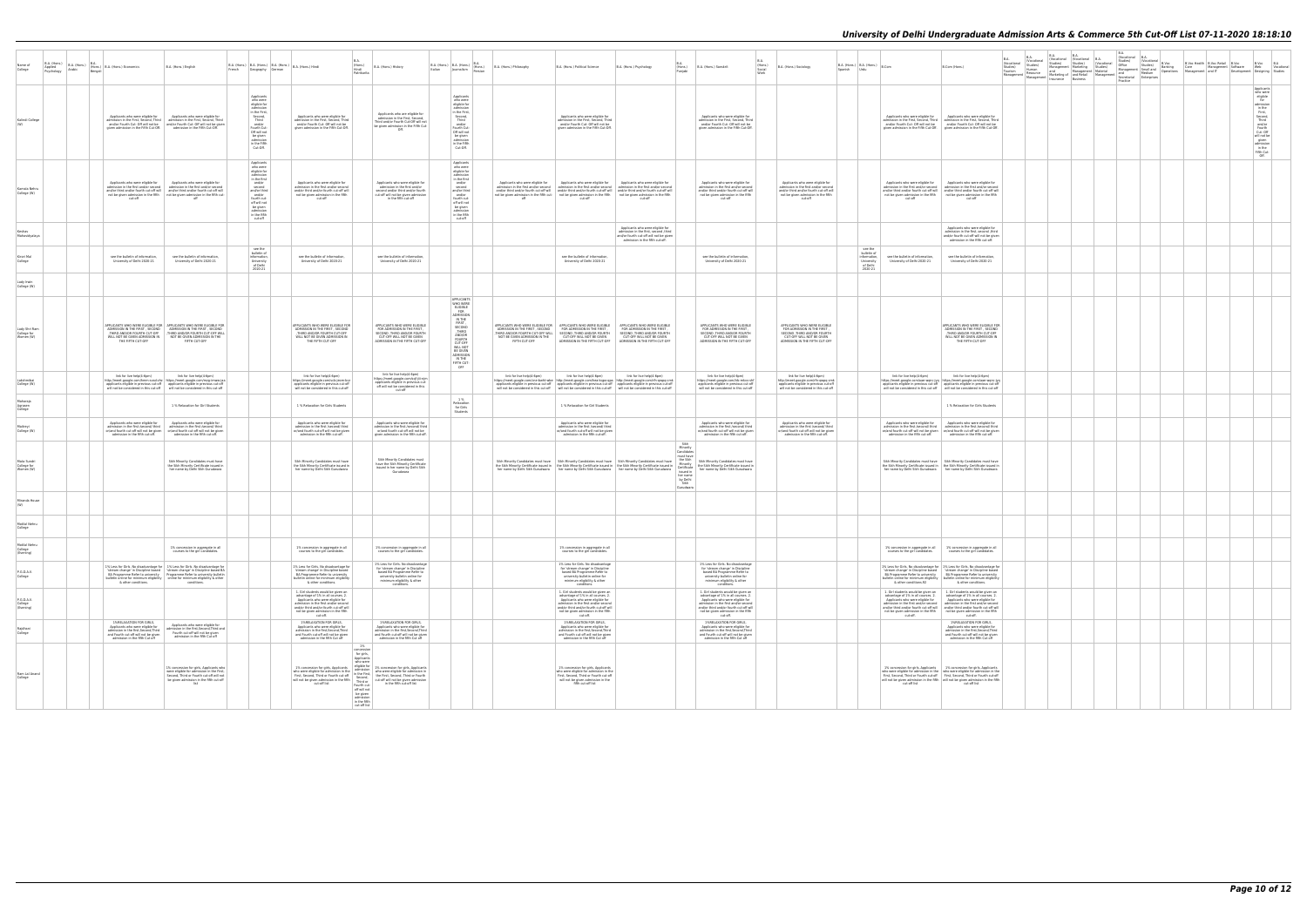| Name of<br>College                                                    | Applied<br>Psychology<br>Arabic                                                                                                                                                                                                                                                                                                                                                                                                                                                                                                                                                                                                                                                                                                         | $\begin{array}{ l c c c c } \hline \text{B.A. (Hons.)} & \text{B.A. (Hons.)} & \text{B.A.} \\ \text{Anrlied} & & & \\ \hline \end{array} \begin{array}{ l c c c c } \hline \text{B.A.} & & & \\ \hline \text{Hons.} & \text{B.A. (Hons.) Economics} & & \\ \hline \end{array}$<br>Bengali                                                                                                                                                                                                                                                                                                     | B.A. (Hons.) English                                                                                                                                                                                                                                                                                                                                                                                                                                                                                                                                                                                                                                                                                                                                                                                                                                                                                                  | $\boxed{\mathsf{B.A.}\;(\mathsf{Hons.})\; \left \; \mathsf{B.A.}\;(\mathsf{Hons.})\; \left \; \mathsf{B.A.}\;(\mathsf{Hons.})\; \left \; \mathsf{B.A.}\;(\mathsf{Hons.})\; \mathsf{Hindi}\right.\right.}\\$<br>Geography German                                                                                  |                                                                                                                                                                                                                                                                                                                                                                                                                                                                                                                                                                             | B.A.<br>(Hons.)<br>Hindi<br>Patrikarita | B.A. (Hons.) History                                                                                                                                                                                                 |  | B.A. (Hons.) B.A. (Hons.) 8.A. (Hons.) B.A. (Hons.) Philosophy Italian Journalism Persian B.A. (Hons.) Philosophy                                                                      | B.A. (Hons.) Political Science                                                                                                                                                                                                                                                                                                                                                                                                                                                                                                                                                                                                                                                                                                                                                                                                                                                                                                                                                                                                                                                  | B.A. (Hons.) Psychology                                                                         | <b>BA</b><br>(Hons.)<br>Punjabi | B.A. (Hons.) Sanskrit                                                                                                                                                                                       | <b>B.A</b><br>(Hons.)<br>B.A. (Hons.) Sociology<br>Social<br><b>Work</b> | $B.A.$ (Hons.) $B.A.$ (Hons.) $B.Com$<br>Spanish                                                                                                                                             | B.Com (Hons.)                                                                                                                                                                                                                                                                                                                                                                                                                                                                                                                                                                                                                                                                                                                                                                                                                                                                                                                                                                                                                                 |  |  | Practice |                                                                                                                                                                                                                                                                                                                                                                                                                                                                                                                                                                                                                                                                                                                                                                                                                              | B.Voc Health B.Voc Retail B.Voc B.Voc B.A<br>Software Web Vocational<br>Development Designing Studies                                                                                                                                                                                                                                                                                                                                                                                                                                                                                                                                                                                                                                                                                      |  |
|-----------------------------------------------------------------------|-----------------------------------------------------------------------------------------------------------------------------------------------------------------------------------------------------------------------------------------------------------------------------------------------------------------------------------------------------------------------------------------------------------------------------------------------------------------------------------------------------------------------------------------------------------------------------------------------------------------------------------------------------------------------------------------------------------------------------------------|-----------------------------------------------------------------------------------------------------------------------------------------------------------------------------------------------------------------------------------------------------------------------------------------------------------------------------------------------------------------------------------------------------------------------------------------------------------------------------------------------------------------------------------------------------------------------------------------------|-----------------------------------------------------------------------------------------------------------------------------------------------------------------------------------------------------------------------------------------------------------------------------------------------------------------------------------------------------------------------------------------------------------------------------------------------------------------------------------------------------------------------------------------------------------------------------------------------------------------------------------------------------------------------------------------------------------------------------------------------------------------------------------------------------------------------------------------------------------------------------------------------------------------------|------------------------------------------------------------------------------------------------------------------------------------------------------------------------------------------------------------------------------------------------------------------------------------------------------------------|-----------------------------------------------------------------------------------------------------------------------------------------------------------------------------------------------------------------------------------------------------------------------------------------------------------------------------------------------------------------------------------------------------------------------------------------------------------------------------------------------------------------------------------------------------------------------------|-----------------------------------------|----------------------------------------------------------------------------------------------------------------------------------------------------------------------------------------------------------------------|--|----------------------------------------------------------------------------------------------------------------------------------------------------------------------------------------|---------------------------------------------------------------------------------------------------------------------------------------------------------------------------------------------------------------------------------------------------------------------------------------------------------------------------------------------------------------------------------------------------------------------------------------------------------------------------------------------------------------------------------------------------------------------------------------------------------------------------------------------------------------------------------------------------------------------------------------------------------------------------------------------------------------------------------------------------------------------------------------------------------------------------------------------------------------------------------------------------------------------------------------------------------------------------------|-------------------------------------------------------------------------------------------------|---------------------------------|-------------------------------------------------------------------------------------------------------------------------------------------------------------------------------------------------------------|--------------------------------------------------------------------------|----------------------------------------------------------------------------------------------------------------------------------------------------------------------------------------------|-----------------------------------------------------------------------------------------------------------------------------------------------------------------------------------------------------------------------------------------------------------------------------------------------------------------------------------------------------------------------------------------------------------------------------------------------------------------------------------------------------------------------------------------------------------------------------------------------------------------------------------------------------------------------------------------------------------------------------------------------------------------------------------------------------------------------------------------------------------------------------------------------------------------------------------------------------------------------------------------------------------------------------------------------|--|--|----------|------------------------------------------------------------------------------------------------------------------------------------------------------------------------------------------------------------------------------------------------------------------------------------------------------------------------------------------------------------------------------------------------------------------------------------------------------------------------------------------------------------------------------------------------------------------------------------------------------------------------------------------------------------------------------------------------------------------------------------------------------------------------------------------------------------------------------|--------------------------------------------------------------------------------------------------------------------------------------------------------------------------------------------------------------------------------------------------------------------------------------------------------------------------------------------------------------------------------------------------------------------------------------------------------------------------------------------------------------------------------------------------------------------------------------------------------------------------------------------------------------------------------------------------------------------------------------------------------------------------------------------|--|
| Ramanujar<br>College                                                  | a. 1%<br>concession<br>given to<br>women<br>applicants<br>(General<br>Category). b.<br>As regard<br>B.A. (Prog.)<br>we will not<br>give any<br>disadvantage<br>to any<br>students who<br>seek<br>admission to<br>B.A.<br>(Prog.)on<br>account of<br>change of<br>stream. c.<br>Directives<br>and<br>guidelines as<br>per<br>University of<br>Delhi.<br>Applicants,<br>who were<br>eligible to<br>take<br>admission in<br>the previous<br>cut-offs of a<br>particular<br>college +<br>course<br>combination<br>but did not<br>take<br>admission in<br>the that cut-<br>off, will not<br>be<br>$\begin{array}{c} \text{considered in} \\ \text{that college} \end{array}$<br>+ course<br>combination<br>in any<br>subsequent<br>cut-offs. | any disadvantage to any students<br>who seek admission to B.A. (Prog.)on seek admission to B.A. (Prog.)on account of change of stream. c. account of change of stream. c.<br>subsequent cut-offs.                                                                                                                                                                                                                                                                                                                                                                                             | a. 1% concession given to women a. 1% concession given to women<br>applicants (General Category). b. As applicants (General Category). b. As regard B.A. (Prog.) we will not give<br>disadvantage to any students who<br>Directives and guidelines as per Directives and guidelines as per University of Delhi. Applicants, who University of Delhi. d. Applicants who<br>were eligible to take admission in the were eligible to take admission in the<br>$\begin{tabular}{ll} \hline \textbf{previous cut-offs of a particular} & \textbf{previous cut-offs of a particular college} \\ \hline \textbf{edge} + \textbf{course combination but did not take} \end{tabular}$<br>not take admission in the that cut-off admission in that cut-off will not be<br>will not be considered in that college considered in that college + course<br>+ course combination in any combination in any subsequent cut-<br>offs. |                                                                                                                                                                                                                                                                                                                  | a. 1% concession given to women<br>applicants (General Category). b. As<br>regard B.A. (Prog.) we will not give<br>any disadvantage to any students<br>who seek admission to B.A. (Prog.)on<br>account of change of stream. c.<br>Directives and guidelines as per<br>University of Delhi. d. Applicants who<br>were eligible to take admission in the<br>previous cut-offs of a particular<br>college + course combination but did<br>not take admission in that cut-off, will<br>not be considered in that college +<br>course combination in any<br>subsequent cut-offs. |                                         |                                                                                                                                                                                                                      |  | offs.                                                                                                                                                                                  | a. 1% concession given to women a. 1% concession given to women<br>applicants (General Category). b. As applicants (General Category). b. As regard B.A. (Prog.) we will not give any regard B.A. (Prog.) we will not give<br>disadvantage to any students who   any disadvantage to any students<br>who seek admission to B.A. (Prog.)on<br>account of change of stream. c.<br>Directives and guidelines as per<br>Directives and guidelines as per<br>Directives and guidelines as per<br>University of Delhi. d. Applicants who University of Delhi. d. Applicants who<br>were eligible to take admission in the were eligible to take admission in the<br>previous cut-offs of a particular college previous cut-offs of a particular<br>+ course combination but did not take college + course combination but did<br>admission in that cut-off, will not be not take admission in that cut-off, will<br>$considered in that college + course$ not be considered in that college +<br>combination in any subsequent cut- course combination in any<br>subsequent cut-offs. |                                                                                                 |                                 |                                                                                                                                                                                                             |                                                                          |                                                                                                                                                                                              | a. 1% concession given to women a. 1% concession given to women<br>applicants (General Category). b. As applicants (General Category). b. As regard B.A. (Prog.) we will not give<br>any disadvantage to any students any disadvantage to any students<br>who seek admission to B.A. (Prog.)on who seek admission to B.A. (Prog.)on account of change of stream. c.<br>Directives and guidelines as per Directives and guidelines as per University of Delhi. d. Applicants who University of Delhi. d. Applicants who<br>were eligible to take admission in the vere eligible to take admission in the<br>Previous cut-offs of a particular college + course combination but did<br>college + course combination but did<br>college + course combination but did<br>not take admission in that cut-off will not take admission in that cut-off will<br>not be considered in that college $+$ not be considered in that college $+$<br>course combination in any<br>course combination in any<br>subsequent cut-offs.<br>subsequent cut-offs. |  |  |          | a. 1%<br>concession<br>given to<br>women<br>applicants<br>(General<br>Category). b.<br>As regard<br>B.A. (Prog.)<br>we will not<br>give any<br>disadvantage<br>to any<br>students who<br>seek<br>admission to<br>B.A.<br>(Prog.)on<br>account of<br>change of<br>stream. c.<br>$\begin{tabular}{c} Directives \\ and \end{tabular}$<br>guidelines as<br>per<br>University of<br>Delhi, d.<br>Applicants<br>who were<br>eligible to<br>take<br>admission in<br>the previous<br>cut-offs of a<br>particular<br>$\begin{array}{c} \text{college } + \\ \text{course} \\ \text{combination} \end{array}$<br>$% \left\vert \left( \delta \right) \right\vert$ but did not take<br>admission in<br>that cut-off,<br>will not be<br>considered in<br>that college<br>$+ course$<br>combination<br>in any<br>subsequent<br>cut-offs. | a. 1%<br>concession<br>given to<br>women<br>applicants<br>(General<br>Category). b.<br>As regard<br>B.A. (Prog.)<br>we will not<br>give any<br>disadvantage<br>the any<br>tudents who<br>seek<br>admission to<br>B.A.<br>B.A.<br>(Prog.)on<br>account of<br>change of<br>stream.c.<br>Nicostium<br>$Directives$ and<br>guidelines as<br>per<br>University of<br>Delhi. d.<br>Applicants<br>who were<br>eligible to<br>take<br>admission in<br>the previous<br>cut-offs of a<br>particular<br>college +<br>course<br>combination<br>$\begin{tabular}{ c } \hline but did not take adimension in \end{tabular}$<br>that cut-off,<br>will not be<br>considered in<br>that college<br>+ course<br>$\begin{array}{c} \text{combination}\\ \text{in any} \end{array}$<br>subsequent<br>cut-offs. |  |
| Ramjas College                                                        |                                                                                                                                                                                                                                                                                                                                                                                                                                                                                                                                                                                                                                                                                                                                         |                                                                                                                                                                                                                                                                                                                                                                                                                                                                                                                                                                                               |                                                                                                                                                                                                                                                                                                                                                                                                                                                                                                                                                                                                                                                                                                                                                                                                                                                                                                                       |                                                                                                                                                                                                                                                                                                                  | 1% relaxation for girl students.                                                                                                                                                                                                                                                                                                                                                                                                                                                                                                                                            |                                         |                                                                                                                                                                                                                      |  |                                                                                                                                                                                        |                                                                                                                                                                                                                                                                                                                                                                                                                                                                                                                                                                                                                                                                                                                                                                                                                                                                                                                                                                                                                                                                                 |                                                                                                 |                                 | 1% relaxation for girl students.                                                                                                                                                                            |                                                                          |                                                                                                                                                                                              |                                                                                                                                                                                                                                                                                                                                                                                                                                                                                                                                                                                                                                                                                                                                                                                                                                                                                                                                                                                                                                               |  |  |          |                                                                                                                                                                                                                                                                                                                                                                                                                                                                                                                                                                                                                                                                                                                                                                                                                              |                                                                                                                                                                                                                                                                                                                                                                                                                                                                                                                                                                                                                                                                                                                                                                                            |  |
| Satyawati<br>College                                                  |                                                                                                                                                                                                                                                                                                                                                                                                                                                                                                                                                                                                                                                                                                                                         | å[]¢ Girls candidates will be given<br>relaxation upto 1% in best four<br>percentage. and No deduction for<br>$\begin{tabular}{l c c c} \hline stream change in BA. (Prog.). \&\hline \end{tabular} \begin{tabular}{l c c c} \hline stream change in BA. (Prog.). \&\hline \end{tabular} \begin{tabular}{l c c c c} \hline \end{tabular} \end{tabular} \begin{tabular}{l c c c c} \hline \end{tabular} \begin{tabular}{l c c c c} \hline \end{tabular} \end{tabular} \begin{tabular}{l c c c c} \hline \end{tabular} \hline \end{tabular} \begin{tabular}{l c c c c} \hline \end{tabular} \h$ | â门¢ Girls candidates will be given<br>relaxation unto 1% in hest four<br>percentage. and No deduction for<br>stream change in B.A. (Prog.). â[]¢<br>There will be capping on lower limit of<br>4th cut-off.                                                                                                                                                                                                                                                                                                                                                                                                                                                                                                                                                                                                                                                                                                           |                                                                                                                                                                                                                                                                                                                  | ân¢ Girls candidates will be given<br>relaxation upto 1% in best four<br>percentage. and No deduction for<br>stream change in B.A. (Prog.). â[]¢<br>There will be capping on lower limit of<br>4th cut-off.                                                                                                                                                                                                                                                                                                                                                                 |                                         | â[]¢ Girls candidates will be given<br>relaxation upto 1% in best four<br>percentage. and No deduction for<br>stream change in B.A. (Prog.). â[]¢<br>There will be capping on lower limit<br>of 4th cut-off.         |  |                                                                                                                                                                                        | â[]¢ Girls candidates will be given<br>relaxation unto 1% in hest four<br>percentage. a[]¢ No deduction for<br>$\begin{array}{c} \mbox{stream change in B.A. (Prog.). \; \& \;} \\\mbox{There will be capping on lower limit} \\ \mbox{of 4th cut-off.} \end{array}$                                                                                                                                                                                                                                                                                                                                                                                                                                                                                                                                                                                                                                                                                                                                                                                                            |                                                                                                 |                                 | å∏¢ Girls candidates will be given<br>relaxation upto 1% in best four<br>percentage. alle No deduction for<br>stream change in B.A. (Prog.). and<br>There will be capping on lower limit<br>of 4th cut-off. |                                                                          | â <sub>le</sub> Girls<br>candidate:<br>will be given<br>relaxation<br>upto 1% in<br>best four<br>â∏¢ No<br>$a \in \mathbb{R}$<br>will be<br>capping on<br>lower limit<br>of 4th cut-<br>off. | percentage.   å[]¢ Girls candidates will be given<br>âlic Girls candidates will be given<br>relaxation unto 1% in hest four<br>relaxation upto 1% in best four<br>deduction percentage. and No deduction for<br>percentage. a <sup>nd</sup> No deduction for<br>for stream stream change in B.A. (Prog.). â[]¢ stream change in B.A. (Prog.). â[]¢<br>Change in There will be capping on lower limit of There will be capping on lower limit of<br>B.A. (Prog.).                                                                                                                                                                                                                                                                                                                                                                                                                                                                                                                                                                              |  |  |          |                                                                                                                                                                                                                                                                                                                                                                                                                                                                                                                                                                                                                                                                                                                                                                                                                              |                                                                                                                                                                                                                                                                                                                                                                                                                                                                                                                                                                                                                                                                                                                                                                                            |  |
| Satyawati<br>College<br>(Evening)                                     |                                                                                                                                                                                                                                                                                                                                                                                                                                                                                                                                                                                                                                                                                                                                         | 1.Relaxation of 1% marks in<br>Courses. 2. Those who were eligible in                                                                                                                                                                                                                                                                                                                                                                                                                                                                                                                         | 1.Relaxation of 1% marks in aggregate<br>aggregate for Girl candidates in all the for Girl candidates in all the Courses<br>2. Those who were eligible in the<br>the Previous cut-off are not eligible in   Previous cut-off are not eligible in the                                                                                                                                                                                                                                                                                                                                                                                                                                                                                                                                                                                                                                                                  |                                                                                                                                                                                                                                                                                                                  | 1.Relaxation of 1% marks in<br>aggregate for Girl candidates in all<br>the Courses. 2. Those who were<br>eligible in the Previous cut-off are not                                                                                                                                                                                                                                                                                                                                                                                                                           |                                         | 1.Relaxation of 1% marks in<br>aggregate for Girl candidates in all<br>the Courses. 2. Those who were<br>eligible in the Previous cut-off are                                                                        |  |                                                                                                                                                                                        | 1.Relaxation of 1% marks in<br>aggregate for Girl candidates in all<br>the Courses. 2. Those who were<br>eligible in the Previous cut-off are not                                                                                                                                                                                                                                                                                                                                                                                                                                                                                                                                                                                                                                                                                                                                                                                                                                                                                                                               |                                                                                                 |                                 |                                                                                                                                                                                                             |                                                                          |                                                                                                                                                                                              | 1.Relaxation of 1% marks in<br>1.Relaxation of 1% marks in<br>aggregate for Girl candidates in all<br>aggregate for Girl candidates in all<br>the Courses. 2. Those who were<br>the Courses. 2. Those who were<br>eligible in the Previous cut-off are not eligible in the Previous cut-off are not                                                                                                                                                                                                                                                                                                                                                                                                                                                                                                                                                                                                                                                                                                                                           |  |  |          |                                                                                                                                                                                                                                                                                                                                                                                                                                                                                                                                                                                                                                                                                                                                                                                                                              |                                                                                                                                                                                                                                                                                                                                                                                                                                                                                                                                                                                                                                                                                                                                                                                            |  |
| Shaheed<br><b>Bhagat Singh</b><br>College                             |                                                                                                                                                                                                                                                                                                                                                                                                                                                                                                                                                                                                                                                                                                                                         | the Fifth cut-off list                                                                                                                                                                                                                                                                                                                                                                                                                                                                                                                                                                        | Fifth cut-off list                                                                                                                                                                                                                                                                                                                                                                                                                                                                                                                                                                                                                                                                                                                                                                                                                                                                                                    |                                                                                                                                                                                                                                                                                                                  | eligible in the Fifth cut-off list                                                                                                                                                                                                                                                                                                                                                                                                                                                                                                                                          |                                         | not eligible in the Fifth cut-off list                                                                                                                                                                               |  |                                                                                                                                                                                        | eligible in the Fifth cut-off list                                                                                                                                                                                                                                                                                                                                                                                                                                                                                                                                                                                                                                                                                                                                                                                                                                                                                                                                                                                                                                              |                                                                                                 |                                 |                                                                                                                                                                                                             |                                                                          |                                                                                                                                                                                              | eligible in the Fifth cut-off list<br>eligible in the Fifth cut-off list                                                                                                                                                                                                                                                                                                                                                                                                                                                                                                                                                                                                                                                                                                                                                                                                                                                                                                                                                                      |  |  |          |                                                                                                                                                                                                                                                                                                                                                                                                                                                                                                                                                                                                                                                                                                                                                                                                                              |                                                                                                                                                                                                                                                                                                                                                                                                                                                                                                                                                                                                                                                                                                                                                                                            |  |
| Shaheed<br>Bhagat Singh<br>College<br>(Evening)<br>Shaheed            |                                                                                                                                                                                                                                                                                                                                                                                                                                                                                                                                                                                                                                                                                                                                         |                                                                                                                                                                                                                                                                                                                                                                                                                                                                                                                                                                                               |                                                                                                                                                                                                                                                                                                                                                                                                                                                                                                                                                                                                                                                                                                                                                                                                                                                                                                                       | 1%<br>relaxation<br>in marks for<br>$\begin{tabular}{ c c } \hline \textbf{girl student} \\ \hline \textbf{in all} \end{tabular}$<br>courses.<br>Applicants<br>who were<br>eligible for<br>admission<br>in the 1st.<br>2nd, 3rd, &<br>4th cut-off<br>will not be<br>given<br>admission<br>in the 5th<br>cut-off. |                                                                                                                                                                                                                                                                                                                                                                                                                                                                                                                                                                             |                                         |                                                                                                                                                                                                                      |  |                                                                                                                                                                                        | 1% relaxation in marks for girl<br>student in all courses. Applicants who<br>were eligible for admission in the 1st<br>2nd, 3rd, & 4th cut-off will not be<br>given admission in the 5th cut-off.                                                                                                                                                                                                                                                                                                                                                                                                                                                                                                                                                                                                                                                                                                                                                                                                                                                                               | Applicants who were eligible for                                                                |                                 |                                                                                                                                                                                                             |                                                                          |                                                                                                                                                                                              | 1% relaxation in marks for girl student 1% relaxation in marks for girl student<br>in all courses. Applicants who were in all courses. Applicants who were eligible for admission in the 1st, 2nd, $\overline{3}$ eligible for admission in the 1st, 2nd, $\overline{3}$ ed, $\overline{6}$ 4th cut-off will not be given $\overline{3}$<br>admission in the 5th cut-off.<br>admission in the 5th cut-off.                                                                                                                                                                                                                                                                                                                                                                                                                                                                                                                                                                                                                                    |  |  |          |                                                                                                                                                                                                                                                                                                                                                                                                                                                                                                                                                                                                                                                                                                                                                                                                                              |                                                                                                                                                                                                                                                                                                                                                                                                                                                                                                                                                                                                                                                                                                                                                                                            |  |
| Rajguru College<br>of Applied<br>Sciences for<br>Women (W)<br>Shaheed |                                                                                                                                                                                                                                                                                                                                                                                                                                                                                                                                                                                                                                                                                                                                         |                                                                                                                                                                                                                                                                                                                                                                                                                                                                                                                                                                                               |                                                                                                                                                                                                                                                                                                                                                                                                                                                                                                                                                                                                                                                                                                                                                                                                                                                                                                                       |                                                                                                                                                                                                                                                                                                                  |                                                                                                                                                                                                                                                                                                                                                                                                                                                                                                                                                                             |                                         |                                                                                                                                                                                                                      |  |                                                                                                                                                                                        |                                                                                                                                                                                                                                                                                                                                                                                                                                                                                                                                                                                                                                                                                                                                                                                                                                                                                                                                                                                                                                                                                 | admission in the previous four cut<br>offs will not be given admission in the<br>fifth cut-off. |                                 |                                                                                                                                                                                                             |                                                                          |                                                                                                                                                                                              |                                                                                                                                                                                                                                                                                                                                                                                                                                                                                                                                                                                                                                                                                                                                                                                                                                                                                                                                                                                                                                               |  |  |          |                                                                                                                                                                                                                                                                                                                                                                                                                                                                                                                                                                                                                                                                                                                                                                                                                              |                                                                                                                                                                                                                                                                                                                                                                                                                                                                                                                                                                                                                                                                                                                                                                                            |  |
| Sukhdev<br>College<br>Business<br>Studies                             |                                                                                                                                                                                                                                                                                                                                                                                                                                                                                                                                                                                                                                                                                                                                         |                                                                                                                                                                                                                                                                                                                                                                                                                                                                                                                                                                                               |                                                                                                                                                                                                                                                                                                                                                                                                                                                                                                                                                                                                                                                                                                                                                                                                                                                                                                                       |                                                                                                                                                                                                                                                                                                                  |                                                                                                                                                                                                                                                                                                                                                                                                                                                                                                                                                                             |                                         |                                                                                                                                                                                                                      |  |                                                                                                                                                                                        |                                                                                                                                                                                                                                                                                                                                                                                                                                                                                                                                                                                                                                                                                                                                                                                                                                                                                                                                                                                                                                                                                 |                                                                                                 |                                 |                                                                                                                                                                                                             |                                                                          |                                                                                                                                                                                              |                                                                                                                                                                                                                                                                                                                                                                                                                                                                                                                                                                                                                                                                                                                                                                                                                                                                                                                                                                                                                                               |  |  |          |                                                                                                                                                                                                                                                                                                                                                                                                                                                                                                                                                                                                                                                                                                                                                                                                                              |                                                                                                                                                                                                                                                                                                                                                                                                                                                                                                                                                                                                                                                                                                                                                                                            |  |
| Shivaji College                                                       |                                                                                                                                                                                                                                                                                                                                                                                                                                                                                                                                                                                                                                                                                                                                         | previous cut-offs will not be given<br>admission in the this cut-off.                                                                                                                                                                                                                                                                                                                                                                                                                                                                                                                         | 1% relaxation for Girls and Applicants   1% relaxation for Girls and Applicants<br>who were eligible for admission in the $\ $ who were eligible for admission in the<br>previous cut-offs will not be given<br>admission in the this cut-off.                                                                                                                                                                                                                                                                                                                                                                                                                                                                                                                                                                                                                                                                        | relaxation<br>for Girls<br>and<br>Applicants<br>who were<br>eligible for<br>admission<br>in the<br>previous<br>cut-offs will<br>not be<br>given<br>admission<br>in the this<br>cut-off.                                                                                                                          | 1% relaxation for Girls and Applicants<br>who were eligible for admission in the<br>previous cut-offs will not be given<br>admission in the this cut-off.                                                                                                                                                                                                                                                                                                                                                                                                                   |                                         | 1% relaxation for Girls and<br>Applicants who were eligible for<br>admission in the previous cut-offs<br>will not be given admission in the<br>this cut-off.                                                         |  |                                                                                                                                                                                        | 1% relaxation for Girls and Applicants<br>who were eligible for admission in the<br>previous cut-offs will not be given<br>admission in the this cut-off.                                                                                                                                                                                                                                                                                                                                                                                                                                                                                                                                                                                                                                                                                                                                                                                                                                                                                                                       |                                                                                                 |                                 | 1% relaxation for Girls and Applicants<br>who were eligible for admission in the<br>previous cut-offs will not be given<br>admission in the this cut-off.                                                   |                                                                          |                                                                                                                                                                                              | 1% relaxation for Girls and Applicants   1% relaxation for Girls and Applicants<br>who were eligible for admission in the who were eligible for admiss<br>previous cut-offs will not be given previous cut-offs will not be given<br>admission in the this cut-off.<br>admission in the this cut-off.                                                                                                                                                                                                                                                                                                                                                                                                                                                                                                                                                                                                                                                                                                                                         |  |  |          |                                                                                                                                                                                                                                                                                                                                                                                                                                                                                                                                                                                                                                                                                                                                                                                                                              |                                                                                                                                                                                                                                                                                                                                                                                                                                                                                                                                                                                                                                                                                                                                                                                            |  |
| Shri Ram<br>College of<br>Commerce                                    |                                                                                                                                                                                                                                                                                                                                                                                                                                                                                                                                                                                                                                                                                                                                         |                                                                                                                                                                                                                                                                                                                                                                                                                                                                                                                                                                                               |                                                                                                                                                                                                                                                                                                                                                                                                                                                                                                                                                                                                                                                                                                                                                                                                                                                                                                                       |                                                                                                                                                                                                                                                                                                                  |                                                                                                                                                                                                                                                                                                                                                                                                                                                                                                                                                                             |                                         |                                                                                                                                                                                                                      |  |                                                                                                                                                                                        |                                                                                                                                                                                                                                                                                                                                                                                                                                                                                                                                                                                                                                                                                                                                                                                                                                                                                                                                                                                                                                                                                 |                                                                                                 |                                 |                                                                                                                                                                                                             |                                                                          |                                                                                                                                                                                              |                                                                                                                                                                                                                                                                                                                                                                                                                                                                                                                                                                                                                                                                                                                                                                                                                                                                                                                                                                                                                                               |  |  |          |                                                                                                                                                                                                                                                                                                                                                                                                                                                                                                                                                                                                                                                                                                                                                                                                                              |                                                                                                                                                                                                                                                                                                                                                                                                                                                                                                                                                                                                                                                                                                                                                                                            |  |
| Shyam Lal<br>College                                                  |                                                                                                                                                                                                                                                                                                                                                                                                                                                                                                                                                                                                                                                                                                                                         | 1. 1% concession to women<br>candidates in all Courses. 2)<br>Applicants who were eligible for<br>admission in the fifth cut-off.                                                                                                                                                                                                                                                                                                                                                                                                                                                             | 1. 1% concession to women candidates<br>in all Courses. 2) Applicants who were<br>eligible for admission in the first<br>admission in the first, second, third second, third and/or fourth cut-off will<br>and/or fourth cut-off will not be given not be given admission in the fifth cut-                                                                                                                                                                                                                                                                                                                                                                                                                                                                                                                                                                                                                           |                                                                                                                                                                                                                                                                                                                  | 1. 1% concession to women<br>candidates in all Courses. 2)<br>Applicants who were eligible for<br>admission in the first, second, third<br>and/or fourth cut-off will not be given<br>admission in the fifth cut-off.                                                                                                                                                                                                                                                                                                                                                       |                                         | 1.1% concession to women<br>candidates in all Courses. 2)<br>Applicants who were eligible for<br>admission in the first, second, third<br>and/or fourth cut-off will not be<br>given admission in the fifth cut-off. |  |                                                                                                                                                                                        | 1. 1% concession to women<br>candidates in all Courses. 2)<br>Applicants who were eligible for<br>admission in the first, second, third<br>and/or fourth cut-off will not be given<br>admission in the fifth cut-off.                                                                                                                                                                                                                                                                                                                                                                                                                                                                                                                                                                                                                                                                                                                                                                                                                                                           |                                                                                                 |                                 |                                                                                                                                                                                                             |                                                                          |                                                                                                                                                                                              | 1. 1% concession to women<br>candidates in all Courses. 2)<br>1. 1% concession to women<br>candidates in all Courses. 2)<br>Annlicants who were eligible for<br>Annlicants who were eligible for<br>admission in the first, second, third<br>admission in the first, second, third<br>and/or fourth cut-off will not be given   and/or fourth cut-off will not be given<br>admission in the fifth cut-off.<br>admission in the fifth cut-off.                                                                                                                                                                                                                                                                                                                                                                                                                                                                                                                                                                                                 |  |  |          |                                                                                                                                                                                                                                                                                                                                                                                                                                                                                                                                                                                                                                                                                                                                                                                                                              |                                                                                                                                                                                                                                                                                                                                                                                                                                                                                                                                                                                                                                                                                                                                                                                            |  |
| Shyam Lal<br>College<br>(Evening)                                     |                                                                                                                                                                                                                                                                                                                                                                                                                                                                                                                                                                                                                                                                                                                                         | 1% relaxation for Girl candidates.                                                                                                                                                                                                                                                                                                                                                                                                                                                                                                                                                            |                                                                                                                                                                                                                                                                                                                                                                                                                                                                                                                                                                                                                                                                                                                                                                                                                                                                                                                       |                                                                                                                                                                                                                                                                                                                  | 1% relaxation for Girl candidates.                                                                                                                                                                                                                                                                                                                                                                                                                                                                                                                                          |                                         |                                                                                                                                                                                                                      |  |                                                                                                                                                                                        | 1% relaxation for Girl candidates.                                                                                                                                                                                                                                                                                                                                                                                                                                                                                                                                                                                                                                                                                                                                                                                                                                                                                                                                                                                                                                              |                                                                                                 |                                 |                                                                                                                                                                                                             |                                                                          |                                                                                                                                                                                              | 1% relaxation for Girl candidates.   1% relaxation for Girl candidates.                                                                                                                                                                                                                                                                                                                                                                                                                                                                                                                                                                                                                                                                                                                                                                                                                                                                                                                                                                       |  |  |          |                                                                                                                                                                                                                                                                                                                                                                                                                                                                                                                                                                                                                                                                                                                                                                                                                              |                                                                                                                                                                                                                                                                                                                                                                                                                                                                                                                                                                                                                                                                                                                                                                                            |  |
| Shyama Prasad<br>Mukherji<br>College For<br>Women (W)                 | Applicants<br>who were<br>eligible for<br>admission in<br>the first<br>and/or<br>second cut-<br>off and/or<br>third cut-off<br>and/or fourth<br>cut-off will<br>not be given<br>admission in<br>the Fifth cut-<br>off.                                                                                                                                                                                                                                                                                                                                                                                                                                                                                                                  | Applicants who were eligible for<br>admission in the first and/or second<br>cut-off and/or third cut-off and/or<br>fourth cut-off will not be given<br>admission in the Fifth cut-off.                                                                                                                                                                                                                                                                                                                                                                                                        | Applicants who were eligible for<br>admission in the first and/or second<br>cut-off and/or third cut-off and/or<br>fourth cut-off will not be given<br>admission in the Fifth cut-off.                                                                                                                                                                                                                                                                                                                                                                                                                                                                                                                                                                                                                                                                                                                                | Applicants<br>who were<br>eligible for<br>admission<br>in the first<br>and/or<br>second cut-<br>off and/or<br>third cut-off<br>and/or<br>fourth cut-<br>off will not<br>be given<br>admission<br>in the Fifth<br>cut-off.                                                                                        | Applicants who were eligible for<br>admission in the first and/or second<br>cut-off and/or third cut-off and/or<br>fourth cut-off will not be given<br>admission in the Fifth cut-off.                                                                                                                                                                                                                                                                                                                                                                                      |                                         | Applicants who were eligible for<br>admission in the first and/or<br>second cut-off and/or third cut-off<br>and/or fourth cut-off will not be<br>given admission in the Fifth cut-off.                               |  | Applicants who were eligible for<br>admission in the first and/or second<br>cut-off and/or third cut-off and/or<br>fourth cut-off will not be given<br>admission in the Fifth cut-off. | Applicants who were eligible for<br>admission in the first and/or second<br>cut-off and/or third cut-off and/or<br>fourth cut-off will not be given<br>admission in the Fifth cut-off.                                                                                                                                                                                                                                                                                                                                                                                                                                                                                                                                                                                                                                                                                                                                                                                                                                                                                          |                                                                                                 |                                 | Applicants who were eligible for<br>admission in the first and/or second<br>cut-off and/or third cut-off and/or<br>fourth cut-off will not be given<br>admission in the Fifth cut-off.                      |                                                                          |                                                                                                                                                                                              | Applicants who were eligible for<br>Applicants who were eligible for<br>admission in the first and/or second<br>admission in the first and/or second<br>cut-off and/or third cut-off and/or<br>cut-off and/or third cut-off and/or<br>fourth cut-off will not be given<br>fourth cut-off will not be given<br>admission in the Fifth cut-off.<br>admission in the Fifth cut-off.                                                                                                                                                                                                                                                                                                                                                                                                                                                                                                                                                                                                                                                              |  |  |          |                                                                                                                                                                                                                                                                                                                                                                                                                                                                                                                                                                                                                                                                                                                                                                                                                              |                                                                                                                                                                                                                                                                                                                                                                                                                                                                                                                                                                                                                                                                                                                                                                                            |  |
| Sri Aurobind<br>College (Day)                                         |                                                                                                                                                                                                                                                                                                                                                                                                                                                                                                                                                                                                                                                                                                                                         |                                                                                                                                                                                                                                                                                                                                                                                                                                                                                                                                                                                               | 1. Applicants who were eligible for<br>admission in I, II, III, IVth cut off will not<br>be given admission in 5th Cut off. 2.<br>1% relaxation for girls students. 3.<br>Those students who have studied<br>sanskrit up to 10th / 12th class will be<br>offered Sanskrit discipline.                                                                                                                                                                                                                                                                                                                                                                                                                                                                                                                                                                                                                                 |                                                                                                                                                                                                                                                                                                                  | 1. Applicants who were eligible for<br>admission in I, II, III, IVth cut off will<br>not be given admission in 5th Cut off.<br>2. 1% relaxation for girls students. 3.<br>Those students who have studied<br>sanskrit up to 10th / 12th class will be<br>offered Sanskrit discipline.                                                                                                                                                                                                                                                                                       |                                         |                                                                                                                                                                                                                      |  |                                                                                                                                                                                        | 1. Applicants who were eligible for<br>admission in I, II, III, IVth cut off will<br>not be given admission in 5th Cut off.<br>2. 1% relaxation for girls students. 3.<br>Those students who have studied<br>sanskrit up to 10th / 12th class will<br>be offered Sanskrit discipline.                                                                                                                                                                                                                                                                                                                                                                                                                                                                                                                                                                                                                                                                                                                                                                                           |                                                                                                 |                                 |                                                                                                                                                                                                             |                                                                          |                                                                                                                                                                                              | 1. Applicants who were eligible for<br>1. Applicants who were eligible for<br>admission in I, II, III, IVth cut off will<br>admission in I, II, III, IVth cut off will<br>not be given admission in 5th Cut off. not be given admission in 5th Cut off.<br>2. 1% relaxation for girls students. 3. 2. 1% relaxation for girls students. 3.<br>Those students who have studied Those students who have studied<br>sanskrit up to 10th / 12th class will be sanskrit up to 10th / 12th class will be<br>offered Sanskrit discipline.<br>offered Sanskrit discipline, 8                                                                                                                                                                                                                                                                                                                                                                                                                                                                          |  |  |          |                                                                                                                                                                                                                                                                                                                                                                                                                                                                                                                                                                                                                                                                                                                                                                                                                              |                                                                                                                                                                                                                                                                                                                                                                                                                                                                                                                                                                                                                                                                                                                                                                                            |  |
| Sri Aurobindo<br>College<br>(Evening)                                 |                                                                                                                                                                                                                                                                                                                                                                                                                                                                                                                                                                                                                                                                                                                                         |                                                                                                                                                                                                                                                                                                                                                                                                                                                                                                                                                                                               |                                                                                                                                                                                                                                                                                                                                                                                                                                                                                                                                                                                                                                                                                                                                                                                                                                                                                                                       |                                                                                                                                                                                                                                                                                                                  |                                                                                                                                                                                                                                                                                                                                                                                                                                                                                                                                                                             |                                         |                                                                                                                                                                                                                      |  |                                                                                                                                                                                        |                                                                                                                                                                                                                                                                                                                                                                                                                                                                                                                                                                                                                                                                                                                                                                                                                                                                                                                                                                                                                                                                                 |                                                                                                 |                                 |                                                                                                                                                                                                             |                                                                          |                                                                                                                                                                                              |                                                                                                                                                                                                                                                                                                                                                                                                                                                                                                                                                                                                                                                                                                                                                                                                                                                                                                                                                                                                                                               |  |  |          |                                                                                                                                                                                                                                                                                                                                                                                                                                                                                                                                                                                                                                                                                                                                                                                                                              |                                                                                                                                                                                                                                                                                                                                                                                                                                                                                                                                                                                                                                                                                                                                                                                            |  |
| Sri Guru Gobind<br>Singh College<br>of Commerce                       |                                                                                                                                                                                                                                                                                                                                                                                                                                                                                                                                                                                                                                                                                                                                         |                                                                                                                                                                                                                                                                                                                                                                                                                                                                                                                                                                                               |                                                                                                                                                                                                                                                                                                                                                                                                                                                                                                                                                                                                                                                                                                                                                                                                                                                                                                                       |                                                                                                                                                                                                                                                                                                                  |                                                                                                                                                                                                                                                                                                                                                                                                                                                                                                                                                                             |                                         |                                                                                                                                                                                                                      |  |                                                                                                                                                                                        |                                                                                                                                                                                                                                                                                                                                                                                                                                                                                                                                                                                                                                                                                                                                                                                                                                                                                                                                                                                                                                                                                 |                                                                                                 |                                 |                                                                                                                                                                                                             |                                                                          |                                                                                                                                                                                              |                                                                                                                                                                                                                                                                                                                                                                                                                                                                                                                                                                                                                                                                                                                                                                                                                                                                                                                                                                                                                                               |  |  |          |                                                                                                                                                                                                                                                                                                                                                                                                                                                                                                                                                                                                                                                                                                                                                                                                                              |                                                                                                                                                                                                                                                                                                                                                                                                                                                                                                                                                                                                                                                                                                                                                                                            |  |